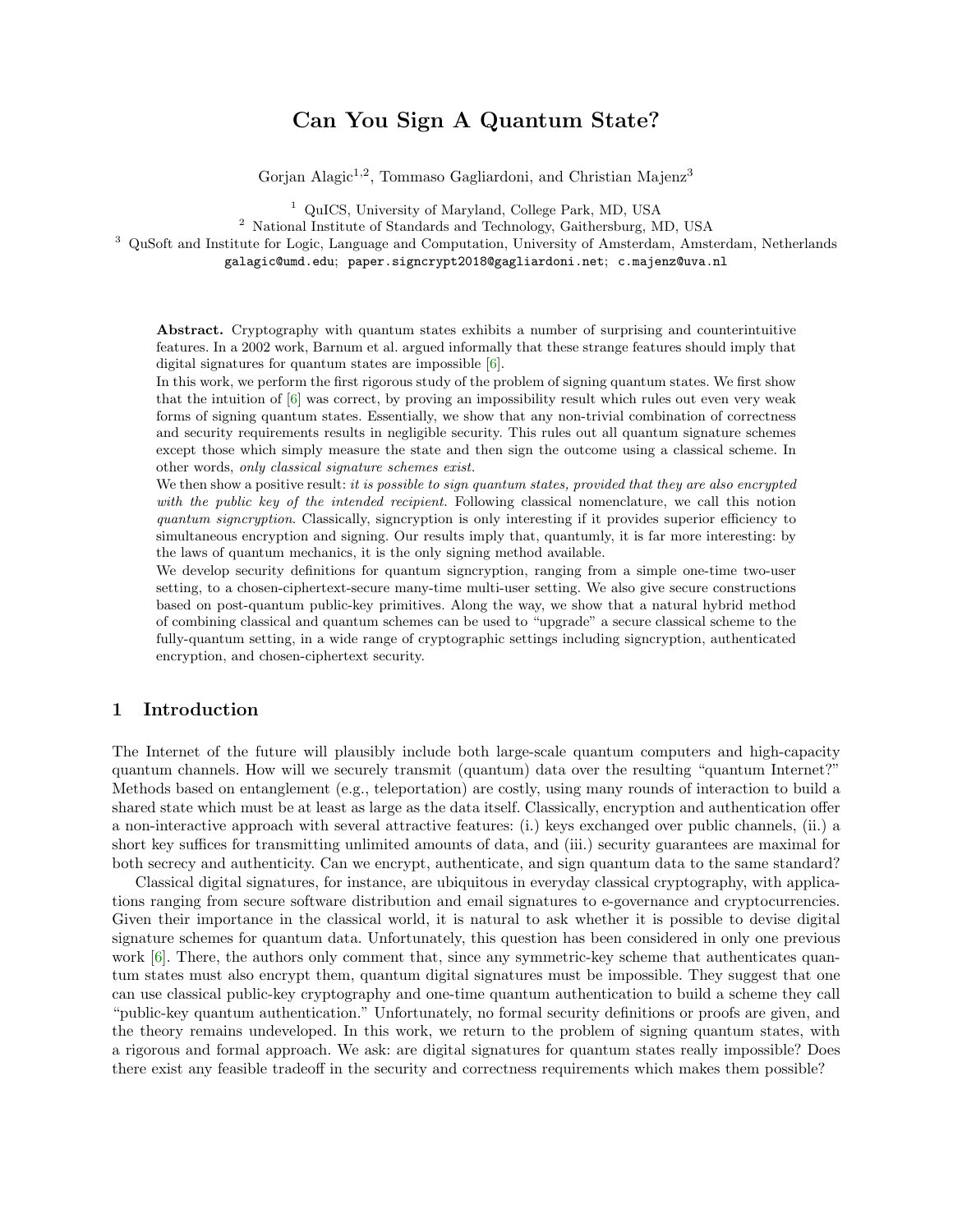#### 1.1 Summary Of Results In This Work

Impossibility of quantum signatures. We first define quantum signature schemes, leaving as much room as possible for achievable notions. We provide for the possibility of varying levels of correctness and very weak forms of security.

**Definition 1** (informal). A quantum signature scheme (or  $QS$ ) is a pair (Sign, Ver) of keyed quantum polynomial time (QPT) algorithms.

- A QS is correct for a map N if  $||N \circ \text{Ver}_{vk} \circ \text{Sign}_{sk} N|| \leq \text{negl}(n)$ .
- A QS is simply correct if it is correct for  $N = 1$ .
- A QS is  $\varepsilon$ -one-time-secure for a map L if, for every adversary A, the "attack map" L∘Ver<sub>pk</sub> ∘A∘Sign<sub>sk</sub> can be simulated (up to  $\varepsilon$  loss) by an algorithm which either applies L or discards the input.

Requiring correctness only for certain maps  $N$ , or security only for certain maps  $L$ , weakens the signature scheme in that the (secure) further use of the verified state is limited. Note also that we have relaxed the classical requirement that a signature is additional information that accompanies the message; quantumly, this is impossible due to no-cloning. Instead, signing is allowed to transform the message into an arbitrary state. Correctness requires that the message (or some partial information about it) can be recovered at verification time.

We prove two strong impossibility results. First, we show that full correctness implies negligible security, even in a very weak one-time sense which only guarantees the integrity of the outcomes of a single twooutcome measurement. Second, if we fix a pair of measurements and then ask only for correctness and security of their outcomes, then those measurements must commute.

### **Theorem 1 (informal).** Let  $\Pi$  be a quantum signature scheme.

- 1. If  $\Pi$  is correct, then for any two-outcome measurement M,  $\Pi$  is at most  $(1 \text{neg}(\eta))$ -one-time secure for M.
- 2. If  $\Pi$  is correct and  $\varepsilon$ -one-time-secure for a pair  $\{M_0, M_1\}$  of two-outcome measurements, then  $M_0$  and  $M_1$  are indistinguishable from  $(1 - \varepsilon)$ -commuting.

The measurement maps above are viewed as channels which measure and then output the outcome, discarding the post-measurement state. This result shows convincingly that signature schemes can only sign classical information.

Quantum signcryption. Our impossibility results appear to be devastating to prospects for public-key cryptography with quantum data. They seem to imply that authenticated communication requires each pair of parties to share a secret key. For networks with a large number of parties, or where parties frequently come and go, this is an unwieldy and highly inefficient solution.

In the second part of our work, we show that this is in fact not necessary! The key observation is that impossibility can be circumvented if we also encrypt the message. We can achieve this by, for each transmission, selecting an intended recipient and encrypting using their public key. Classically, such combined schemes are called signcryption, and are of interest only insofar as they provide efficiency gains over combined encryption and signing [\[17\]](#page-18-1). This is in stark contrast to the quantum world: our results show that signcryption provides the only way to achieve integrity and authenticity without a pre-shared secret key.

**Definition 2 (informal).** A quantum signcryption scheme (or QSC) is a triple of QPT algorithms:

- 1. (key generation) KeyGen $(1^n)$ : output  $(\text{sdk}, \text{vek}) \leftarrow \{0, 1\}^{\text{poly}(n)}$ .
- 2. (signcrypt)  $\text{SigEnc}_{\text{sdk,vek}} : \mathfrak{D}(\mathcal{H}_M) \to \mathfrak{D}(\mathcal{H}_C)$
- 3. (verified decrypt)  $\mathsf{VerDec}_{\mathsf{vek},\mathsf{sdk}} : \mathfrak{D}(\mathcal{H}_C) \to \mathfrak{D}(\mathcal{H}_M \oplus |\perp\rangle\langle\perp|)$

such that  $\|\text{VerDec}_{\text{vek}_S, \text{sdk}_R} \circ \text{SigEnc}_{\text{sdk}_S, \text{vek}_R} - 1_M \oplus 0_\perp \| \leq \text{negl}(n).$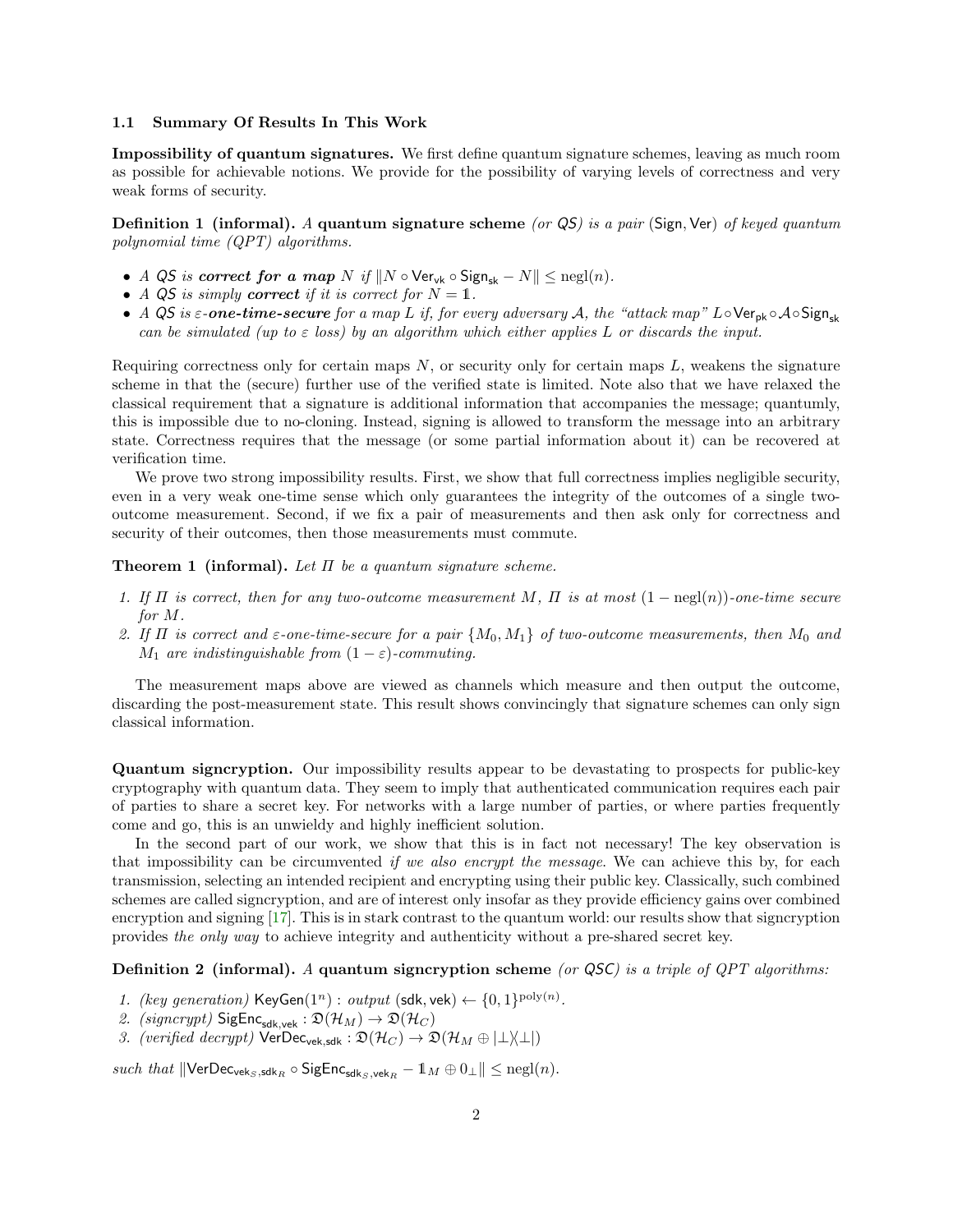In the envisioned usage, each party on a network first runs key generation, publishing their "verify/encrypt key" vek while keeping their "sign/decrypt key" sdk private. When a sender S wishes to send a state  $\sigma_M$ to a recipient R, they apply  $\textsf{SigEnc}_{\textsf{sdk}_S, \textsf{vek}_R}$  using their private and the public key of R. When R receives the signcryption  $\varrho_C$ , they apply VerDec<sub>veks, sdkR</sub> using their private key and the public key of S. Note that "⊕0⊥" above indicates that this process of signcryption followed immediately by verified decryption (with the correct keys) never rejects. We remark that the general definition for the multi-user setting will also need to keep track of "user IDs" in order to prevent identity fraud.

Quantum signcryption security. Signcryption security is naturally divided into two settings, according to whether the adversary has access to the private key of one of the parties (the sender or the recipient) or not.

First, *outsider security* ensures that, if S and R are honest parties, then their channel is private and authenticated against adversaries from whom  $\mathsf{sdk}_S$  and  $\mathsf{sdk}_R$  are kept secret. Second, *insider security* ensures that, if one party's secret key is compromised, the security guarantees that are due to the other party's secret key still hold. If the sender key is revealed, the receiver should still enjoy full privacy. The other case is quantumly unachievable: impossibility for signatures implies that releasing the receiver's secret key results in a useless scheme. In particular, quantum signcryption cannot provide non-repudiation.

Formally defining outsider and insider security for signcryption is a challenge quantumly: they are roughly analogous to, respectively, authenticated encryption and chosen-ciphertext secrecy. Both of these notions are quite troublesome in the quantum setting, since their usual definitions require the ability to make comparisons between previous queries and outputs of the adversaries (e.g., in deciding if the adversary is attempting to decrypt the challenge in IND-CCA2.) Fortunately, a recent approach [\[3\]](#page-18-2) shows the way forward on such definitions. The idea is to "split" the standard security game into two experiments: an "unrestricted" experiment and a "cheat-detecting" experiment. More precisely, In the unrestricted experiment, an adversary interacts with a signcryption and a verified-decryption oracle. In the cheat detecting experiment, the modified signcryption oracle signcrypts half of a maximally entangled state and stores the other half together with the plaintext submitted by the adversary. The modified verified-decryption oracle decrypts the ciphertext it is presented with and checks sequetially whether it is in a maximally entangled<sup>[4](#page-2-0)</sup> state with one of the registers stored by the signcryption oracle. If so, it returns the corresponding stored plaintext, otherwise it returns the reject symbol. Following this approach, we formally define outsider signcryption security as follows.

Experiment 1. The real outsider experiment Out-Real( $\Pi$ ,  $A$ ,  $n$ ,  $S$ ,  $R$ ):

1: **output**  $A^{\mathsf{SigEnc}_{S,R},\mathsf{VerDec}_{S,R}}(1^n)$ .

### Experiment 2. The ideal outsider experiment Out-Ideal( $\Pi$ ,  $A$ ,  $n$ ,  $S$ ,  $R$ ):

- 1: define channel  $E_{M\to C}$ : prepare maximally entangled state  $|\phi^+\rangle_{M'M''}$ , store  $(M'', M)$  in a set M; return SigEnc<sub>S,R</sub> applied to  $M'$ .
- 2: define channel  $D_{C\rightarrow M}$ :
	- apply  $VerDec_{S,R}$  to C, place results in M'
	- for each  $(M'', M) \in \mathcal{M}$ : measure if  $M'M''$  are maximally entangled; if yes, return M
	- return ⊥.
- 3: output  $A^{E,D}(1^n)$ .

Security is defined as indistinguishability of the real and ideal worlds.

Definition 3. A QSC  $\Pi$  is outsider secure if for all QPTs  $A$ ,

 $|\Pr[\text{Out-Real}(\Pi, \mathcal{A}, n) \to \text{real}] - \Pr[\text{Out-Ideal}(\Pi, \mathcal{A}, n) \to \text{real}]| \leq \text{negl}(n).$ 

For the relevant case of insider security (i.e., where the sender is the attacker) we define insider security to be QIND-CCA2 security of the induced public-key quantum encryption scheme. While [\[3\]](#page-18-2) only defines this notion in the symmetric-key setting, we adapt it here to public-key schemes.

<span id="page-2-0"></span><sup>&</sup>lt;sup>4</sup> more precisely, whether it is in the standard maximally entangled state used by the modified signcryption oracle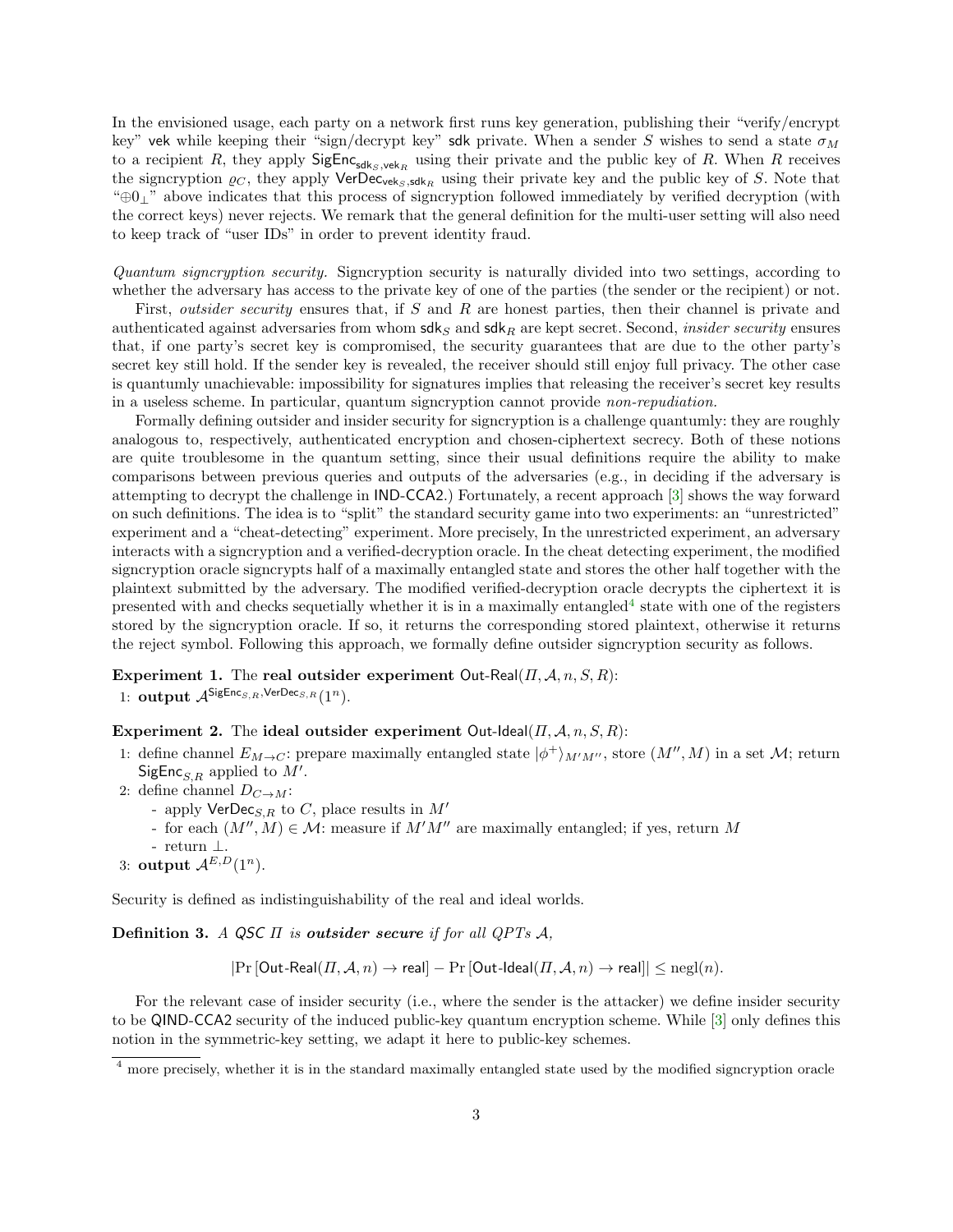Constructions, security proofs. Finally, we give secure constructions for quantum signcryption. Along the way, we also give several new security proofs of independent interest, for "bootstrapping" classical encryption security properties to the quantum encryption setting. This is done via a generic classical-quantum hybrid construction  $\Pi^{\text{Hyb}}[H,\Sigma]$  which combines a classical scheme  $H$  with a quantum scheme  $\Sigma$ , as follows. The key (or keys) for  $\overline{\Pi}^{\text{Hyb}}[\overline{\Pi}, \Sigma]$  are the same as for  $\Pi$ . To encrypt  $\varrho$ , we generate a key k for  $\Sigma$  and encrypt  $\rho$  with k. Furthermore, we "encapsulate" k by encrypting it with  $\Pi$  and attaching the resulting classical encryption to the encryption of  $\rho$ . Decryption first decapsulates the  $\Sigma$ -key, then uses it to decrypt the rest.

**Theorem 2 (informal).** Let  $\Sigma$  be one-time quantum authenticating (cQCA [\[3\]](#page-18-2).)

- 1. If  $\Pi$  is post-quantum IND-CCA2 private- (resp., public-) key encryption, then  $\Pi^{Hyb}[\Pi, \Sigma]$  is QIND-CCA2 private- (resp., public-) key quantum encryption.
- 2. If  $\Pi$  is post-quantum classical authenticated encryption, then  $\Pi^{Hyb}[\Pi, \Sigma]$  is quantum authenticated encryption.
- 3. If  $\Pi$  is post-quantum classical outsider- and insider-secure signcryption, then  $\Pi^{Hyb}[\Pi,\Sigma]$  is outsiderand insider-secure quantum signcryption.

### 2 Preliminaries

**Notation, conventions.** We will largely use the conventions regarding quantum information from  $[14]$ . We use  $\mathcal{H}_M$  to denote a complex Hilbert space with label M and finite dimension dim M. A quantum register is a physical system whose set of valid states is  $\mathfrak{D}(\mathcal{H}_M)$ . In our setting, a "quantum register M" is in fact an infinite family of registers  $\{M_n\}_{n\in\mathbb{N}}$  consisting of  $p(n)$  qubits, where p is some fixed polynomial. The notation  $\tau_M$  will mean the maximally mixed state (i.e., uniform classical distribution)  $1/\dim M$  on M.

By "QPT" we mean a polynomial-time uniform family of quantum circuits, i.e., an efficient quantum algorithm. Quantum algorithms implement completely positive (CP), trace-preserving (TP) maps, i.e., quantum channels. To indicate that  $\Phi$  is a channel from register A to B, we will write  $\Phi_{A\to B}$ . When it helps to clarify notation, we will use ◦ to denote composition of operators. We will also often drop tensor products with the identity, e.g., given a map  $\Psi_{BC\to D}$ , we will write  $\Psi \circ \Phi$  to denote the map  $\Psi \circ (\Phi \otimes \mathbb{1}_C)$  from AC to D.

From now on, when mentioning a computational security notion for classical schemes, we mean it by default in the post-quantum sense, that is, holding against QPT adversaries.

Quantum, classical encryption. We will assume basic familiarity with the usual classical constructions: public-key encryption (PKE), digital signatures (DS), and signcryption (SC.) For the last item, we refer to [\[5\]](#page-18-4) for the basic theory. For us it will suffice to recall that one can construct a signcryption scheme by combining a DS with a CCA-secure PKE via "encrypt then sign" [\[5\]](#page-18-4). The result is a signcryption scheme with outsidersecurity and insider-security. We adopt the following notation for keys: (i.)  $d\mathbf{k}$  = secret decryption key, (ii.)  $ek = public encryption key, (iii.)$   $sk = secret signing key, (iv.)$   $vk = public verification key, (v.)$   $sk = secret$ signing and decryption key, and (vi.)  $vek =$  public verification and encryption key. For quantum encryption, we follow  $[2,3]$  $[2,3]$ .

<span id="page-3-0"></span>**Definition 4.** A public-key quantum encryption scheme (or PKQE) is a triple of QPT algorithms:

- 1. (key generation) KeyGen : on input  $1^n$ , outputs (ek, dk)  $\xleftarrow{\&} \mathcal{K}_E \times \mathcal{K}_D$
- 2. (encryption)  $\text{Enc}: \mathcal{K}_{\mathsf{E}} \times \mathfrak{D}(\mathcal{H}_M) \to \mathfrak{D}(\mathcal{H}_C)$
- 3. (decryption) Dec:  $\mathcal{K}_D \times \mathfrak{D}(\mathcal{H}_C) \to \mathfrak{D}(\mathcal{H}_M \oplus |\perp \rangle \perp|)$

such that  $\|\text{Dec}_{dk} \circ \text{Enc}_{ek} - \mathbb{1}_M \oplus \mathbb{0}_{\perp}\|_{\diamond} \leq \text{negl}(n)$  for all  $(\text{ek}, \text{dk}) \leftarrow \text{KeyGen}(1^n)$ .

All the spaces have poly(n) bits or qubits;  $K_{\text{E}}$  and  $K_{\text{D}}$  are classical and C and M are quantum. We assume w.l.o.g. that dk also includes ek, and ek also includes n. Setting  $ek = dk$  in the [Definition](#page-3-0) [4](#page-3-0) yields symmetric-key quantum encryption (SKQE), letting Enc and Dec be classical algorithms yields PKE.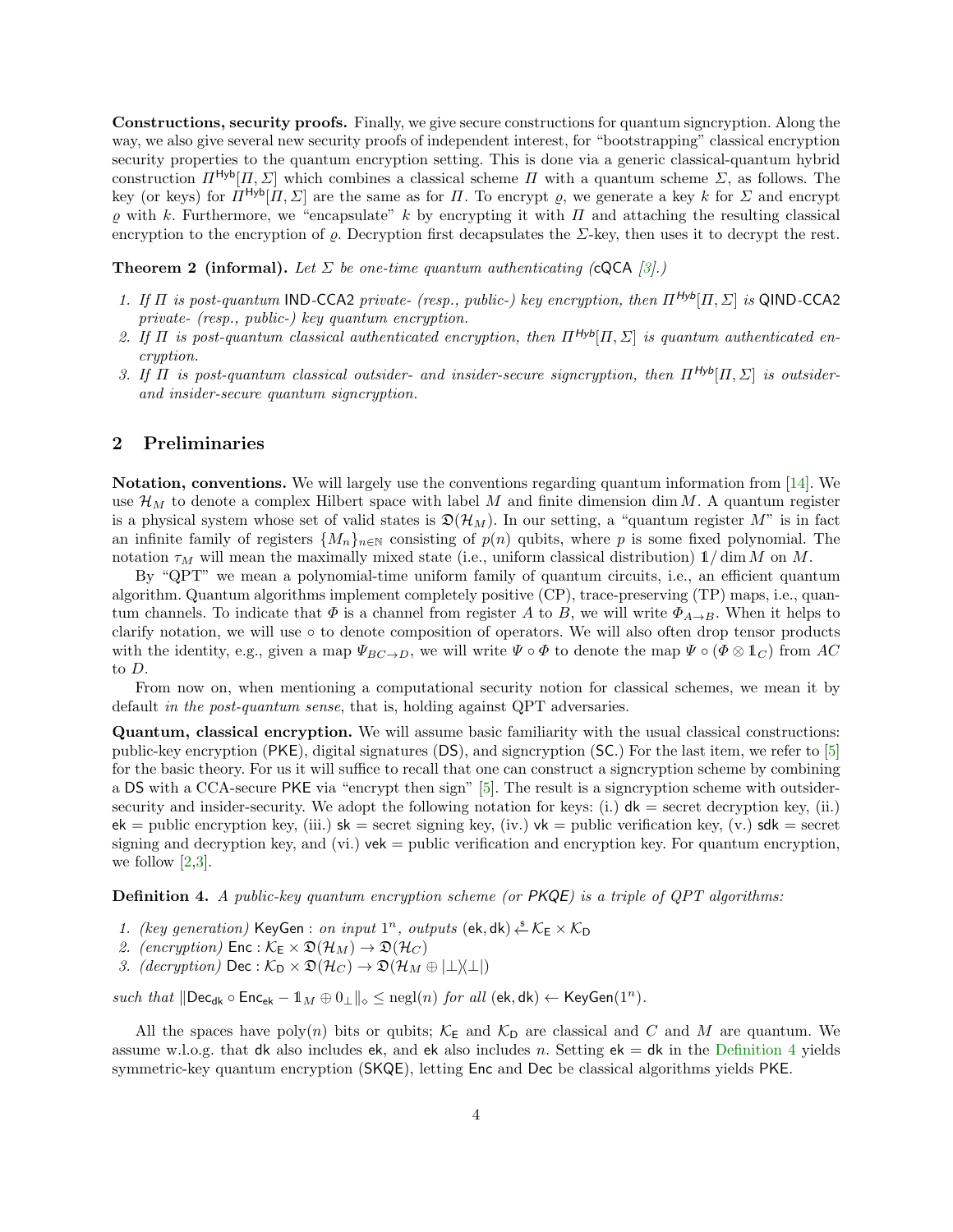Quantum security. We briefly review security for quantum encryption, i.e. encryption for quantum data. The standard one-time quantum authentication notion is DNS, defined by Dupuis et al. [\[10\]](#page-18-6). Roughly speaking, it states that for any attack map Λ the "effective map"  $\mathbb{E}_k$ Dec<sub>k</sub>  $\circ$  Λ $\circ$  Enc<sub>k</sub> is equivalent to a combination of the identity and a "discard" map, along with some map on the adversary's private space. It is well-known that DNS only provides for authentication of the plaintext [\[3\]](#page-18-2). One can define a stronger notion, called quantum ciphertext authentication (QCA) which prevents any adversarial modification of the ciphertext [\[3\]](#page-18-2). This definition places further constraints on the simulator. While DNS and QCA are information-theoretic security notions, it is straightforward to define variants which only require security against QPTs; we denote these by cDNS and cQCA, respectively. All of these notions can be achieved with a simple scheme, as follows [\[1,](#page-18-7)[10,](#page-18-6)[3\]](#page-18-2). The key selects a random element  $C_k$  of the Clifford group. Encryption maps  $\varrho$  to  $\mathcal{C}_k \varrho \otimes |0^n\rangle\langle0^n| C_k^{\dagger}$ . Decryption undoes  $C_k$ , and rejects if any of the attached qubits yield a non-zero measurement. For ease of reference, we restate the definitions of DNS and QCA in [Supplementary Section](#page-26-0) [C.1.](#page-26-0)

Basic secrecy (e.g., IND, IND-CPA, IND-CCA1) is straightforward to generalize to the quantum case. We denote these notions (respectively) by QIND, QIND-CPA, and QIND-CCA1 [\[2,](#page-18-5)[7\]](#page-18-8). For more advanced notions like IND-CCA2 or authenticated encryption (AE), much more care is needed: the no-cloning theorem [\[14\]](#page-18-3) prevents classically straightforward tasks such as "remember this query so you can compare it to a later output of the adversary." Fortunately, a recent work showed that a solution is possible [\[3\]](#page-18-2). The idea is to compare adversaries in two games: an "unrestricted game," and a "cheat-detecting" game. To simplify exposition, we will focus on the (weaker) *plaintext security* variants of the notions set down in [\[3\]](#page-18-2). This means that we only check whether the adversary is attempting to cheat on the level of plaintexts. We attach a "w" to the acronyms to indicate this distinction. In the final portion of the paper, we describe informally how to extend all our results to the full, ciphertext-secure setting.

For chosen-ciphertext security, the unrestricted game is the usual CCA2 game with no restrictions on the adversary's use of the oracles (e.g., decrypting the challenge is allowed.) In the cheat-detecting game, we substitute the challenge with half of a maximally entangled state, and store the other half so we can later test whether the adversary attemps to decrypt the challenge. Security is defined in terms of the advantage of adversaries between these two games. We call this notion QIND-wCCA2. For details, see [Appendix](#page-21-0) [B.1.](#page-21-0)

For authenticated encryption, in the unrestricted (or "real") world, the adversary is given  $Enc_k$  and  $Dec_k$ oracles and outputs a bit. In the "ideal" world, they are instead given modified oracles  $E$  and  $D$ . Here  $E$ substitutes every input with half of a fresh maximally entangled state, storing the other half. Meanwhile, D uses these stored states to test if the adversary composes E with D; if he does, D ensures the identity results, and otherwise outputs ⊥. We call this notion wQAE. For details, see [Appendix](#page-23-0) [B.2.](#page-23-0)

### <span id="page-4-1"></span>3 Impossibility Of Signing Quantum States

### <span id="page-4-2"></span>3.1 Defining Quantum Signatures

We begin with a general definition of quantum signature schemes. (See [Supplementary Section](#page-26-1) [C.2](#page-26-1) for a discussion on quantum signature scheme definitions.)

<span id="page-4-0"></span>**Definition 5.** A quantum signature scheme (or  $\overline{QS}$ ) is a triple of  $QPTs$ :

- 1. (key generation) KeyGen $(1^n)$ : output (sk, vk)  $\in \mathcal{K}_S \times \mathcal{K}_V$ .
- 2. (sign)  $Sign: K_S \times \mathfrak{D}(\mathcal{H}_M) \to \mathfrak{D}(\mathcal{H}_C)$
- 3. (verify)  $\forall$ er :  $\mathcal{K}_{V} \times \mathfrak{D}(\mathcal{H}_{C}) \rightarrow \mathfrak{D}(\mathcal{H}_{M} \oplus |\perp\rangle)$ .

Here, we have relaxed the classical requirement that a signature is an additional string that accompanies the message; quantumly, this is impossible due to the no-cloning theorem. Instead, the signing algorithm is allowed to transform the message into an arbitrary state, provided that the message (or some partial information about it) can still be recovered at verification time. The key space  $K_S \times K_V$  is a family of sets of bitstrings of size  $poly(n)$ , and that M and C are quantum registers of  $poly(n)$  qubits. In a typical setting, the verification key vk will be public, while the signing key sk stays private.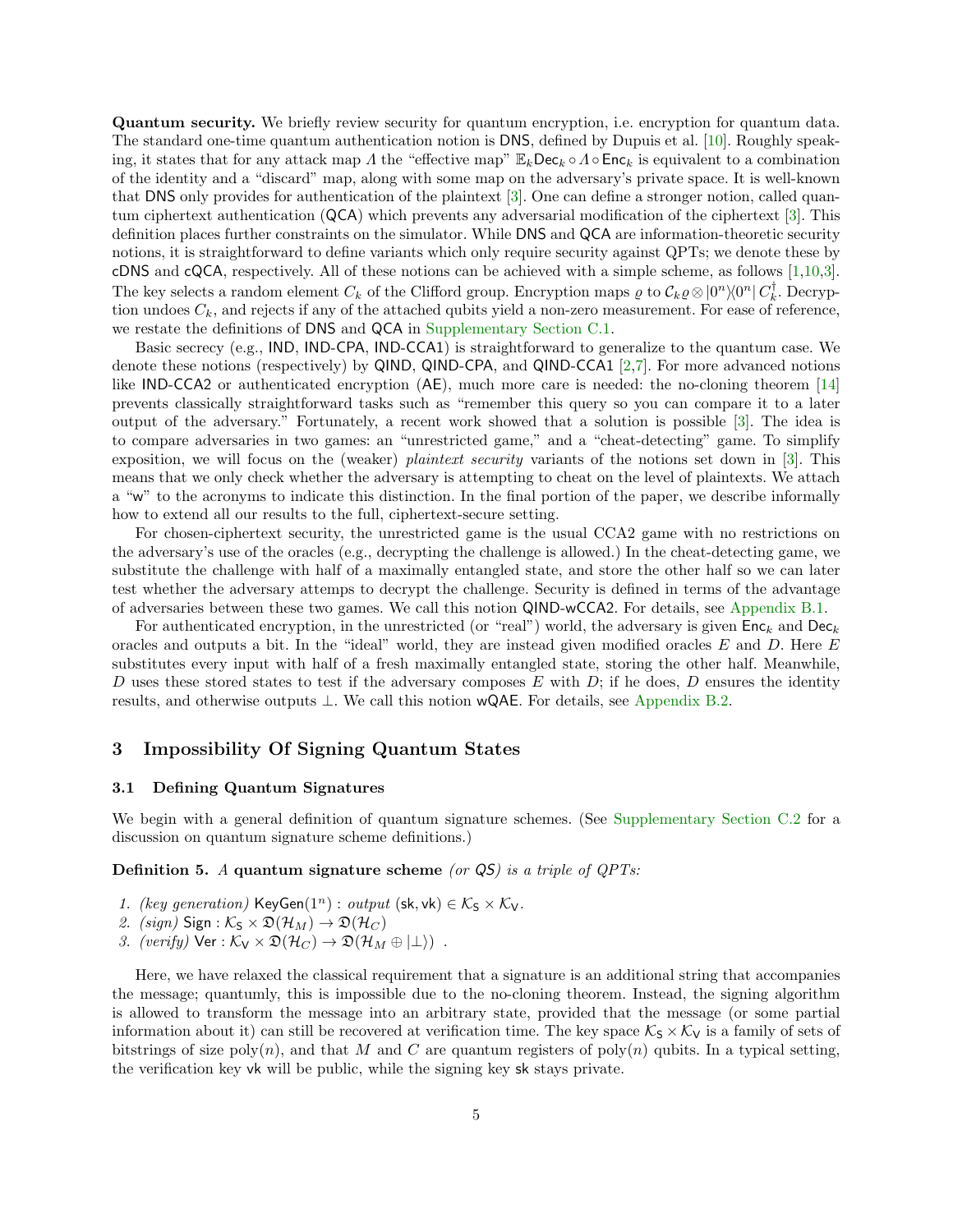Since our goal is to show an impossibility result, we define correctness separately and permit schemes with very weak guarantees on message recovery. Recall that a projector  $P$  defines a two-outcome measurement channel N via  $N(X) = \text{Tr}((1 - P)X)|0\rangle\langle 0| + \text{Tr}(PX)|1\rangle\langle 1|$ .

Definition 6. A QS (KeyGen, Sign, Ver) is correct if it satisfies

$$
\|\mathsf{Ver}_{\mathsf{vk}} \circ \mathsf{Sign}_{\mathsf{sk}} - \mathrm{id}_M \oplus 0_\perp\|_{\diamond} \le \mathrm{negl}(n) \tag{1}
$$

for all  $(\mathsf{sk}, \mathsf{vk}) \leftarrow \mathsf{KeyGen}(1^n)$ . More generally, given a finite set N of two-outcome measurements on  $\mathcal{H}_M \oplus$  $|\perp\rangle$ , we say that a QS is N-correct if it satisfies

$$
\|N\circ \mathsf{Ver}_\mathsf{vk} \circ \mathsf{Sign}_{\mathsf{sk}} - N \oplus 0_\perp\|_\diamond \le \mathsf{negl}(n)
$$

for all  $(\mathsf{sk}, \mathsf{vk}) \leftarrow \mathsf{KeyGen}(1^n)$  and all  $N \in \mathcal{N}$ .

**Definition 7.** Let  $\mathcal{L}$  be a finite set of two-outcome measurements on  $\mathcal{H}_M \oplus \perp$ . A QS is  $\varepsilon$ -one-time  $\mathcal{L}$ -secure if, for any QPT adversary A, for all  $L \in \mathcal{L}$  there exists a probability  $p \in [0,1]$  such that

<span id="page-5-0"></span>
$$
||L \circ \mathbb{E} \left[ \text{Ver}_{\text{vk}} \circ \mathcal{A}(\text{pk}) \circ \text{Sign}_{\text{sk}} \right] - pL + (1 - p)\bot ||_{\diamond} \le \varepsilon. \tag{2}
$$

Here,  $\perp$  denotes the reject map  $X \mapsto \perp \text{Tr}(X)$ . The constraint [\(2\)](#page-5-0) is essentially a weakened version of the DNS security definition for the authentication of quantum states [\[9\]](#page-18-9), adapted to the public key case. It is weakened in three ways: (i.) we only ask for computational security, (ii.) the adversary does not hold any side information about the plaintext, and (iii.) security only holds for the selected set of measurements. Note that correctness and security are not required to hold for the same set of measurements. So, we could in principle ask for a QS which is N-correct and L-secure for some  $\mathcal{N} \neq \mathcal{L}^5$  $\mathcal{N} \neq \mathcal{L}^5$ ; in practice, we are probably primarily interested in  $\mathcal{N} \cap \mathcal{L}$ . In any case, as we will show next, security cannot be achieved except for trivial choices of  $\mathcal N$  and  $\mathcal L$ .

#### 3.2 Impossibility Of Quantum Signatures

We begin with a technical lemma, characterizing quantum encryption.

Lemma 1 (generalization of Lemma B.9 in [\[4\]](#page-18-10)). Let  $\Pi =$  (KeyGen, Enc, Dec) be a PKE with exact (approximate) correctness. Then Enc and Dec have the following form, for every keypair  $k = (\mathsf{dk}, \mathsf{ek})$ :

<span id="page-5-2"></span>
$$
\begin{aligned}\n\left\|\mathsf{Enc}_{\mathsf{pk}} - V_k\left((\cdot) \otimes (\sigma_k)_T\right) V_k^\dagger\right\|_{\diamond} &\leq \varepsilon \\
\left\|\mathsf{Dec}_{\mathsf{sk}}(V_k P_T^{\sigma_k} V_k^\dagger(\cdot) V_k P_T^{\sigma_k} V_k^\dagger) - \mathrm{Tr}_T\left[P_T^{\sigma_k}\left(V_k^\dagger(\cdot) V_k\right) P_T^{\sigma_k}\right]\right\|_{\diamond} &\leq \varepsilon.\n\end{aligned}
$$

Here,  $\sigma_k$  is a state on register T,  $P_T^{\sigma_k}$  and  $\bar{P}_T^{\sigma_k}$  is an orthogonal projector such that  $\|P_T^{\sigma_k}\sigma_kP_T^{\sigma_k}-\sigma_k\|$  is negligible,  $V_k$  is a unitary operator and  $\varepsilon$  is neglible.

The proof is given in [Appendix](#page-19-0) [A.](#page-19-0) Note that the behaviour of  $\text{Dec}_{dk}$  can be arbitrary outside of the range of  $V_k P_T^{\sigma_k} V_k^{\dagger}$ . The standard behavior is to output the reject symbol  $\perp$  when presented with an invalid ciphertext. The Lemma gives an information-theoretic characterization of the channels  $Enc_{pk}$ , Dec<sub>sk</sub>; this is why it's ok that V and  $\sigma$  are indexed by the keypair. This does not guarantee that  $Enc_{ek}$  can be efficiently implemented in this form: knowledge of ek alone is not enough to efficiently implement  $\sigma_k$  and  $V_k$  (otherwise it would also be enough to decrypt!). In actual schemes, ek is enough to implement  $\sigma_k$  and  $V_k$  on relevant inputs for encryption efficiently.

We will now show that a QS cannot be both correct and secure for a pair of measurements unless those measurements commute, in the sense that their sequential application yields the same outcome distribution

<span id="page-5-1"></span><sup>&</sup>lt;sup>5</sup> Note however that for  $\varepsilon = \text{negl}(n)$ ,  $\mathcal{N} \subset \mathcal{L}$ , unless  $\mathcal{L} = \emptyset$ .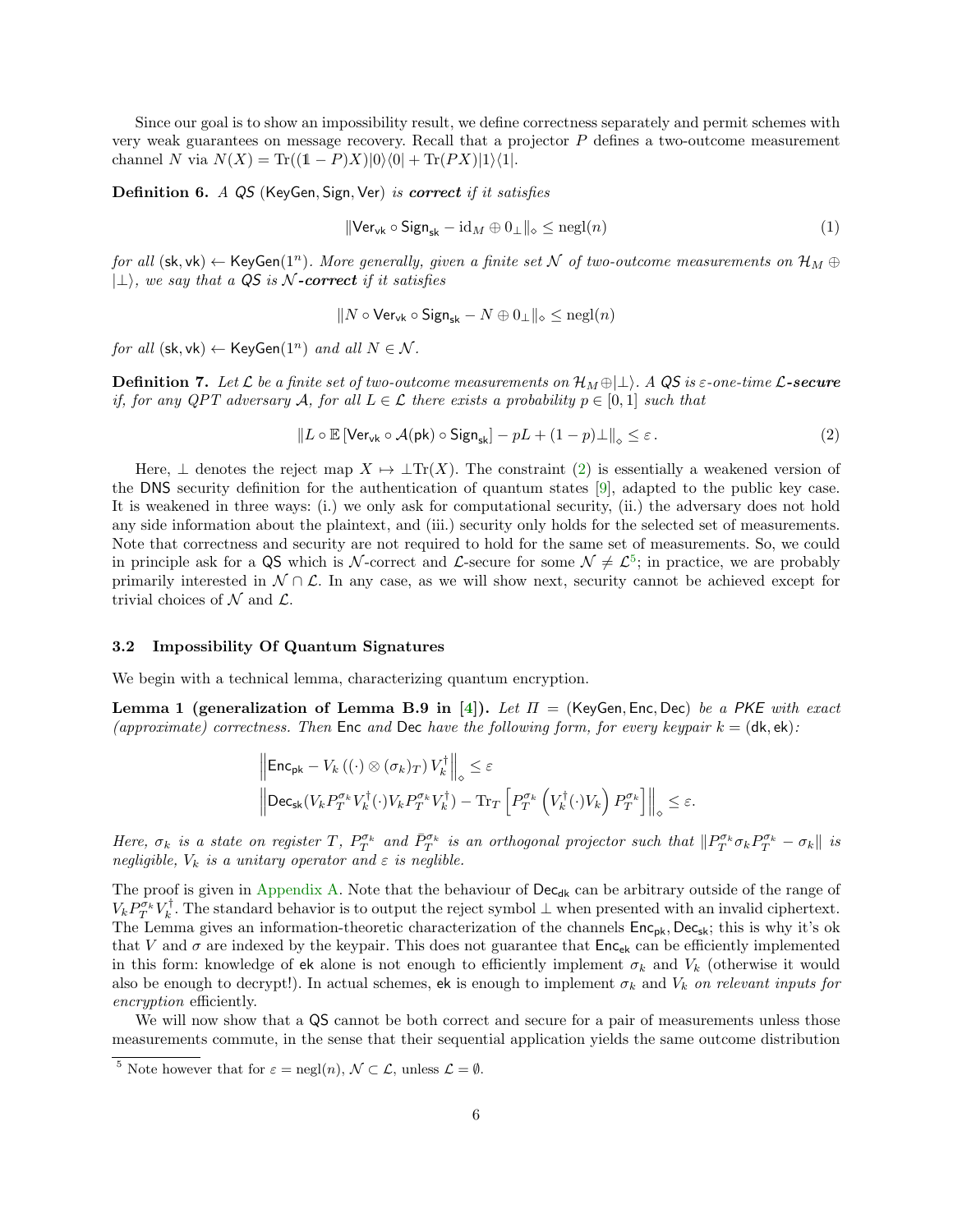no matter the order. Recall that a measurement M also defines an instrument, i.e., a measurement map that keeps the post-measurement state, by

$$
\tilde{M}(X) = (1 - P)X(1 - P) \otimes |0\rangle\langle 0| + PXP \otimes |1\rangle\langle 1| \tag{3}
$$

In the following theorem, the composition of measurements is understood to mean that the instrument of the first measurement is applied and the the second measurement acts on the post-measurement state of the first one, i.e.

$$
(M_1 \circ M_0)_{A \to R_0 R_1}(X_A) := (M_1)_{A \to R_1} ((\tilde{M}_0)_{A \to AR_0}(X_A)).
$$
\n(4)

The index of the outcome register  $R$  is tied to the index of the instrument, not to the order the measurements are performed, i.e.

$$
(M_0 \circ M_1)_{A \to R_0 R_1}(X_A) = (M_0)_{A \to R_0} \left( (\tilde{M}_1)_{A \to AR_1}(X_A) \right).
$$
 (5)

<span id="page-6-4"></span>**Theorem 3.** Let  $\Pi$  = (KeyGen, Sign, Ver) be a QS and  $\{(M_0)_{A\to R_0}, (M_1)_{A\to R_1}\}$  be two-outcome projective measurements with efficiently implementable instruments  $\tilde{M}_i$ . Suppose  $\Pi$  is  $\{M_0, M_1\}$ -correct and  $\varepsilon$ -one-time  ${M_0, M_1}$ -secure. Then

<span id="page-6-0"></span>
$$
||M_1 \circ M_0(\varrho) - M_0 \circ M_1(\varrho)||_1 \leq \varepsilon + \operatorname{negl}(n)
$$
\n(6)

for all efficiently preparable quantum states  $\rho_{MB}$ .

We remark that the commutation condition [Equation](#page-6-0) [6](#page-6-0) therefore holds whenever  $\{M_0, M_1\} \subset \mathcal{N} \cap \mathcal{L}$ .

*Proof.* The plan is as follows. The scheme is correct for  $M_0$ , the two-outcome measurement defined by a projector  $P_0$ . Using this, one can show that running the verification circuit (without discarding qubits, and delaying measurements), applying the reflection unitary  $U = 1 - 2P_0$  and running the inverse of the verification circuit, produces a valid signed state. More precisely, if the described attack is applied to a signed state obtained from signing  $|\psi\rangle$ , the resulting state is a signed state that can be also obtained from signing  $U|\psi\rangle$ . But if  $M_0$  and  $M_1$  don't commute, then the unitary U changes the outcome of  $M_1$ . Therefore the measurements have to commute, up to an error equal to the soundness error  $\varepsilon$ .

We now explain the details. Assume for contracdiction that the conclusion of the theorem does not hold, i.e. that there exists efficiently prepareable  $\rho_{MR}$  such that

<span id="page-6-1"></span>
$$
||M_1 \circ M_0(\varrho) - M_0 \circ M_1(\varrho)||_1 > 2\delta. \tag{7}
$$

Let  $|\psi\rangle_{MRE}$  be an efficiently prepareable purification of of  $\rho_{MR}$ . Let  $P_i$  be the projector for the outcome 0 of  $M_i$ , for  $i = 0, 1$ . The assumption [\(7\)](#page-6-1) implies WLOG that

<span id="page-6-3"></span><span id="page-6-2"></span>
$$
\left| \| P_0 P_1 | \psi \rangle \|^2_2 - \| P_1 P_0 | \psi \rangle \|^2_2 \right| > \frac{\delta}{2}.
$$
\n(8)

Define the reflection unitary  $U_i = 1 - 2P_i$ . Note that these unitaries are efficiently implementable via a Stinespring dilation of the instruments  $\tilde{M}_i$ . We would like to show that an application of  $U_0$  to  $|\psi\rangle$  changes the outcome of  $M_1$ . We calculate

$$
\begin{aligned} \left| \| P_1 U_0 | \psi \rangle \|^2_2 - \| P_1 | \psi \rangle \|^2_2 &= \left| \| P_1 (\mathbb{1} - 2P_0) | \psi \rangle \right|^2_2 - \| P_1 | \psi \rangle \|^2_2 \\ &= 2 \left| 2 \langle \psi | P_0 P_1 P_0 | \psi \rangle - \langle \psi | P_1 P_0 | \psi \rangle - \langle \psi | P_0 P_1 | \psi \rangle \right|. \end{aligned} \tag{9}
$$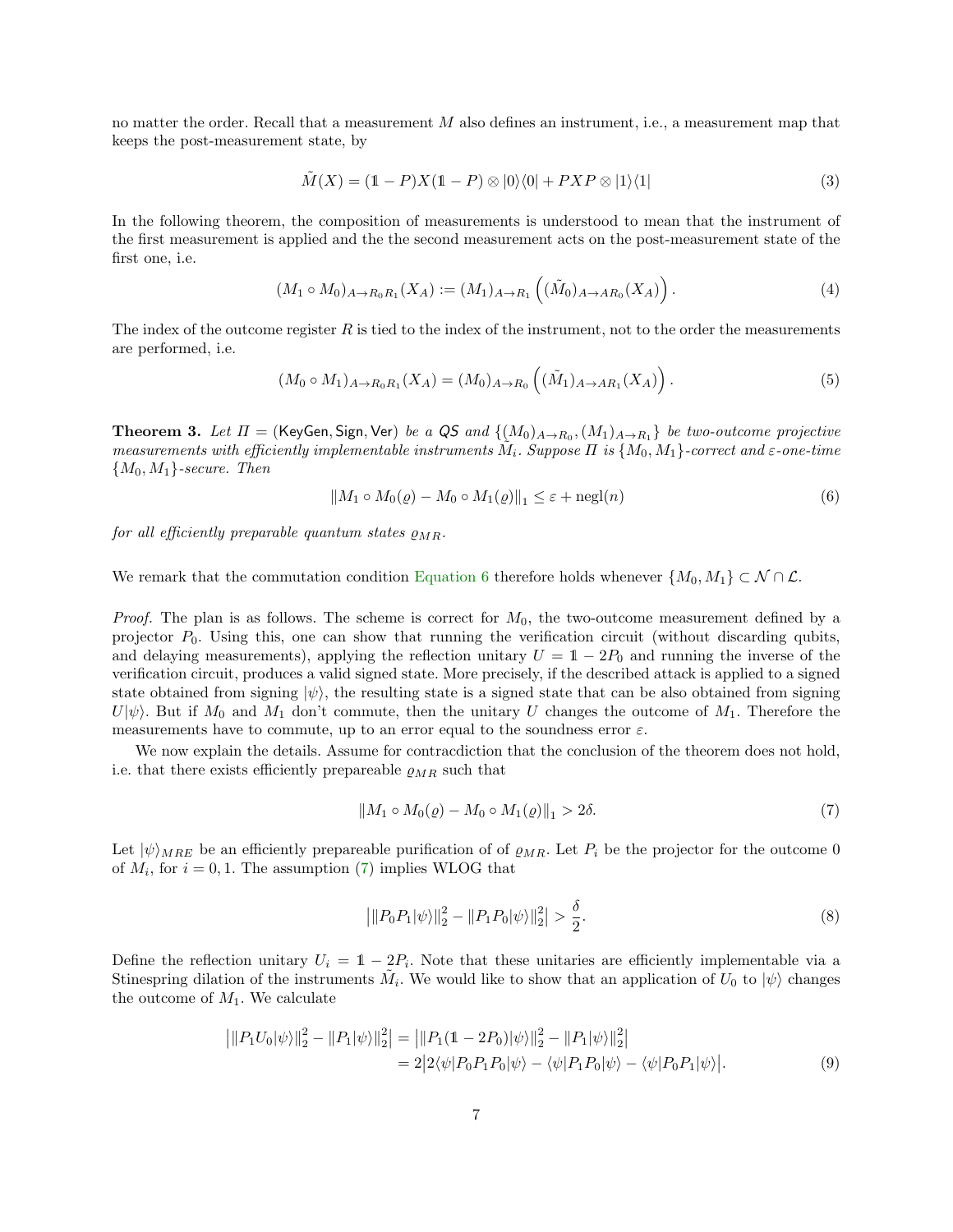Now we use [Equation](#page-6-2) [8](#page-6-2) and rewrite the left hand side as

$$
\begin{split}\n&\left|\|P_{0}P_{1}|\psi\rangle\right\|_{2}^{2} - \|P_{1}P_{0}|\psi\rangle\|_{2}^{2}\right| = \left|\langle\psi|P_{1}P_{0}P_{1}|\psi\rangle - \langle\psi|P_{0}P_{1}P_{0}|\psi\rangle\right| \\
&= \left|\langle\psi|P_{1}P_{0}P_{1}|\psi\rangle - \frac{1}{2}\langle\psi|P_{0}P_{1}|\psi\rangle - \frac{1}{2}\langle\psi|P_{1}P_{0}|\psi\rangle \\
&+ \frac{1}{2}\langle\psi|P_{0}P_{1}|\psi\rangle + \frac{1}{2}\langle\psi|P_{1}P_{0}|\psi\rangle - \langle\psi|P_{0}P_{1}P_{0}|\psi\rangle\right| \\
&\leq \left|\langle\psi|P_{1}P_{0}P_{1}|\psi\rangle - \frac{1}{2}\langle\psi|P_{0}P_{1}|\psi\rangle - \frac{1}{2}\langle\psi|P_{1}P_{0}|\psi\rangle\right| \\
&+ \left|\frac{1}{2}\langle\psi|P_{0}P_{1}|\psi\rangle + \frac{1}{2}\langle\psi|P_{1}P_{0}|\psi\rangle - \langle\psi|P_{0}P_{1}P_{0}|\psi\rangle\right|,\n\end{split}
$$

where we have added a zero in the second equality and used the triangle inequality. In particular we obtain the inequality

$$
\left| \|P_0 P_1|\psi\rangle\|_2^2 - \|P_1 P_0|\psi\rangle\|_2^2 \right| \le 2 \max \left( \left| \langle \psi | P_1 P_0 P_1 | \psi \rangle - \frac{1}{2} \langle \psi | P_0 P_1 | \psi \rangle - \frac{1}{2} \langle \psi | P_1 P_0 | \psi \rangle \right| \right),
$$
  

$$
\left| \langle \psi | P_0 P_1 P_0 | \psi \rangle - \frac{1}{2} \langle \psi | P_0 P_1 | \psi \rangle - \frac{1}{2} \langle \psi | P_1 P_0 | \psi \rangle \right| \right)
$$
(10)

Putting Equations [\(8\)](#page-6-2), [\(9\)](#page-6-3) as well as its counterpart with 0 and 1 interchanged, and [\(10\)](#page-7-0) together we arrive at the conclusion that either

<span id="page-7-1"></span><span id="page-7-0"></span>
$$
\left| \|P_1 U_0 |\psi\rangle\|_2^2 - \|P_1 |\psi\rangle\|_2^2 \right| > \delta,\tag{11}
$$

or this equation holds with 0 and 1 interchanged. Assume WLOG that [Equation](#page-7-1) [11](#page-7-1) holds. Consider the adversary  $A$  that applies a Stinespring dilation of the verification algorithm, performs the unitary  $U_0$  and then undoes the verification. This adversary produces a valid signed state by linearity. Indeed, let (pk,sk) be a given key pair, and  $V_{\rm sk}$  and  $W_{\rm pk}$  be Stinespring dilation unitaries of the signing and verification algorithms, respectively. Here and in the following a Stinespring dilation unitary of a quantum channel  $\Lambda_{R_1\to R_2}$  from a k-qubit register  $R_1$  to an  $\ell$ -qubit register  $R_2$  is a unitary  $U_{R_1E_1 \to R_2E_2}^A$  such that

$$
\Lambda(X_{R_1}) = \text{Tr}_{E_2} \left[ U_{R_1E_1 \to R_2E_2}^{\Lambda} (X_{R_1} \otimes |0\rangle\langle 0|_{E_1}) (U_{R_1E_1 \to R_2E_2}^{\Lambda})^{\dagger} \right].
$$

Let furthermore  $\tilde{P}_0 = W_{\rm pk}^{\dagger} P_0 W_{\rm pk}$ . By the correctness of the QS for  $M_0$ , we have that

$$
\left|\|\tilde{P}_0V|\phi\rangle\|_2^2 - \|P_0|\phi\rangle\|_2^2\right| \leq \mathrm{negl}(n),
$$

for all  $|\phi\rangle$ , so in particular

$$
\left| \|\tilde{P}_0 V P_0 |\psi\rangle\|_2 - \|VP_0 |\psi\rangle\|_2 \right| \leq \mathrm{negl}(n),
$$

which implies  $\|\tilde{P}_0VP_0|\psi\rangle - VP_0|\psi\rangle\|_2 \leq$  negl(n) and similarly  $\|\tilde{P}_0V(1-P_0)|\psi\rangle\|_2 \leq$  negl(n). Together, these inequalities yield

$$
\|\tilde{P}_0 V|\psi\rangle - VP_0|\psi\rangle\|_2 \leq \mathrm{negl}(n)
$$

and therefore

<span id="page-7-3"></span><span id="page-7-2"></span>
$$
\|\tilde{U}_0 V|\psi\rangle - VU_0|\psi\rangle\|_2 \le \text{negl}(n),\tag{12}
$$

where  $\tilde{U}_0 = W_{\rm pk}^{\dagger} U_0 W_{\rm pk}$ . This shows that the attack  $U_0$  produces a valid ciphertext. Because of correctness of the QS for  $\hat{M_1}$  we have that

$$
\left| \| P_1 W V U_0 |\psi \rangle \|_2^2 - \| P_1 U_0 |\psi \rangle \|_2^2 \right| \leq \text{negl}(n). \tag{13}
$$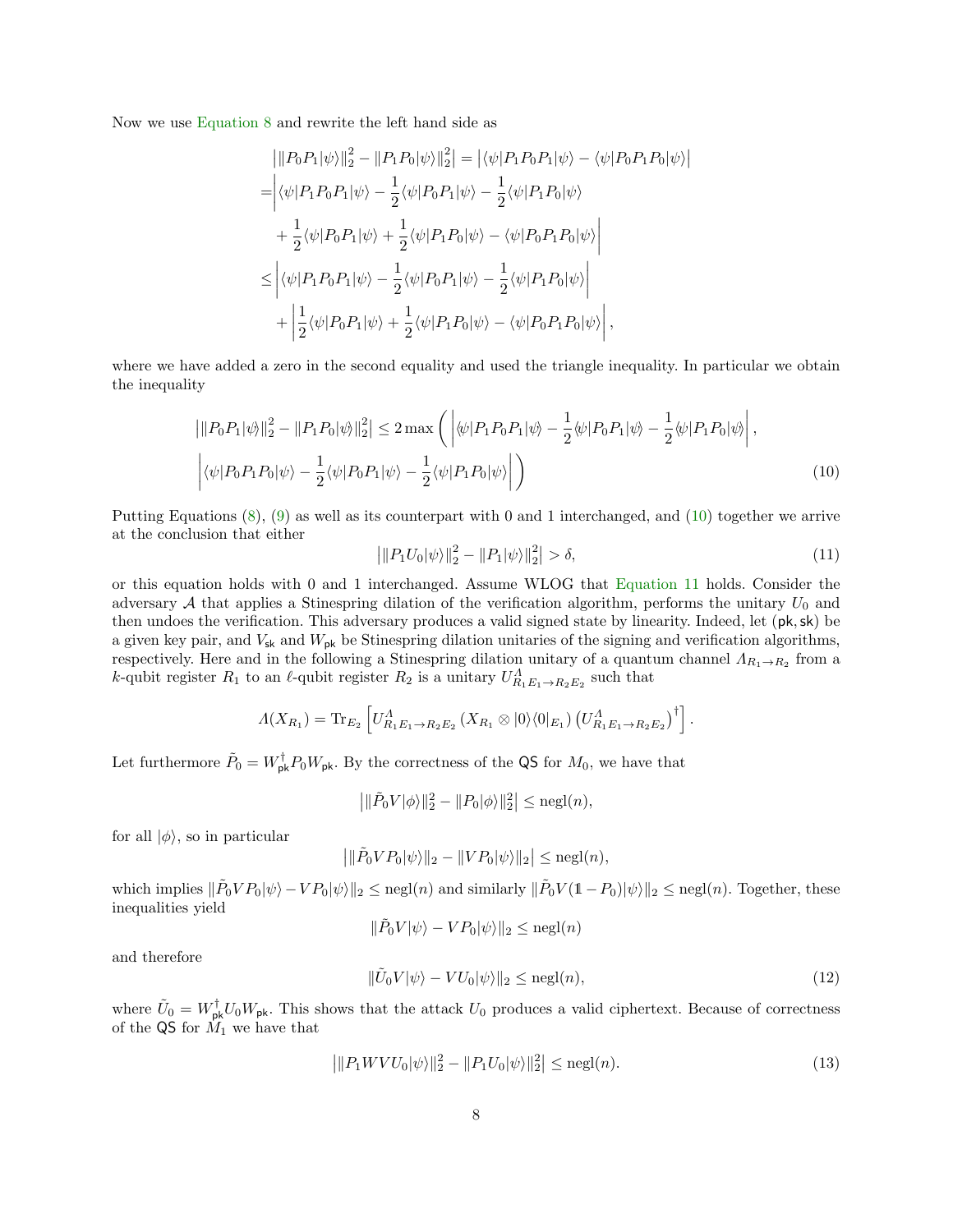[Equation](#page-7-2) [12](#page-7-2) implies that verification only rejects with negligible probability when applied to  $\tilde{U}_0 V |\psi\rangle$ . The  $\varepsilon$ -one-time security therefore implies that

$$
\left| ||P_1 W \tilde{U}_0 V |\psi\rangle||_2^2 - ||P_1|\psi\rangle||_2^2 \right| \le \varepsilon.
$$

Combined with [Equation](#page-7-2) [12](#page-7-2) we therefore get

$$
\left| ||P_1W V U_0|\psi\rangle||_2^2 - ||P_1|\psi\rangle||_2^2 \right| \leq \varepsilon + \text{negl}(n)
$$

and hence, using [Equation](#page-7-3) [13,](#page-7-3)

$$
\left|\|P_1U_0|\psi\rangle\|_2^2 - \|P_1|\psi\rangle\|_2^2\right| \leq \varepsilon + \operatorname{negl}(n).
$$

Via [Equation](#page-7-1) [11,](#page-7-1) this is a contradiction to assumption [\(7\)](#page-6-1) as long as  $\delta > \varepsilon + \text{negl}(n)$ , which finishes the proof.

Note that for logarithmic-size message space, the conclusion of [Theorem](#page-6-4) [3](#page-6-4) is equivalent to an upper bound on the commutator of the projectors forming the measurements  $M_i$ , as then all states are efficiently preparable.

[Theorem](#page-6-4) [3](#page-6-4) shows that simultaneously signing different properties of a quantum state is only possible if these properties are essentially classical, implying that the best possible security can be achieved by just measuring the  $M_i$  sequentially while at most incurring an error equal to the soundness parameter  $\varepsilon$  plus a negligible function and signing the outcome classically. This classical-message protocol, would, however, destroy any quantum properties of the plaintext state – even if no attack occurs. The following complementary impossibility result indicates that part of this loss of quantum information is unavoidable: If we require full correctness for a  $QS$  in the sense that the composition of  $Sign_{sk}$  and  $Ver_{vk}$  yields the identity channel on the plaintext space, no security can be achieved.

**Theorem 4.** Let  $\Pi$  = (KeyGen, Sign, Ver) be a correct QS, and let M be a non-trivial two-outcome measurement. Then  $\Pi$  is at most  $(1 - \text{negl}(n))$ -one-time  $\{M\}$ -secure.

Proof. We use a similar idea as in the proof of [Theorem](#page-6-4) [3.](#page-6-4) Just assuming correctness we can construct an attack that begins by applying a Stinespring dilation of the verification algorithm. Subsequently we apply a unitary that changes  $|\psi_0\rangle$  to  $|\psi_1\rangle$ , where the  $|\psi_i\rangle$  are efficiently prepareable states such that measuring M on  $|\psi_i\rangle$  returns result i with certainty. Finally, the attack undoes the Stinespring dilation of the verification. The result is a valid signed state for  $|\psi_1\rangle$  when the attack is applied to a signed state for  $|\psi_0\rangle$ .

The details are as follows. First note that [Lemma](#page-5-2) [1](#page-5-2) does not use the fact that the public key is public, or that the secret key is secret, it only uses the correctness of the scheme. Therefore we can apply it to the present QS as well to conclude that the quantum channel implemented by the verification algorithm fulfills the equation

$$
\left\| \mathsf{Sign}_{\mathsf{sk}} - V_k \left( (\cdot) \otimes (\sigma_k)_T \right) V_k^{\dagger} \right\|_{\diamond} \leq \operatorname{negl}(n) \tag{14}
$$

$$
\left\| \mathsf{Ver}_{\mathsf{vk}}(V_k P_T^{\sigma_k} V_k^{\dagger}(\cdot) V_k P_T^{\sigma_k} V_k^{\dagger}) - \mathrm{Tr}_T \left[ P_T^{\sigma_k} \left( V_k^{\dagger}(\cdot) V_k \right) P_T^{\sigma_k} \right] \right\|_{\diamond} \leq \mathrm{negl}(n),\tag{15}
$$

where  $k = v$ k, sk.<sup>[6](#page-8-0)</sup> In particular, [Equation](#page-8-1) [15](#page-8-1) implies that there exists a Stinespring dilation unitary  $W^{\vee}$ <sup>er</sup> of Ver<sub>vk</sub> such that

<span id="page-8-2"></span>
$$
\left\|W^{\mathsf{Ver}_{\mathsf{vk}}V_k}P_T^{\sigma_k}V_k^{\dagger}(\cdot)V_kP_T^{\sigma_k}V_k^{\dagger}\left(W^{\mathsf{Ver}_{\mathsf{vk}}}\right) - P_T^{\sigma_k}V_k^{\dagger}(\cdot)V_kP_T^{\sigma_k}\right\|_{\diamond} \leq \text{negl}(n). \tag{16}
$$

Let  $\hat{W}_{CE_1\to ME_2}^{\text{Ver}_{vk}}$  be an efficiently implementable Stinespring dilation unitary of  $\text{Ver}_{vk}$ . We consider the following attack. Let  $|\psi_i\rangle_M$ ,  $i = 0, 1$  be efficiently prepareable pure states such that M returns i with certainty

<span id="page-8-3"></span><span id="page-8-1"></span> $\Box$ 

<span id="page-8-0"></span> $6$  note that the unitary  $V_k$  is not necessarily efficiently implementable, i.e. it does not make sense to say it "only depends on the verification key". The same holds for the state  $\sigma_k$ .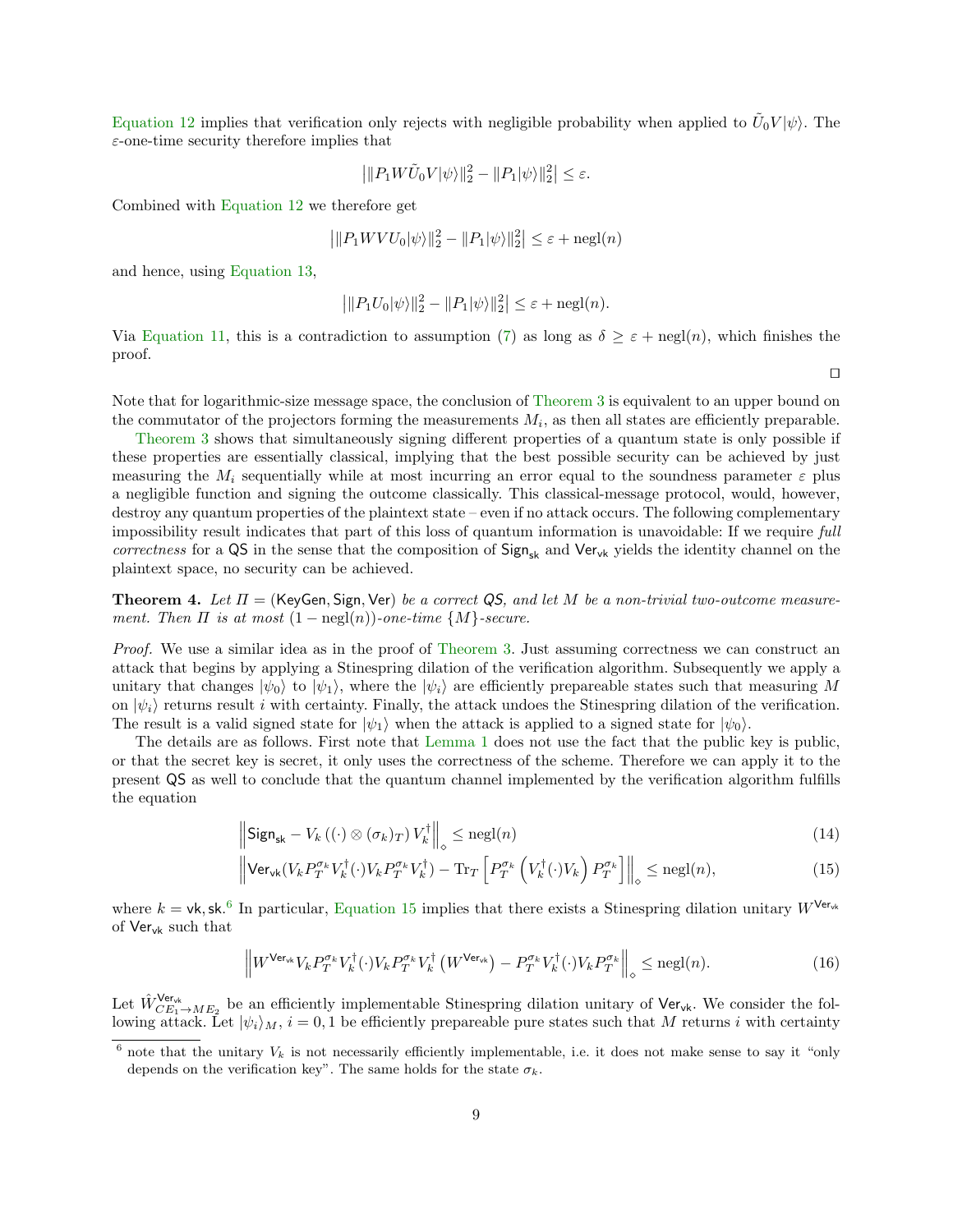when applied to  $|\psi_i\rangle\langle\psi_i|_M$ , and let  $U_i$  be preparation unitaries for  $|\psi_i\rangle_M$ , i.e.  $|\psi_i\rangle_M = U_i|0\rangle_M$ . The attack map is now given by

<span id="page-9-0"></span>
$$
\mathcal{A}(X) = \text{Tr}_{E_1} \left[ U_{\mathcal{A}} X U_{\mathcal{A}}^{\dagger} \right]
$$

$$
U_{\mathcal{A}} = \left( \hat{W}^{\text{Ver}_{\text{vk}}} \right)^{\dagger} U_1 U_0^{\dagger} \hat{W}^{\text{Ver}_{\text{vk}}}.
$$

Let us define  $P := V_k P_T^{\sigma_k} V_k^{\dagger}$ . According to [Equation](#page-8-2) [16,](#page-8-2) we have

$$
\left\| P\mathcal{A}\left(P(\cdot)P\right)P - P\tilde{U}_{\mathcal{A}}\left(P(\cdot)P\right)\tilde{U}_{\mathcal{A}}^{\dagger}P \right\|_{\diamond} \leq \text{negl}(n) \tag{17}
$$
\n
$$
\tilde{U}_{\mathcal{A}} = V_k U_1 U_0^{\dagger} V_k^{\dagger}
$$

When applying this attack to a ciphertext for  $|\psi_0\rangle\langle\psi_0|_M$  we calculate, using the symbol  $\approx$  for equality up to negligible difference in trace norm,

$$
P\mathcal{A} (PSign_{sk} (|\psi_0\rangle\langle\psi_0|_M) P) P
$$
  
\n
$$
\approx P\tilde{U}_{\mathcal{A}} (PSign_{sk} (|\psi_0\rangle\langle\psi_0|_M) P) \tilde{U}_{\mathcal{A}}^{\dagger} P
$$
  
\n
$$
\approx P\tilde{U}_{\mathcal{A}} V_k (|\psi_0\rangle\langle\psi_0|_M \otimes (\sigma_k)_T) V_k^{\dagger} \tilde{U}_{\mathcal{A}}^{\dagger} P
$$
  
\n
$$
= PV_k \left( \left( U_1 U_0^{\dagger} |\psi_0\rangle\langle\psi_0|_M U_0 U_1^{\dagger} \right) \otimes (\sigma_k)_T \right) V_k^{\dagger} P
$$
  
\n
$$
= V_k (|\psi_1\rangle\langle\psi_1|_M \otimes (\sigma_k)_T) V_k^{\dagger}
$$
  
\n
$$
\approx Sign_{sk} (|\psi_1\rangle\langle\psi_1|_M).
$$

Here we have used [Equation](#page-9-0) [17](#page-9-0) in the second line, and [Equation](#page-8-3) [14](#page-8-3) in the third and last lines. In particular, the calculation above implies that

$$
P\mathcal{A} (P\text{Sign}_{\text{sk}} (\vert \psi_0 \rangle \langle \psi_0 \vert_M) P) P \approx \mathcal{A} (\text{Sign}_{\text{sk}} (\vert \psi_0 \rangle \langle \psi_0 \vert_M)) .
$$

We have thus, up to negligible difference, transformed a signature of  $|\psi_0\rangle$  into a signature of  $|\psi_1\rangle$  and therefore have changed the outcome of  $M$  from 0 to 1 up to negligible probability.  $\square$ 

Some variants. Here we briefly discuss why some a-priori plausible ways to circumvent the above impossibility results cannot work.

First, one might think of circumventing our impossibility result by defining a weak form of signatures where the receiver can choose to *either* recover the original message or check the authenticity (but not both.) Such "weak quantum signatures" may be enough for interesting applications. However, any useful formulation of weak signatures is likely to imply strong signatures, via quantum error correction: first encode the message, then weak-sign the qubits; during verification, check a random subset of the qubits (at most half the code distance) and then use decoding to recover the message.

Second, one might try quantum keys. In [\[11\]](#page-18-11), Gottesman and Chuang investigate the possibility of using quantum keys to achieve information-theoretically secure digital signatures for classical data. In their model, the public key is a quantum state, a copy of which can be requested by anybody, including the adversary. A signature scheme like that for quantum data must fail, by the same arguments as in the proofs above: by correctness, an attack using the reflection corresponding to one of the signed measurements will implement the desired attack and leave the copy of the public key undisturbed. This implies impossibility even in a weaker model where the adversary has to hand back the public key.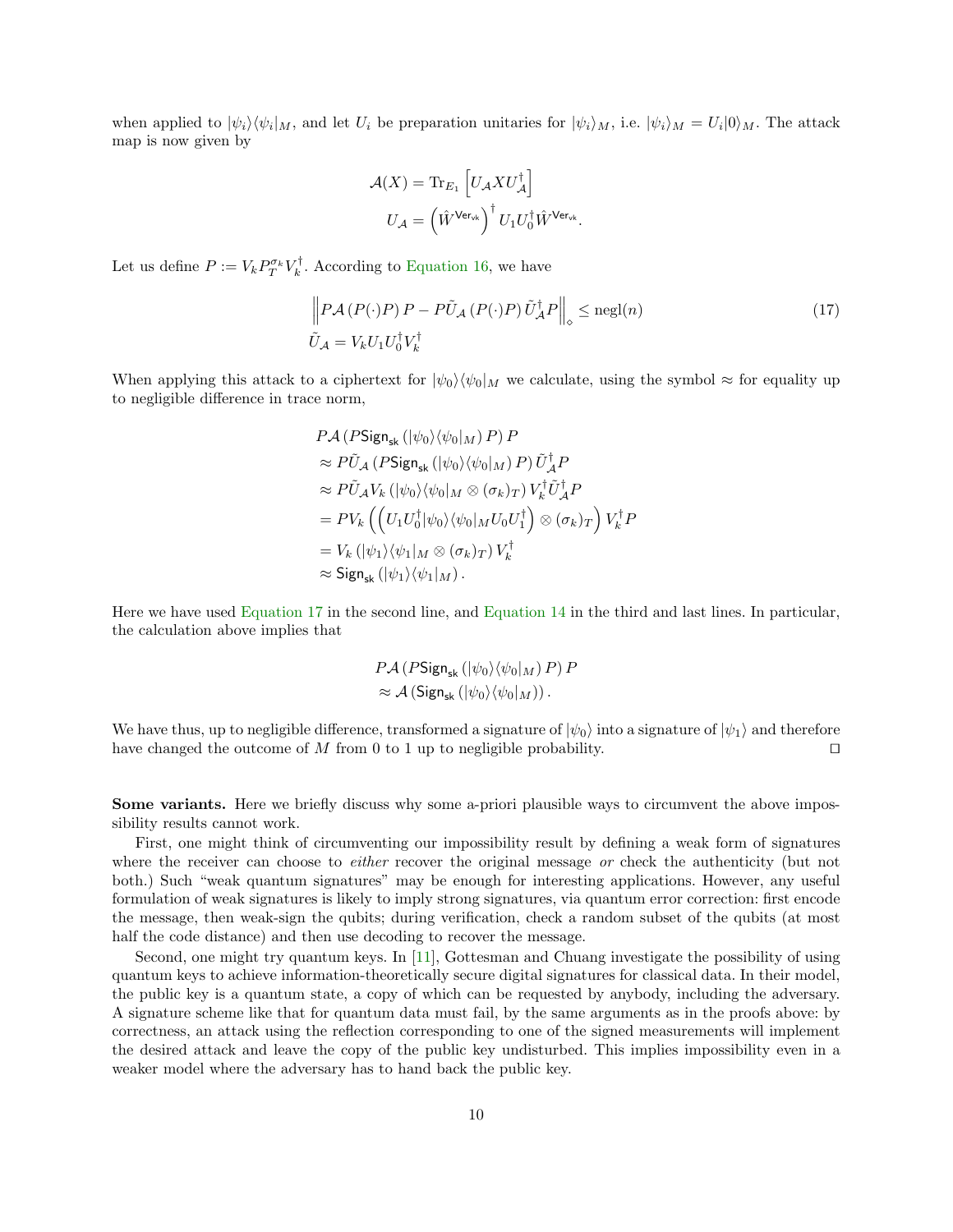### 4 Quantum Signcryption: Basic Ideas

As we saw in the previous section, signing states for public verification is impossible. We thus must resort to using secret verification. This might seem to imply that we have to use secret-key authentication schemes, which come with a dramatic cost: all pairs of parties wishing to communicate must share a key secret to that pair. As it turns out, there is a far better option: *signcryption*. It is natural to define a notion of *quantum* signcryption (analogous to classical signcryption  $[17,5]$  $[17,5]$ ), which is a scheme for *simultaneously* signing and encrypting a quantum state (for a particular recipient.)

#### 4.1 Definition, Some Basic Facts, And A Construction.

The basic notion. Consider  $m$  parties who require pairwise authenticated and encrypted communication. This can be solved using symmetric-key authenticated encryption, but at a cost of a quadratic number of key-exchange executions. Moreover, each party would need to store  $m$  keys, and adding any new parties would require another round of m key-exchange executions and an additional stored key for all parties.

With signcryption, the aim is to achieve the same goal but with drastically reduced resource requirements. Each party needs only to run key generation privately, publish their public key, and keep their single private key. Sending a message is now a matter of "signcrypting" with the sender's private key ("sign") and the receiver's public key ("encrypt.") Receiving a message requires the opposite "verified-decrypting" with the sender's public key ("verify") and the receiver's private key ("decrypt.") Note that adding new parties becomes trivial.

We define signcryption for quantum states as follows.

### Definition 8. A quantum signcryption scheme (or QSC) is a triple of QPT algorithms:

- 1. (key generation)  $KeyGen(1^n)$ : output (sdk, vek)  $\leftarrow \mathcal{K}_{SD} \times \mathcal{K}_{VE}$
- 2. (signcrypt)  $\text{SigEnc}: \mathcal{K}_{SD} \times \mathcal{K}_{VE} \times \mathfrak{D}(\mathcal{H}_M) \to \mathfrak{D}(\mathcal{H}_C)$
- 3. (verified decrypt)  $\text{VerDec}: \mathcal{K}_{\text{VE}} \times \mathcal{K}_{\text{SD}} \times \mathfrak{D}(\mathcal{H}_{C}) \to \mathfrak{D}(\mathcal{H}_{M} \oplus |\perp \setminus \perp|)$

such that

<span id="page-10-1"></span><span id="page-10-0"></span>
$$
\|\text{VerDec}_{\text{vek}_S,\text{sdk}_R} \circ \text{SigEnc}_{\text{sdk}_S,\text{vek}_R} - 1\|_M \oplus 0_\perp \|_\diamond \le \text{negl}(n) \tag{18}
$$

for all  $(\textsf{sdk}_S, \textsf{vek}_S), (\textsf{sdk}_R, \textsf{vek}_R) \leftarrow \textsf{KeyGen}(1^n)$ .

The key spaces  $\mathcal{K}_{SD}$  and  $\mathcal{K}_{VE}$  are classical and of size poly $(n)$ , while the registers C and M are quantum registers consisting of at most  $poly(n)$  qubits. Note that we have adopted the convention that, in the subscripts of SigEnc and VerDec, the sender key always goes first. We will sometimes write SigEnc<sub>S,R</sub> and VerDec<sub>S,R</sub> to simplify this notation. As usual, we assume w.l.o.g. that sdk also includes vek, and vek also includes n.

A QSC is used to transmit messages as follows. First, a sender S selects a message (placing it in register M) and a receiver R. Then S applies  $\mathsf{SigEnc}_{\mathsf{sdk}_S, \mathsf{vek}_R}$  to M, using their secret key  $\mathsf{sdk}_S$  and the receiver's public key vek<sub>R</sub>. The resulting register C is sent to R, who applies VerDec<sub>veks, sdk<sub>R</sub> to C, using their secret key</sub>  $\mathsf{sdk}_R$  and the sender's public key veks. Correctness (i.e., [\(18\)](#page-10-0)) requires that the overall channel implemented by this honest process should be  $1_M$  along with an "accept" output (indicated by " $oplus 1$ ".)

Signatures and encryption from signcryption. Any quantum signcryption scheme trivially yields a quantum signature scheme [\(Definition](#page-4-0) [5\)](#page-4-0), as follows.

**Proposition 1.** Let  $\Pi$  = (KeyGen, SigEnc, VerDec) be a signcryption scheme (QSC.) Then the following is a signature scheme (QS.)

- KeyGen' $(1^n)$ :  $(\textsf{sdk}_S, \textsf{vek}_S) \leftarrow \textsf{KeyGen}(1^n)$  and  $(\textsf{sdk}_R, \textsf{vek}_R) \leftarrow \textsf{KeyGen}(1^n)$ ; output signing key sk :=  $(\mathsf{sdk}_S, \mathsf{vek}_R)$  and verification key  $\mathsf{vk} := (\mathsf{vek}_S, \mathsf{sdk}_R)$ .
- $Sign_{sk}^{'} := SigEnc_{sk} \text{ and } Ver'_{vk} := VerDec_{vk}.$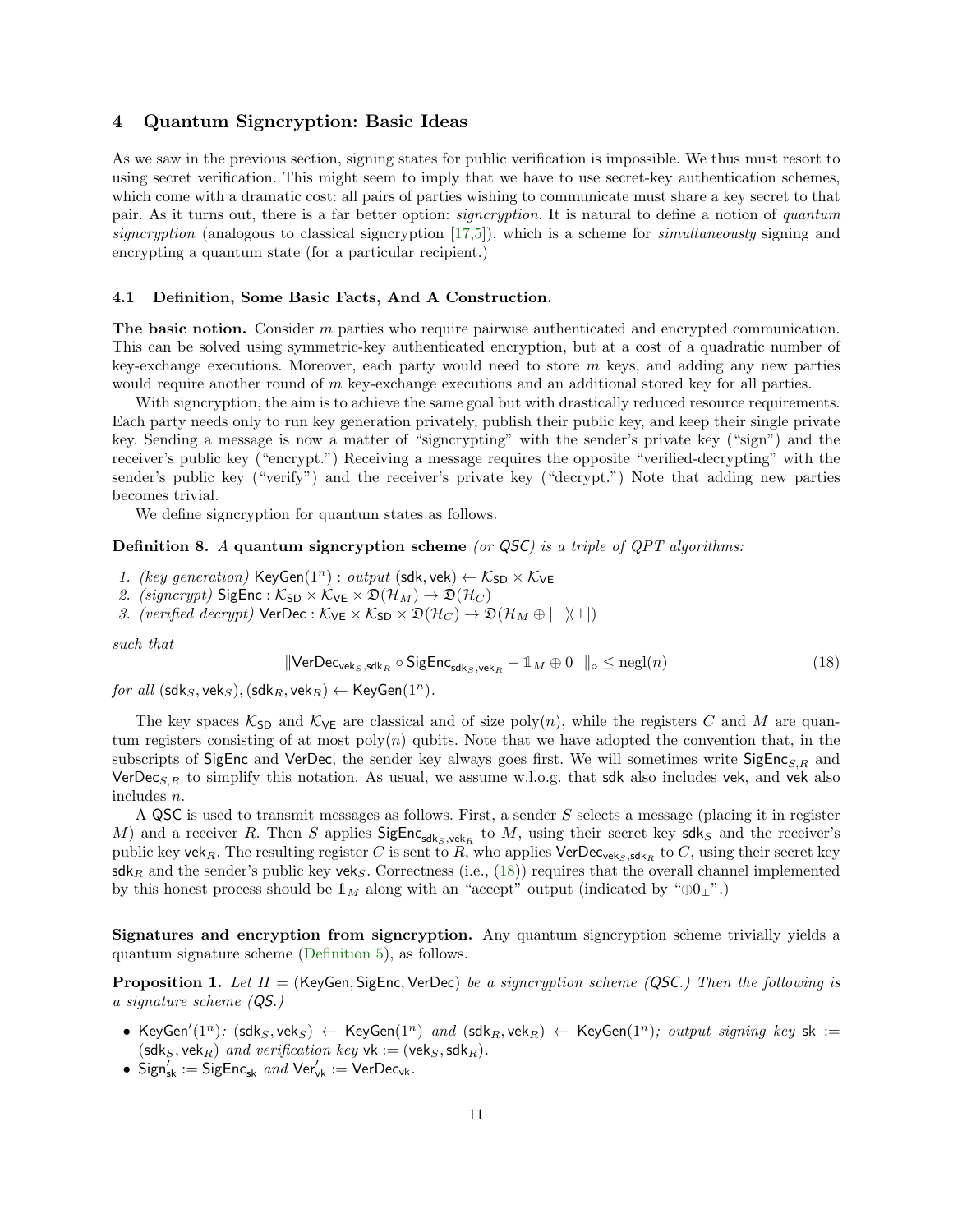As we will later show, this proposition and the impossibility results of [Section](#page-4-1) [3](#page-4-1) together imply that certain security conditions which are achievable by classical signcryption cannot be fulfilled when signcrypting quantum states.

Any QSC also trivially yields a public-key quantum encryption scheme [\(Definition](#page-3-0) [4\)](#page-3-0) – simply by swapping the role of the public and secret keys above.

**Proposition 2.** Let  $\Pi$  = (KeyGen, SigEnc, VerDec) be a signcryption scheme (QSC.) Then the following is a public-key encryption scheme (PKQE.)

- <span id="page-11-1"></span>• KeyGen' $(1^n)$ :  $(\textsf{sdk}_S, \textsf{vek}_S) \leftarrow \textsf{KeyGen}(1^n)$  and  $(\textsf{sdk}_R, \textsf{vek}_R) \leftarrow \textsf{KeyGen}(1^n)$ ; output secret key  $\textsf{dk} :=$ (vek<sub>S</sub>, sdk<sub>R</sub>) and public key ek := (sdk<sub>S</sub>, vek<sub>R</sub>).
- $Enc'_{ek} := SigEnc_{ek} \text{ and Dec}'_{dk} := VerDec_{dk}.$

A basic construction. We now define a generic "hybrid" construction of quantum signcryption. We will use a classical signcryption scheme to signcrypt a random key, and then use that key to encrypt the quantum state with a (usually one-time secure) symmetric-key quantum encryption scheme.

<span id="page-11-2"></span>**Construction 1.** Let  $\Pi^{\mathsf{SC}}$  be a classical signcryption scheme, and  $\Pi^{\mathsf{SKQE}}$  a symmetric-key quantum encryption scheme. Define a quantum signcryption scheme  $\Pi_{\rm QSC}^{\rm Hyb}[H^{\rm SC},H^{\rm SKQE}]=$  (KeyGen, SigEnc, VerDec) as follows:

- 1. KeyGen $(1^n)$  : output (sdk, vek)  $\leftarrow$  KeyGen $^{\mathsf{SC}}(1^n);$
- 2. SigEnc<sub>S,R</sub>: on input  $\varrho_M$ , generate  $k \leftarrow$  KeyGen<sup>SKQE</sup>(1<sup>n</sup>) and output  $(SigEnc<sub>S,R</sub><sup>SC</sup>(k), Enc<sub>k</sub><sup>SKQE</sup>( $\varrho$ ));$
- 3. VerDec<sub>S,R</sub>: on input  $(c, \sigma_C)$ , set  $k = \text{VerDec}_{S,R}^{\text{SC}}(c)$ ; if  $k = \perp$ , output  $\perp$  and otherwise output  $\text{Dec}_{k}^{\text{SKQE}}(\sigma)$ .

We denote the analogous construction of public- (resp., symmetric-) key quantum encryption by  $\Pi_{\text{PKQE}}^{\text{Hyb}}$ (resp.,  $\pi_{\mathsf{SKQE}}^{\mathsf{Hyb}}$ ). A special case of this hybrid construction was proposed by Barnum et al. [\[6\]](#page-18-0) (Section 5.1), but without any security definitions or proofs. We will later formally examine the security of this construction in various settings, and for various choices of  $\Pi^{\mathsf{SC}}$  and  $\Pi^{\mathsf{SKQE}}$ .

### 4.2 One-Time Signcryption Security

We now consider the simplest nontrivial setting of quantum signcryption: a single sender S needs to send a single signcrypted state to a single receiver  $R$ . Our goal here is to describe the most basic setting of interest, with definitions and security notions that require only minimal familiarity with previous work on quantum encryption and authentication. We will build up to the full setting in [Section](#page-13-0) [5.](#page-13-0)

Outsider security. In the first, so-called "outsider security" setting, an untrusted third-party adversary A attacks the channel between S and R. We assume that A can convince S to signcrypt any message, leaving A free to manipulate the resulting signcryption before convincing  $R$  to unsigncrypt.

<span id="page-11-0"></span>Experiment 3. Let  $\Pi = (KeyGen, SigEnc, VerDec)$  be a quantum signcryption scheme. An *outsider attack* (in the one-time, two-user setting) by a QPT  $\mathcal A$  proceeds as follows.

- 1.  $(Setup.)$  Generate  $(sdk_S, vek_S) \leftarrow KeyGen(1^n)$  and  $(sdk_S, vek_S) \leftarrow KeyGen(1^n)$ . Give veks and vek<sub>R</sub> to A.
- 2. (Signcrypt.) A prepares a state  $\rho_{MB}$  and SigEnc<sub>S,R</sub> is applied to register M, yielding registers C and B.
- 3. (Attack, unsigncrypt.) A applies a channel  $\Lambda_{CB\rightarrow CB}$  (possibly depending on vek<sub>S</sub>, vek<sub>R</sub>), and VerDec<sub>S,R</sub> is applied to register C.

We refer to  $A$  as an *outside attacker*, and define the effective attack map

$$
\tilde{\varLambda}^{(\mathcal{A},S,R)}_{MB \to MB} := \mathsf{VerDec}_{S,R} \circ \varLambda \circ \mathsf{SigEnc}_{S,R}\,.
$$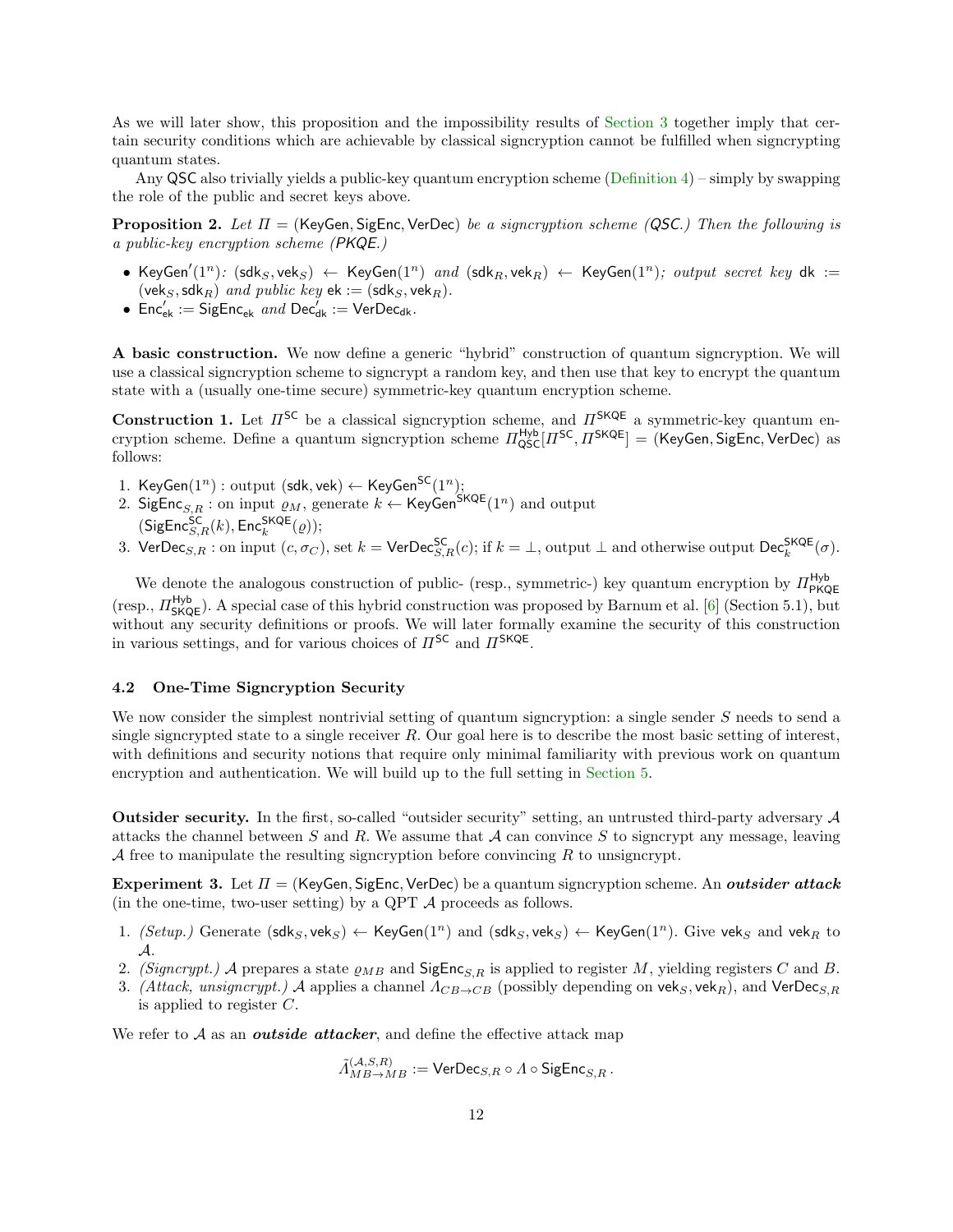

Fig. 1. A one-time outsider attack.

Our security definition will be based on the standard DNS security notion for quantum authentication [\[10](#page-18-6)[,8\]](#page-18-12), adapted to the particulars of our setting. Specifically, we will require that any (efficient) outside attack amounts to a choice between implementing the "identity map" or the "discard map" on the plaintext space. The former results in a reject.

<span id="page-12-0"></span>**Definition 9.** A QSC  $\Pi$  is (one-time, two-user) **outsider-secure** if, for every QPT outside attacker  $A$ , there exists a QPT simulator S which implements a map  $\Phi_{MB\rightarrow MB}$  of the form

$$
\varPhi: \sigma_{MB} \longmapsto \varPhi_{B \rightarrow B}^{\rm acc}(\sigma_{MB}) + |\bot\rangle\langle\bot| \otimes \varPhi_{B \rightarrow B}^{\rm rej}(\sigma_B)
$$

which is indistinguishable from  $\tilde{\Lambda}^{(\mathcal{A},S,R)}$ , and where  $\Phi^{\text{acc}}$  and  $\Phi^{\text{rej}}$  act on B only.

A strengthening. Note that both SigEnc and VerDec receive, in addition to their input, a private parameter (i.e., sdk) and a public parameter (i.e., vek.) It is thus reasonable to define a stronger notion of security, where the adversary can set these parameters for the oracle calls occurring in the "Signcrypt" and "Attack, unsigncrypt" phases of [Experiment](#page-11-0) [3.](#page-11-0) Indeed, this models a very plausible real-world attack. Since our goal here is to develop the one-time setting as a minimal first stepping stone, we will examine this stronger security later, when we address the multi-user setting in [Section](#page-13-0) [5.](#page-13-0)

Insider security. Note that an outside attacker knows all but two pieces of information: the private key of S, and the private key of R. In "insider security," we consider the case where one of these private keys is known to the attacker (if both are known, security is impossible.)

*Insider security of sender.* First, consider the case of an adversary in possession of  $\mathsf{sdk}_R$ . The private information is now only  $sdk_S$ , and the public information (i.e., the information accessible by the adversary) is  $sdk_R$ , vek<sub>R</sub>, vek<sub>S</sub>. This means the adversary can unsigncrypt, so we can't expect S to maintain any secrecy. Can  $S$  expect unforgeability? If they could, then this would yield (as in [Proposition](#page-10-1) [1\)](#page-10-1) an unforgeable quantum signature scheme with secret signing key ( $\mathsf{sdk}_S$ ,  $\mathsf{vek}_R$ ) and public verification key ( $\mathsf{vek}_S$ ,  $\mathsf{sdk}_R$ ).) However, the impossibility results of [Section](#page-4-1) [3](#page-4-1) state that this induced signature scheme cannot satisfy even the most minimal security requirements. It follows that quantum signcryption cannot fulfill any insider security guarantees in this case.

Recall that *non-repudiation* is a property of classical digital signatures. It means simply that, due to the unforgeability property, the recipient R of a document m signed by a sender S can present the document and signature to a third party (e.g., the judge) as evidence that m was indeed signed by  $S$ . If quantum signcryption is used instead, the impossibility results of [Section](#page-4-1) [3](#page-4-1) tell us that  $R$  will be able to forge signcryptions; so, this property is impossible to achieve quantumly.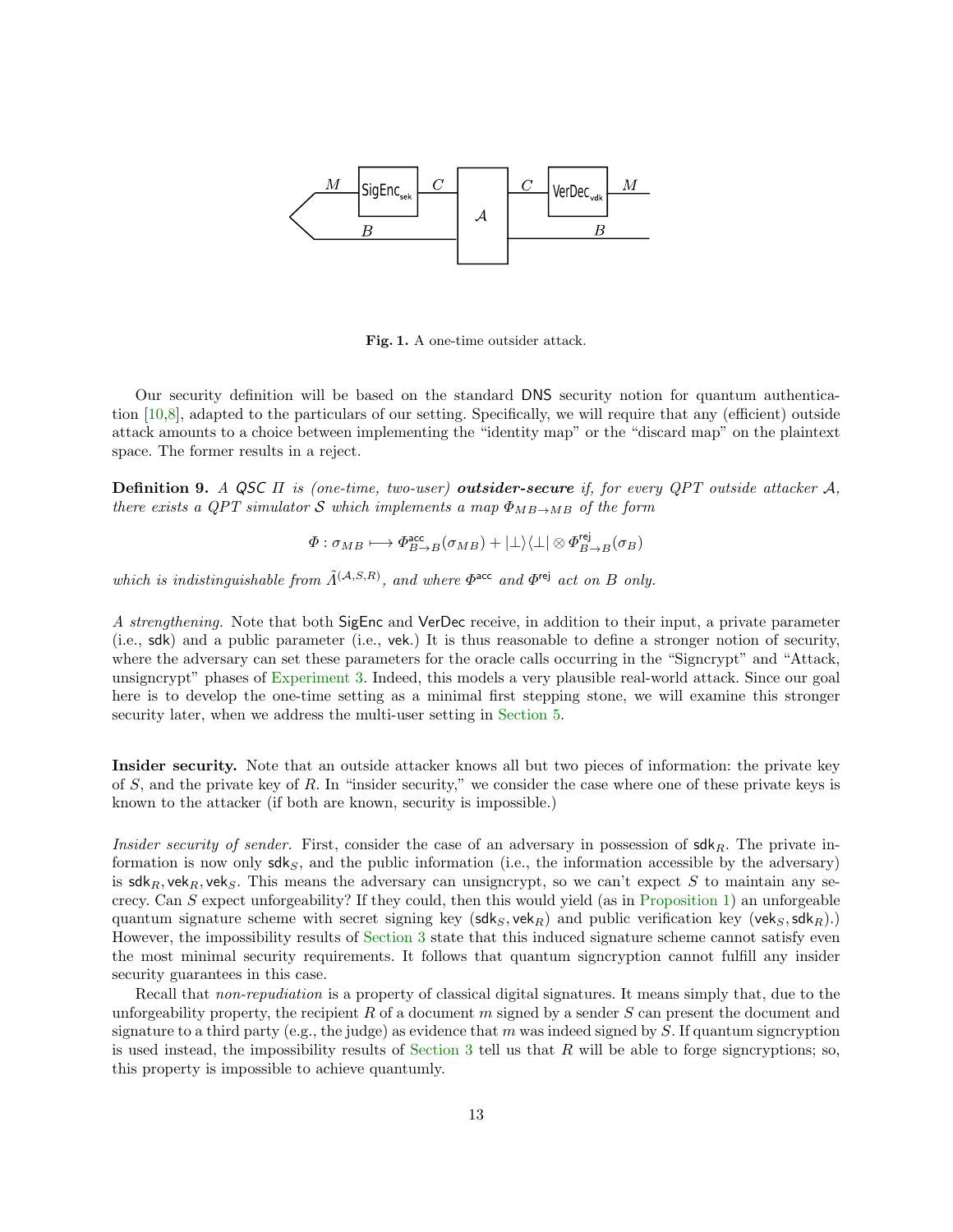*Insider security of receiver.* It remains to consider insider security where the adversary has  $\mathsf{sdk}_S$ . The private information is now only  $\mathsf{sdk}_R$ . By [Proposition](#page-11-1) [2,](#page-11-1)  $\Pi$  is now a public-key quantum encryption scheme, with secret decryption key (sdk<sub>R</sub>, vek<sub>S</sub>) and public encryption key (sdk<sub>S</sub>, vek<sub>R</sub>).

<span id="page-13-1"></span>**Definition 10.** A QSC  $\Pi$  is (one-time, two-user) **insider-secure** if the public-key quantum encryption scheme induced by making the sender key public (i.e., via [Proposition](#page-11-1) [2\)](#page-11-1) satisfies QIND-CPA.

As with outsider security, we will not (yet) concern ourselves with adversaries who can select the key parameters of the SigEnc and VerDec calls.

We remark that the above definitions of one-time security translate directly to the classical setting, by using standard notions of classical unforgeability and secrecy (see, e.g., [\[12\]](#page-18-13)) and plugging them into [Definition](#page-12-0) [9](#page-12-0) and [Definition](#page-13-1) [10.](#page-13-1)

**Achieving one-time outsider and insider security.** We now show that the hybrid scheme  $\Pi_{\text{QSC}}^{\text{Hyb}}$  achieves security in this setting, when equipped with appropriate component schemes.

Theorem 5. Select the following:

- A classical signcryption scheme  $\Pi^{\mathsf{SC}}$  with one-time outsider and insider security (defined as above);
- A cDNS-secure SKQE scheme  $\Pi^{SKQE}$  [\(Definition](#page-26-2) [18\)](#page-26-2).

Then  $\Pi_{QSC}^{Hyb}[H^{SC},H^{SKQE}]$  [\(Construction](#page-11-2) [1\)](#page-11-2) is a quantum signcryption scheme which is one-time outsidersecure and insider-secure.

Proof. We provide a brief sketch; for the full proof see [Supplemental Section](#page-27-0) [C.3.](#page-27-0) Insider security follows from the QIND-CPA security of the hybrid PKQE construction (i.e. [Theorem](#page-15-0) [6\)](#page-15-0) and the fact that cDNS implies QIND [\[6](#page-18-0)[,4\]](#page-18-10). For outsider security, observe that if the attack map  $\Lambda$  modifies the classical part c of the ciphertext, the decryption function will reject with overwhelming probability due to the unforgeability of  $\Pi^{\mathsf{SC}}$ . Assuming that  $\Lambda$  doesn't change c, we can replace c by an encryption c' of 0 by the IND-CPA security of  $\Pi^{\mathsf{SC}}$ , and swapping c and c' back right before decryption. This modified experiment can be simulated using the cDNS oracles: we (i.) apply  $\Lambda_{CB}$ , then (ii.) discard register  $C^{\text{SC}}$ .  $\Pi^{\text{SKQE}}$  is cDNS secure, so for every attack there exists a simulator that either does not attack or rejects. Applying this fact to the attack described above, we obtain a simulator for  $\Pi_{\text{QSC}}^{\text{Hyb}}$  as mandated by [Definition](#page-12-0) [9](#page-12-0) when the input state

<span id="page-13-2"></span>
$$
\varrho'_{MBC^{\mathrm{Cl}}K}=\varrho_{MB}\otimes \mathsf{SigEnc}_{\mathsf{sdk}_S,\mathsf{vek}_R}\left(\tilde{k}\right)\otimes\left(\mathsf{sdk}_S,\mathsf{vek}_S,\mathsf{sdk}_R,\mathsf{vek}_R\right)
$$

with  $(\mathsf{sdk}_i, \mathsf{vek}_i) \leftarrow \mathsf{KeyGen}^{\mathsf{SC}}$  for  $i = S, R$  and  $\tilde{k} \leftarrow \mathsf{KeyGen}^{\mathsf{SKQE}}$  is supplied.

To get an explicit instantiation, we can let  $\Pi^{\mathsf{SC}}$  be a classical signcryption scheme constructed from Lamport signatures and standard post-quantum IND-CPA public-key LWE encryption via "encrypt-thensign," and let  $\Pi^{\mathsf{SKQE}}$  to be the scheme  $\mathsf{Enc}_k: \varrho \mapsto C_k (\varrho \otimes |0^n\rangle\langle 0^n|) C_k^{\dagger}$  where  $\{C_k\}_k$  is the Clifford group.

### <span id="page-13-0"></span>5 Quantum Signcryption: Full Security

We now describe in detail how to "upgrade" from the (one-time, two-user) setting of the previous section, to the full setting. This will involve three steps. First, in [Section](#page-14-0) [5.1](#page-14-0) we will describe how to upgrade to many-time security. The adversary will now have oracle access to  $\text{SigEnc}_{S,R}$  and  $\text{VerDec}_{S,R}$ , but secrecy and authenticity must still be preserved. The usual classical security games for these notions do not make sense with quantum data. A recent approach of [\[3\]](#page-18-2) shows how to get around these issues for symmetric-key encryption; we will extend this approach to our setting. Second, in [Section](#page-15-1) [5.2](#page-15-1) we will upgrade to multiple users. This means keeping track of "IDs" for each user, and adding some constraints, e.g., to prevent identity fraud. Here we will give a generic transformation (following [\[5\]](#page-18-4)) which turns any two-user secure QSC into a multi-user secure QSC simply by attaching IDs to the plaintext before signcrypting. Finally, in [Section](#page-17-0) [5.3](#page-17-0) we will describe how to upgrade all of the above to ensure ciphertext authenticity.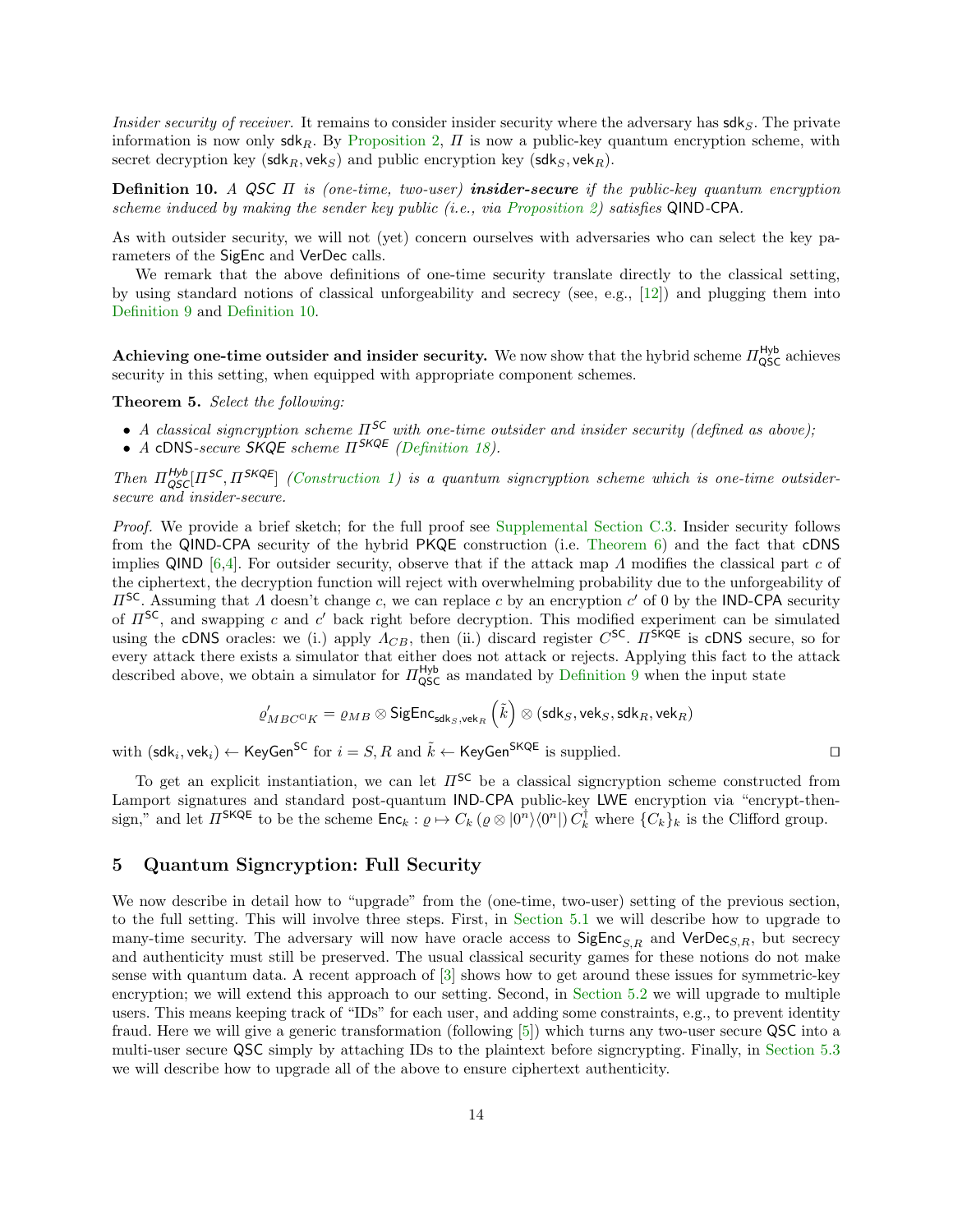#### <span id="page-14-0"></span>5.1 Upgrading To The Many-Time Setting

We begin by upgrading from the one-time setting to the many-time setting, while keeping the number of users at two, i.e., one sender  $S$  and one receiver  $R$ .

Outsider security. As in the one-time setting, the attack here is launched by a third-party adversary A against a sender-receiver pair  $(S, R)$ . In addition to knowing the public information veks, vek<sub>R</sub>, A will now also be able to observe some of the transmissions from  $S$  to  $R$ . It is also reasonable to expect that  $\mathcal A$  will have some knowledge about (or even control over) what is being transmitted. As usual, we model this by being as generous as possible to the adversary; specifically, we give A oracle access to both SigEnc<sub>S,R</sub> and  $VerDec<sub>S,R</sub>$ . As it turns out, we will be able to use the approach of [\[3\]](#page-18-2) to define security, thus avoiding the usual issues with quantum no-cloning and measurement. As signcryption provides secrecy, authenticity and integrity, it can be seen as a kind of public-key analogue of authenticated encryption. Due to the similar security goals, we use a plaintext-based public-key version of the real vs. ideal approach developed in [\[3\]](#page-18-2) for the definition of quantum authenticated encryption.

Let  $\Pi =$  (KeyGen, SigEnc, VerDec) be a quantum signcryption scheme with message register M and signcryption register C. In addition, select a security parameter n and an oracle QPT adversary A. Let  $|\phi^+\rangle$ denote some choice of maximally entangled state, and  $\Pi^+$  the projector  $|\phi^+\rangle\langle\phi^+|$  onto that state.

Experiment 4. The real outsider experiment Out-Real $(\Pi, \mathcal{A}, n)$ :

1:  $(sdk_S, vek_S) \leftarrow \text{KeyGen}(1^n)$  and  $(sdk_B, vek_B) \leftarrow \text{KeyGen}(1^n);$ 

2: output  $\mathcal{A}^{\mathsf{SigEnc}_{S,R},\mathsf{VerDec}_{S,R}(\{1^n\})}$ .

Experiment 5. The ideal outsider experiment Out-Ideal( $\Pi$ ,  $A$ , n):

- 1:  $(sdk_S, vek_S) \leftarrow \text{KeyGen}(1^n)$  and  $(sdk_R, vek_R) \leftarrow \text{KeyGen}(1^n);$
- <span id="page-14-1"></span>2: define channel  $E_{M\to C}$ :
	- (1) prepare  $|\phi^+\rangle_{M'M''}$ , store  $(M'', M)$  in a set  $\mathcal{M}$ ;
	- (2) apply  $\mathsf{SigEnc}_{S,R}$  to  $M'$ ; return result.
- <span id="page-14-2"></span>3: define channel  $D_{C\rightarrow M}$ :
	- (1) apply  $\mathsf{VerDec}_{S,R}$  to C, place results in  $M'$ ;
	- (2) for each  $(M'', M) \in \mathcal{M}$  do:
	- (3) apply  $\{ \Pi^+, \mathbb{1} \Pi^+ \}$  to  $M'M''$ ;
	- (4) if outcome is 0: return  $M$ ;
	- (5) end for
	- (6) return  $|\perp\rangle\langle\perp|$ ;
- 4: output  $\mathcal{A}^{E,D}(1^n)$ .

**Definition 11.** A quantum signcryption scheme  $\Pi$  is (many-time, two-user) outsider secure if for all QPT adversaries A,

 $|\Pr[\text{Out-Real}(\Pi, \mathcal{A}, n) \to \text{real}] - \Pr[\text{Out-Ideal}(\Pi, \mathcal{A}, n) \to \text{real}]| \leq \text{negl}(n).$ 

Insider Security. As before, the remaining conditions to consider amount to allowing the adversary access to the private key of either S or R (but not both) which we can simply view as one of the two parties (S or R) attacking the other. Also as before, the impossibility results for quantum signatures [\(Section](#page-4-1) [3\)](#page-4-1) imply that one cannot expect any security in the case where  $R$  is the adversary. It remains to consider the case where  $S$  is the adversary, and ask if the secrecy of  $R$  can be preserved. Here we ask for the strongest notion of secrecy, which is QIND-CCA2. This notion was recently defined in [\[3\]](#page-18-2) in the symmetric-key case; we show how to adapt it to the public-key case in [Section](#page-21-0) [B.1](#page-21-0) (where we also define the corresponding cDNS-based "weak" variant QIND-wCCA2).

**Definition 12.** A quantum signcryption scheme  $\Pi$  is **insider-secure** (many-time, two-user) if the publickey quantum encryption scheme induced by making the sender key public (i.e., via [Proposition](#page-11-1) [2\)](#page-11-1) satisfies QIND-CCA2.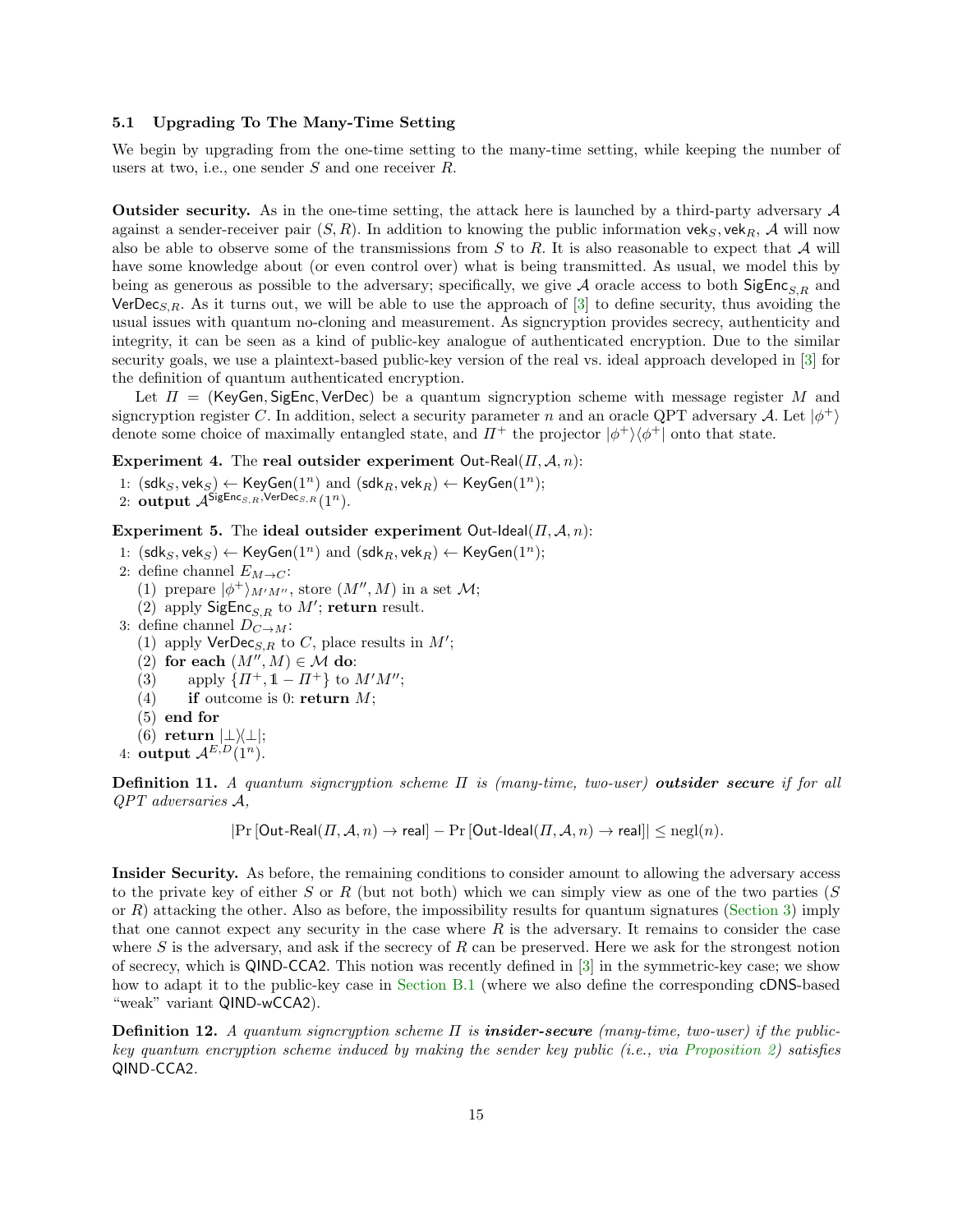<span id="page-15-3"></span>Security of the classical-quantum hybrid. We will show security for the hybrid quantum signcryption scheme by leveraging results about the security of the hybrid approach in two other settings: public-key chosen-ciphertext-secure encryption, and symmetric-key authenticated encryption. The public-key hybrid scheme was first introduced in [\[7\]](#page-18-8). In [Appendix](#page-21-1) [B,](#page-21-1) we prove that this hybrid construction preserves security, in the following sense.

<span id="page-15-0"></span>**Theorem 6.** Let  $\Pi$  be a PKE, and  $\Sigma$  a SKQE. Then  $\Pi_{\mathsf{PKQE}}^{\mathsf{Hyb}}[\Pi,\Sigma]$  is a public-key quantum encryption scheme (PKQE). Moreover, we have:

- 1. If  $\Pi$  is IND-CPA and  $\Sigma$  is QIND, then  $\Pi_{P K Q E}^{H y b} [II, \Sigma]$  is QIND-CPA.
- 2. If  $\Pi$  is IND-CCA1 and  $\Sigma$  is QIND, then  $\Pi_{\mathsf{PKQE}}^{\mathsf{Hyb}}[H,\Sigma]$  is QIND-CCA1.
- 3. If  $\Pi$  is IND-CCA2 and  $\Sigma$  is cDNS, then  $\Pi_{\mathsf{P K Q E}}^{\mathsf{H y b}}[H, \Sigma]$  is QIND-wCCA2.
- 4. If  $\Pi$  is IND-CCA2 and  $\Sigma$  is cQCA, then  $\Pi_{P K Q E}^{H y b} [II, \Sigma]$  is QIND-CCA2.

In the symmetric-key case, we need authenticated encryption. Classically this is chosen-ciphertext secrecy plus unforgeability of ciphertexts. Quantumly, we need the aforementioned notion of QAE (and in our case, for ease of exposition in this work, also a cDNS-based weakened version, wQAE) defined in the real/ideal approach as described in [Appendix](#page-23-0) [B.2.](#page-23-0) There we also show the following.

**Theorem 7.** Let  $\Pi$  be a classical symmetric-key authenticated encryption scheme, and let  $\Sigma$  be a cDNS-(resp., cQCA-) secure symmetric-key quantum encryption scheme. Then  $\Pi_{\mathsf{P KQE}}^{\mathsf{Hyb}}[H, \Sigma]$  is a wQAE- (resp., QAE-) secure symmetric-key quantum encryption scheme.

Achieving Many-Time, Two-User Security. With the above generic results on the classical-quantum hybrid in hand, we can now show security of the quantum signcryption hybrid. It turns out that the hybrid scheme can achieve both outsider and insider (sender) security even in the many-time setting, provided that the classical component is strengthened sufficiently. This is proven as [Theorem](#page-22-0) [11](#page-22-0) and [Corollary](#page-25-0) [2](#page-25-0) in [Appendix](#page-21-1) [B.](#page-21-1)

Theorem 8. Select the following:

- A many-time, two-user outsider- and insider-secure signcryption  $\Pi^{\mathsf{SC}}$ ;
- and a cDNS-secure symmetric-key quantum encryption  $\Pi^{\mathsf{SKQE}}$ .

Then  $\Pi_{QSC}^{Hyb}[H^{SC}, H^{SKQE}]$  [\(Construction](#page-11-2) [1\)](#page-11-2) is a quantum signcryption scheme which is (many-time, two-user) outsider-secure and insider-secure.

### <span id="page-15-1"></span>5.2 Upgrading To The Multi-User Setting

In the multi-user setting there are different users, each with unique "IDs." We denote the ID of a party P by  $ID_P \in \mathcal{I}$ . We assume that there is an efficient public lookup for the map  $ID_P \mapsto$  vek<sub>P</sub> (this is usually achieved by a root of trust, PKI, or similar). In this setting we need to change the syntax of signcryption in order to account for the adversary's ability to spoof sender's and/or receiver's identitites. In order to protect the scheme against these attacks we need to bind the users' identities to the corresponding keys, and impose extra correctness conditions based on the match between identities and keys. There are different ways to achieve this; in this work, we opt for the simplified notation below. In particular, we assume that every user P has a single keypair (it is possible to remove this restriction by adding a key index to the output of KeyGen and managing the index together with the identities. This is straightforward but beyond the scope of this work.)

<span id="page-15-2"></span>**Definition 13.** A (multi-user) quantum signcryption scheme (or muQSC) is a triple of QPT algorithms:

• (key generation) KeyGen :  $(1^n, \mathsf{ID}_P \in \mathcal{I}) \mapsto (\mathsf{sdk}_P, \mathsf{vek}_P) \in \mathcal{K}_{SD} \times \mathcal{K}_{VE}$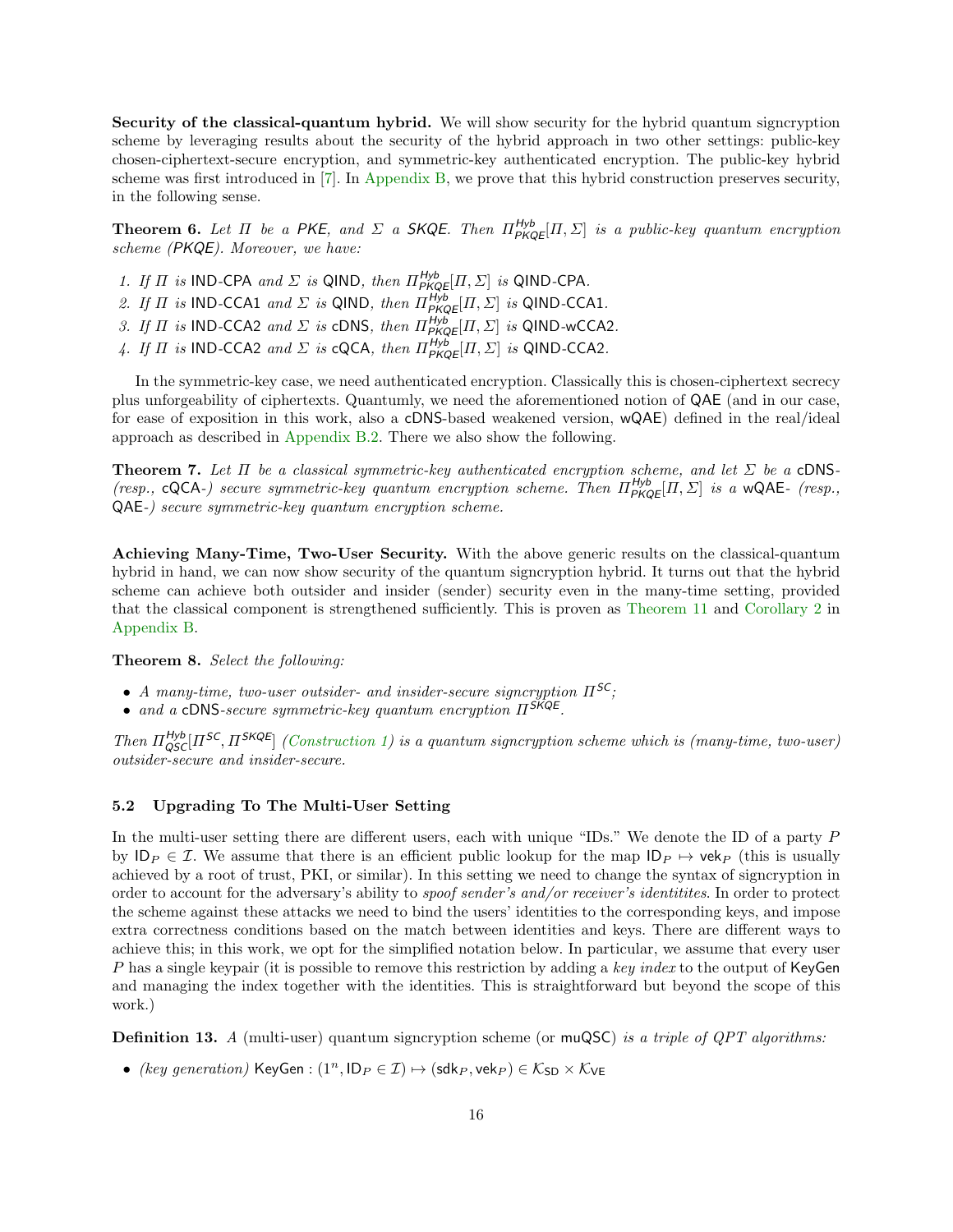- (signcrypt) SigEnc :  $K_{SD} \times K_{VE} \times \mathfrak{D}(\mathcal{H}_M) \to \mathfrak{D}(\mathcal{H}_C)$
- $(unsigncrypt)$  VerDec :  $K_{SD} \times K_{VE} \times \mathfrak{D}(\mathcal{H}_{C}) \to \mathcal{I}^2 \otimes \mathfrak{D}(\mathcal{H}_{M} \oplus |\perp \setminus \perp|)$

such that:

- 1.  $\|\mathsf{VerDec}_{\mathsf{sdk}_R,\mathsf{vek}_S} \circ \mathsf{SigEnc}_{\mathsf{sdk}_S,\mathsf{vek}_R} \{S,R\} \otimes (\mathbb{1}_M \oplus 0_\bot) \|_{\diamond} \le \mathsf{negl}(n)$
- 2. For  $\mathsf{VerDec}_{\mathsf{sdk}_R, \mathsf{vek}_S}(X) = (\check{S}', \check{R}', Y), \text{ if } Y \neq \bot, \text{ then } (R, S) = (R', S')$

for all  $(\text{sdk}_P, \text{vek}_P) \in \text{supp KeyGen}(1^n, \text{ID}_P)$ , and where we assume w.l.o.g. that  $\text{sdk}_P$  also includes  $\text{vek}_P$ , and vek<sub>P</sub> also includes  $1^n$  and  $ID_P$ , for every  $(\text{sdk}_P, \text{vek}_P) \leftarrow \text{KeyGen}(1^n, ID_P), \forall P \in \mathcal{I}$ .

Note that the output of  $VerDec_{sdkR,vekS}$  includes user identities for sender and receiver. Correctness demands that such identities are the ones corresponding to the keys used during a "correct" usage of SigEnc. In theory nothing forbids a malicious adversary to modify a ciphertext in such a way that the resulting identities output by VerDec are different. In this sense, an "identity fraud attack" for signcryption in the multi-user setting results in a forgery attack.

Outsider security. The scenario here is similar to outsider security for the two-user setting: an external adversary  $A$  mounts an attack against a sender/receiver pair  $(S, R)$ . However, there are two fundamental differences:

- there are many users in  $\mathcal I$ , and hence many possible  $(S, R)$  pairs; and
- beyond the "usual" attack scenarios covered by the two-user case,  $A$  might be able to attack the signcryption scheme by performing identity fraud (i.e., spoofing the identity of the sender or the receiver of a signcrypted message).

Dealing with the latter is easy: as previously discussed in [Definition](#page-15-2) [13,](#page-15-2) in order to mount an identity fraud attack A has to modify the identities output by the VerDec algorithm. This means that such attacks are actually a special case of message forgeries, which are already covered by the real vs. ideal approach in the outsider security scenario of [Section](#page-14-0) [5.1.](#page-14-0)

The other issue is more subtle. There might be insecure schemes which produce weaker keys for certain user IDs, and the adversary might exploit this weakness. Or there might be schemes where the compromise of a certain number of users (and hence knoweldge of their secret keys) also compromises the security of other users. In order to deal with all these scenarios, we will adopt a very conservative approach:

- 1. the adversary is given the possibility of choosing S and R among  $\mathcal{I}$ ; and
- 2. the adversary receives the secret keys of all the other users.

We define the modified experiments M-Out-Real and M-Out-Ideal accordingly (see [Supplemental Section](#page-34-0) [D,](#page-34-0) and security is given as usual in terms of indistinguishability of the two.

**Definition 14.** A multi-user quantum signcryption scheme  $\Pi$  is **outsider secure** if for all QPT A,

 $|\Pr[\text{M-Out-Real}(\Pi, \mathcal{A}, n) \to \text{real}] - \Pr[\text{M-Out-Ideal}(\Pi, \mathcal{A}, n) \to \text{real}]| \leq \text{negl}(n).$ 

Insider security. In addition to picking a sender and receiver of his choice, the adversary is now allowed to access the private key of either of the two (but not both). Also as before, given the impossibility results for quantum signatures [\(Section](#page-4-1) [3\)](#page-4-1), it makes sense to consider the case where S is the adversary, and ask if the secrecy of  $R$  can be preserved. Again, we ask for the strongest notion of secrecy. However, given the multi-user setting, we must now consider a multi-user version of QIND-CCA2, where the adversary gets to pick the target  $R$  to attack, and receives all other user's secret keys. We omit the details here, as the resulting definition follows a similar approach as in the outsider security case.

**Definition 15.** A multi-user quantum signcryption scheme  $\Pi$  is **insider-secure** if the public-key quantum encryption scheme induced by making the sender key public (i.e., via [Proposition](#page-11-1) [2\)](#page-11-1) satisfies (the multi-user version of) QIND-CCA2.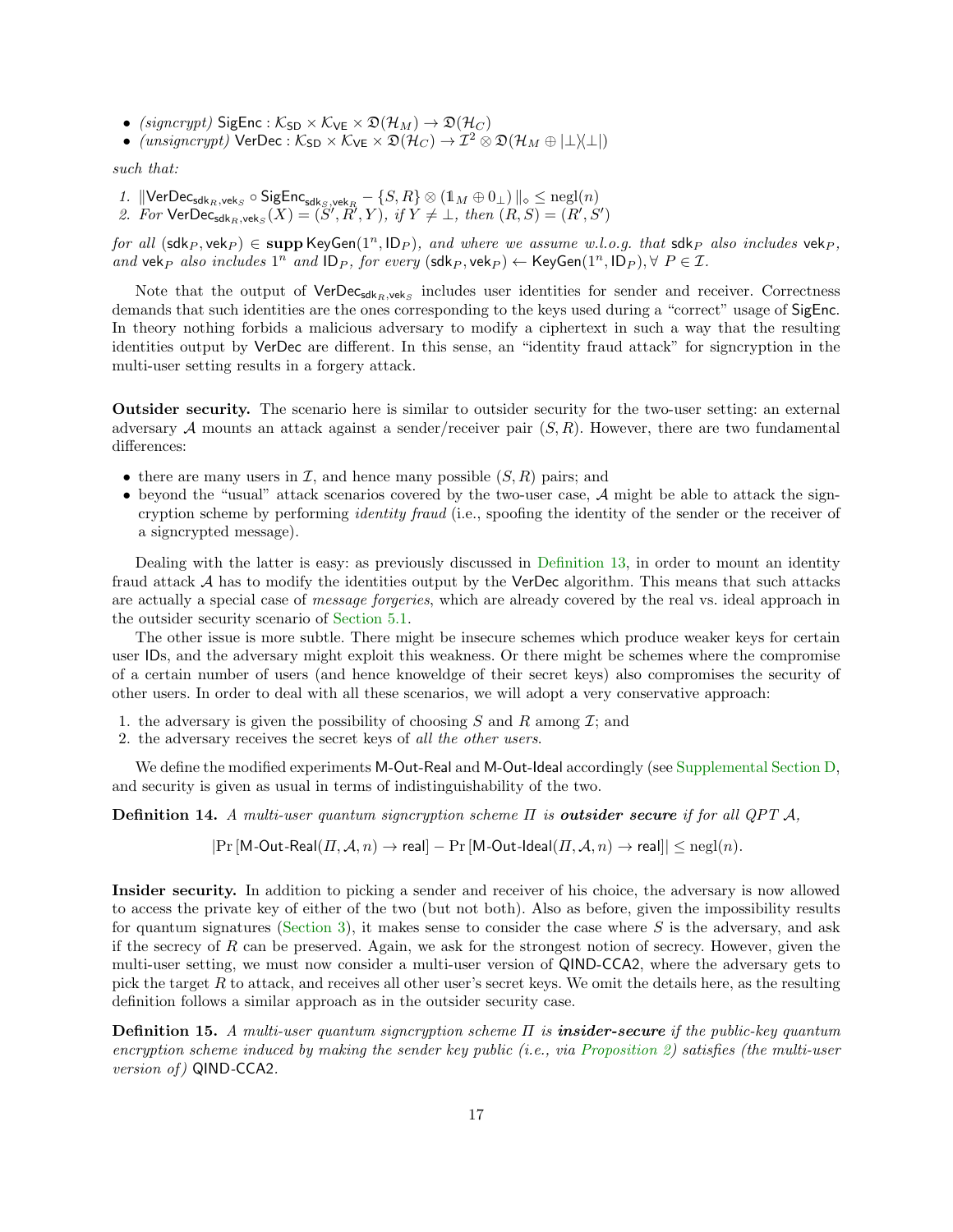Achieving Many-Time, Multi-User Security. The multi-user definitions can then be fulfilled in a way analogous to the classical case. Here, An, Dodis and Rabin [\[5\]](#page-18-4) describe a simple generic transformation from a two-user secure scheme to a multi-user secure scheme, which proceeds as follows. Whenever signcrypting any plaintext, we first attach to the plaintext the IDs of both the sender and the intended receiver. When applying verified decryption, we check whether the IDs attached to the plaintext are correct. If so, we output the plaintext, otherwise reject. Arguing multi-user security of this transformation then reduces in a straightforward way to two-user security, along the same line of argument as is done in [\[5\]](#page-18-4).

#### <span id="page-17-0"></span>5.3 Upgrading To Ciphertext Authentication

As discussed above, the security notions we have developed for signcryption provide for *plaintext security*. For instance, in the outsider security case, this means that the adversary cannot perform any attack which modifies the underlying plaintext. The advantage of this approach is that the security games and definitions are rather simple to state and describe, and intuitive. However, this leaves open the possibility of adversaries that modify ciphertexts without being noticed. As it turns out, we can address this case as well, roughly following the route followed by [\[3\]](#page-18-2) in the private-key encryption setting. Here we only briefly describe the modifications, as they are essentially identical to those in [\[3\]](#page-18-2).

First, we observe that the characterization lemma [\(Lemma](#page-5-2) [1\)](#page-5-2) shows that all quantum encryption schemes follow a simple "attach auxiliary state, then apply keyed isometry  $V_k$ " form. This form is also efficient in all schemes we are aware of (we state this formally as [Condition](#page-20-0) [1\)](#page-20-0), but may in principle be inefficient.

Next, with this characterization in hand, we can replace the "trap setting" step of each relevant security game (e.g., [Step](#page-14-1) [1](#page-14-1) in the Out-Ideal experiment) as follows. We still encrypt half of a maximally-entangled state  $\phi^+$  and store the input and half of  $\phi^+$ . In addition, we now also store the classical randomness used to sample the aforementioned auxiliary state (prior to applying  $V_k$ .)

We then correspondingly adjust the second "cheat detection" step of each relevant security game (e.g., [Step](#page-14-2) [2](#page-14-2) in the Out-Ideal experiment), as follows. Given a ciphertext, we first undo the isometry  $V_k^{\dagger}$ . We then check if the auxiliary state agrees with the stored randomness. If it does, we additionally perform the entanglement check as before. If both checks say "yes," we supply the stored state. Otherwise we output ⊥. (In the insider-security case, it's slightly different: "yes" now means that the adversary is attempting to decrypt the challenge, so we simply terminate and output "cheat.")

This transformation yields enhanced cheat-detection games for both outsider-security (analogous to QAE) and insider-security (analogous to QIND-CCA2.) Security is then still defined in terms of the advantage of adversaries at distinguishing the test game from the corresponding cheat-detection game for outsider security, and the winning advantage in the test game over the cheat-detection game for insider security, respectively. Provided that the relevant construction now uses QCA [\[3\]](#page-18-2) instead of cDNS quantum authentication as a building block, the security proofs carry over essentially unchanged.

### 6 Acknowledgements

The authors would like to thank Yfke Dulek, Christopher Portmann, Christian Schaffner, and Yi-Kai Liu for helpful feedback about this work. Part of this work was done while T.G. was supported by IBM Research Zurich. T.G. acknowledges financial support from the H2020 FutureTPM project (agreement 779391). GA acknowledges support from NSF grant CCF-1763736.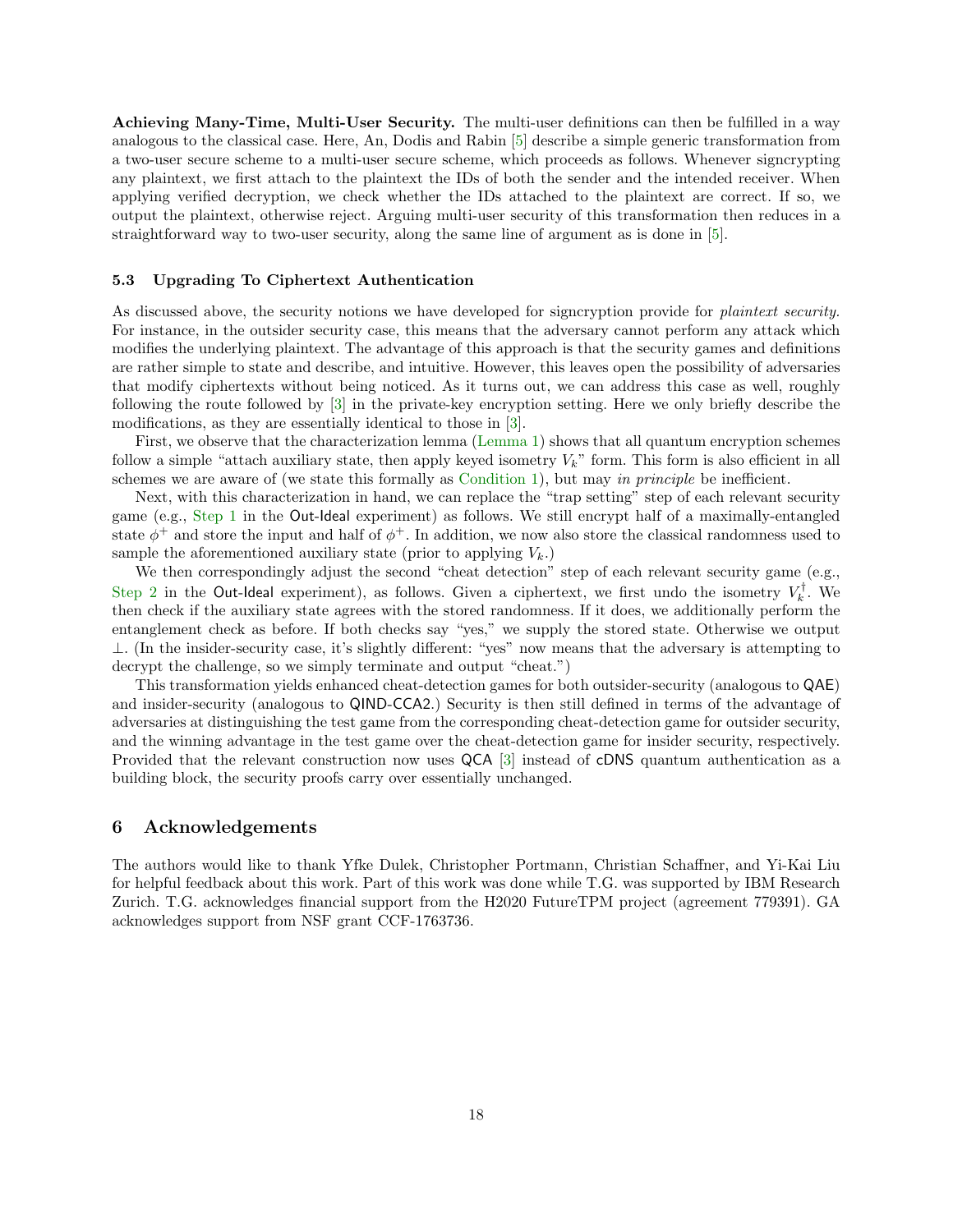### References

- <span id="page-18-7"></span>1. D. Aharonov, M. Ben-Or, and E. Eban. Interactive proofs for quantum computations. In Innovations in Computer Science - ICS 2010, Tsinghua University, Beijing, China, January 5-7, 2010. Proceedings, pages 453–469, 2010.
- <span id="page-18-5"></span>2. G. Alagic, A. Broadbent, B. Fefferman, T. Gagliardoni, C. Schaffner, and M. S. Jules. Computational security of quantum encryption. In Information Theoretic Security - 9th International Conference, ICITS 2016, Tacoma, WA, USA, August 9-12, 2016, Revised Selected Papers, pages 47–71, 2016.
- <span id="page-18-2"></span>3. G. Alagic, T. Gagliardoni, and C. Majenz. Unforgeable quantum encryption. In J. B. Nielsen and V. Rijmen, editors, Advances in Cryptology – EUROCRYPT 2018, pages 489–519, Cham, 2018. Springer International Publishing.
- <span id="page-18-10"></span>4. G. Alagic and C. Majenz. Quantum non-malleability and authentication. In Advances in Cryptology - CRYPTO 2017 - 37th Annual International Cryptology Conference, Santa Barbara, CA, USA, August 20-24, 2017, Proceedings, Part II, pages 310–341, 2017.
- <span id="page-18-4"></span>5. J. H. An, Y. Dodis, and T. Rabin. On the security of joint signature and encryption. In International Conference on the Theory and Applications of Cryptographic Techniques, pages 83–107. Springer, 2002.
- <span id="page-18-0"></span>6. H. Barnum, C. Crépeau, D. Gottesman, A. D. Smith, and A. Tapp. Authentication of quantum messages. In  $\lambda 3rd$ Symposium on Foundations of Computer Science (FOCS 2002), 16-19 November 2002, Vancouver, BC, Canada, Proceedings, pages 449–458, 2002.
- <span id="page-18-8"></span>7. A. Broadbent and S. Jeffery. Quantum homomorphic encryption for circuits of low t-gate complexity. In Advances in Cryptology - CRYPTO 2015 - 35th Annual Cryptology Conference, Santa Barbara, CA, USA, August 16-20, 2015, Proceedings, Part II, pages 609–629, 2015.
- <span id="page-18-12"></span>8. A. Broadbent and E. Wainewright. Efficient simulation for quantum message authentication. In Information Theoretic Security - 9th International Conference, ICITS 2016, Tacoma, WA, USA, August 9-12, 2016, Revised Selected Papers, pages 72–91, 2016.
- <span id="page-18-9"></span>9. F. Dupuis, J. B. Nielsen, and L. Salvail. Secure two-party quantum evaluation of unitaries against specious adversaries. In Advances in Cryptology - CRYPTO 2010, 30th Annual Cryptology Conference, Santa Barbara, CA, USA, August 15-19, 2010. Proceedings, pages 685–706, 2010.
- <span id="page-18-6"></span>10. F. Dupuis, J. B. Nielsen, and L. Salvail. Actively secure two-party evaluation of any quantum operation. In Advances in Cryptology - CRYPTO 2012 - 32nd Annual Cryptology Conference, Santa Barbara, CA, USA, August 19-23, 2012. Proceedings, pages 794–811, 2012.
- <span id="page-18-11"></span>11. D. Gottesman and I. Chuang. Quantum digital signatures. arXiv preprint quant-ph/0105032, 2001.
- <span id="page-18-13"></span>12. J. Katz and Y. Lindell. Introduction to Modern Cryptography, Second Edition. CRC Press, 2014.
- <span id="page-18-14"></span>13. D. Kretschmann, D. Schlingemann, and R. F. Werner. The information-disturbance tradeoff and the continuity of stinespring's representation. IEEE transactions on information theory, 54(4):1708–1717, 2008.
- <span id="page-18-3"></span>14. M. A. Nielsen and I. L. Chuang. Quantum Computation and Quantum Information: 10th Anniversary Edition. Cambridge University Press, New York, NY, USA, 10th edition, 2011.
- <span id="page-18-16"></span>15. T. Shrimpton. A characterization of authenticated-encryption as a form of chosen-ciphertext security. IACR Cryptology ePrint Archive, 2004:272, 2004.
- <span id="page-18-15"></span>16. A. J. Winter. Coding theorem and strong converse for quantum channels. IEEE Trans. Information Theory, 45(7):2481–2485, 1999.
- <span id="page-18-1"></span>17. Y. Zheng. Digital signcryption or how to achieve cost(signature & encryption)  $\mu$  cost(signature) + cost(encryption). In B. S. Kaliski, editor, Advances in Cryptology — CRYPTO '97, pages 165–179, Berlin, Heidelberg, 1997. Springer Berlin Heidelberg.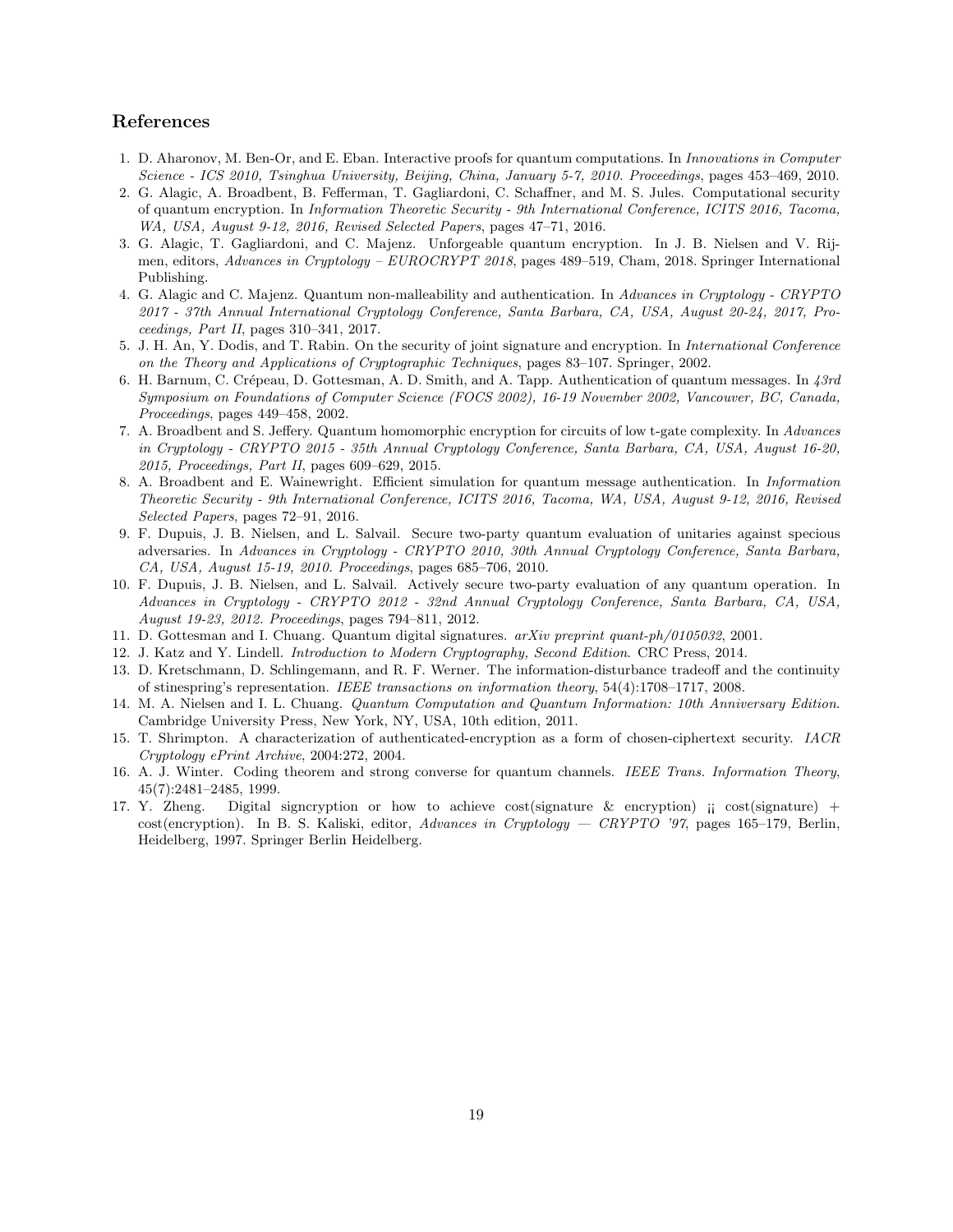### <span id="page-19-0"></span>A Characterization Of Quantum Encryption

In this section, we will prove [Lemma](#page-5-2) [1](#page-5-2) which requires the following

<span id="page-19-1"></span>**Theorem 9 (Theorem I in [\[13\]](#page-18-14)).** Let  $T_{A\rightarrow A}^{(i)}$ ,  $i = 1, 2$  be quantum channels with the same input and output systems, and let  $U_{A\to AE}^{(i)}$  be Stinespring dilation isometries of  $T^{(i)}$ . then there exists a unitary  $V_{E\to E}$  such that

$$
||VU^{(1)} - U^{(2)}||_{\infty}^2 \le ||T^{(1)} - T^{(2)}||_{\infty} \le 2||VU^{(1)} - U^{(2)}||_{\infty}.
$$

*Proof.* (of [Lemma](#page-5-2) [1.](#page-5-2)) To simplify notation, we fix a key pair  $k$  and omit all key subscripts. We indicate input and output systems for channels, and support systems for operators, using subscripts as necessary. Let  $(U)_{M\to CE}$ , and  $(W)_{C\to MF}$ , be Stinespring dilation isometries of Enc, and Dec, respectively, i.e.,

$$
Enc(X) = Tr_E U X U^{\dagger} \quad \text{and} \quad Dec(Y) = Tr_F W Y W^{\dagger}.
$$

Now,  $\varepsilon$ -approximate correctness together with [Theorem](#page-19-1) [9](#page-19-1) implies that there exists a pure state  $|\phi\rangle_{EF}$  such that √

$$
\left\|(W)_{C\to MF}(U)_{M\to CE}-1\!\!1_M\otimes|\phi\rangle_{EF}\right\|_{\infty}\leq\sqrt{\varepsilon}.
$$

Let  $\hat{W}_{CR\to MF}$  be a unitary such that  $\hat{W}_{CR\to MF}|0\rangle_R = W_{C\to MF}$ . Such a unitary exists without loss of generality (If C does not divide  $MF$ , we can jus pick a bigger F). By the unitary invariance of the operator norm, we get

$$
\Big\|(U)_{M\to CE}\otimes|0\rangle_R-\Big(\hat{W}^\dagger\Big)_{MF\to CR}|\phi\rangle_{EF}\Big\|_\infty\leq \sqrt{\varepsilon}.
$$

Therefore we get

<span id="page-19-2"></span>
$$
\left\| (U)_{M \to CE} - \langle 0 |_{R} \left( \hat{W}^{\dagger} \right)_{MF \to CR} | \phi \rangle_{EF} \right\|_{\infty} \leq \sqrt{\varepsilon}.
$$
\n(19)

by the submultiplicativity of the operator norm. Let

$$
\langle 0|_{R}\left(\hat{W}^{\dagger}\right)_{MF\rightarrow CR}|\phi\rangle_{EF}=U_{M\rightarrow CE}^{(1)}D_{M}U_{M}^{(2)}
$$

be the singular value decomposition of the second matrix. [Equation](#page-19-2) [19](#page-19-2) implies  $||1_M - D_M||_{\infty} \leq \sqrt{\varepsilon}$ , and hence

$$
\left\| \langle 0|_{R} \left( \hat{W}^{\dagger} \right)_{MF \to CR} | \phi \rangle_{EF} - \langle 0|_{R} \left( \hat{W}^{\dagger} \left( U^{(2)} \right)^{\dagger} D^{-1} U^{(2)} \right)_{MF \to CR} | \phi \rangle_{EF} \right\|_{\infty} \leq \left\| U_{M \to CE}^{(1)} D_M U_M^{(2)} - U_{M \to CE}^{(1)} U_M^{(2)} \right\|_{\infty} \leq \sqrt{\varepsilon}
$$
\n(20)

and

$$
\left(\tilde{V}\right)_{M \to CE} = \left\langle 0 \right|_R \left(\hat{W}^\dagger \left(U^{(2)}\right)^\dagger D^{-1} U^{(2)}\right)_{MF \to CR} \left|\phi\right\rangle_{EF}
$$

is an isometry. Combining Equations [\(19\)](#page-19-2) and [\(20\)](#page-19-3), we arrive at

<span id="page-19-3"></span>
$$
\left\| (U)_{M \to CE} - \left( \tilde{V} \right)_{M \to CE} \right\|_\infty \leq 2 \sqrt{\varepsilon}.
$$

Defining  $\tilde{\mathsf{Enc}}(X) = \text{Tr}_E \tilde{V} X \tilde{V}^{\dagger}$ , we conclude that

$$
\Big\|\text{Enc}-\tilde{\text{Enc}}\Big\|_{\diamond}\leq \max_{\varrho_{MS}}\Big\|U\varrho U^\dagger-\tilde{V}\varrho \tilde{V}^\dagger\Big\|_{\diamond}\leq 4\sqrt{\varepsilon},
$$

where the first inequality is due to the definition of the diamond norm and the fact that the trace norm is non-increasing under partial trace, and the second inequality is a double application of Hölder's inequality. Enc has the form we want, although this fact is still quite hidden. To show it, we define

$$
(A)_{MF \to C} = \langle 0 | R \left( \hat{W}^{\dagger} \left( U^{(2)} \right)^{\dagger} D^{-1} U^{(2)} \right)_{MF \to CR},
$$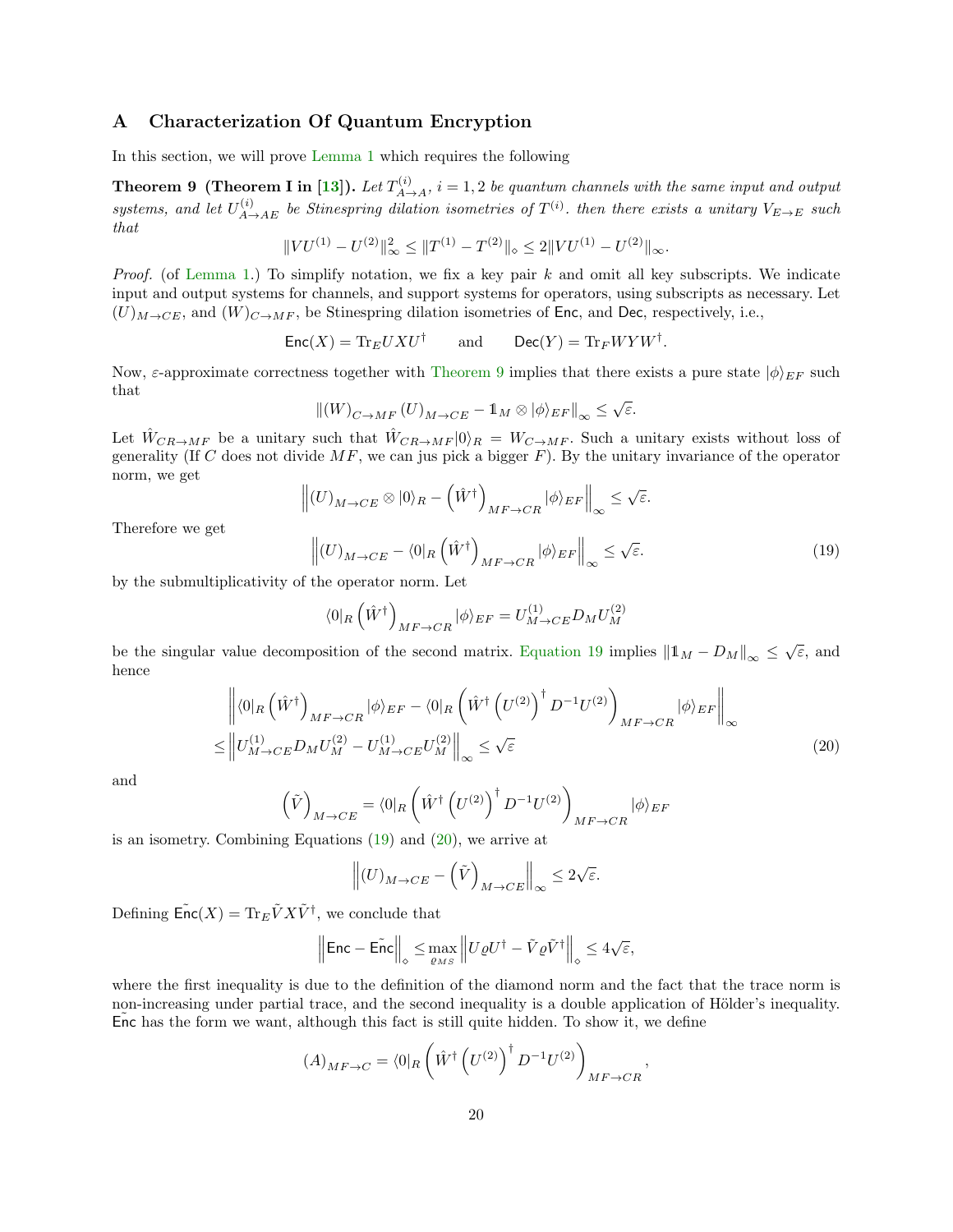so that we can write

$$
\widetilde{\mathsf{Enc}}(X) = (A)_{MF \to C} (X_M \otimes (\phi)_F) (A^{\dagger})_{C \to MF}.
$$

A is not, in general, an isometry. Enc is, however, trace preserving, implying  $A^{\dagger}A = \mathbb{1}_M \otimes \kappa_F$  such that  $\text{Tr}(\kappa_F \phi_F) = 1.$  Setting  $T = F$ ,  $\sigma_T = \sqrt{\kappa_F} \phi_F \sqrt{\kappa_F}$  and letting V be a completion of  $A \kappa^{-1/2}$  to a unitary shows now that  $\overline{\text{Enc}}$  has the desired form. For notational convenience, define  $\delta = \varepsilon + 4\sqrt{\varepsilon}$ .

To show the form of the decryption map, observe that, again by [Theorem](#page-19-1) [9,](#page-19-1) there exists a possibly different Stinespring dilation isometry  $W'_{C \to C T}$  for Dec and a quantum state  $|\phi'_k\rangle_{ET}$  such that

$$
\|W'_{C \to CT} V_{MT \to C} |\phi\rangle_{TE} - \mathbb{1}_M \otimes |\phi'\rangle_{ET}\|_\infty \leq \sqrt{\delta}
$$

In particular, there is a unitary  $U_T$  such that  $||U_T|\phi\rangle_{TE} - |\phi'\rangle_{TE}||_2 \le$ √  $\delta$ , so

<span id="page-20-1"></span>
$$
||W'_{C \to C T} V'_{MT \to C} |\phi'\rangle_{TE} - \mathbb{1}_M \otimes |\phi'\rangle_{TE}||_{\infty} \le 2\sqrt{\delta},\tag{21}
$$

with  $V' = V U^{\dagger}$ . Let  $|\phi'\rangle_{TE} = \sum_{i} \sqrt{q}_{i} |\gamma_{i}\rangle_{T} \otimes |\eta_{i}\rangle_{E}$  be the Schmidt decomposition of  $|\phi'\rangle$ . [Equation](#page-20-1) [21](#page-20-1) implies that √

<span id="page-20-2"></span>
$$
q_i \| W'_{C \to C T} V'_{MT \to C} | \gamma_i \rangle_T - \mathbb{1}_M \otimes |\gamma_i \rangle_T \|_{\infty} \leq 2\sqrt{\delta}.
$$
 (22)

Let  $P_T = \sum_{i: q_i \geq (4\delta)^{\frac{1}{6}}} |\gamma_i\rangle\langle\gamma_i|$ . Then we get

$$
\|W'_{C\to CT}V'_{MT\to C}P_T(V'^\dagger)_{C\to MT} - P_T(V'^\dagger)_{C\to MT}\|_{\infty}
$$
  
\n
$$
\leq \sum_{i:q_i\geq (4\delta)^{\frac{1}{6}}} \|W'_{C\to CT}V'_{MT\to C}|\gamma_i\rangle\langle\gamma_i|_T(V'^\dagger)_{C\to MT} - \mathbb{1}_M \otimes |\gamma_i\rangle\langle\gamma_i|_T(V'^\dagger)_{C\to MT}\|_{\infty}
$$
  
\n
$$
\leq (4\delta)^{\frac{1}{6}},
$$

where we have used [Equation](#page-20-2) [22](#page-20-2) and the fact that rk $P \leq \frac{1}{2}$  $\frac{1}{(4\delta)^{\frac{1}{6}}}$ . Using that W' is a Stinespring dilation isometry for Dec shows the second claimed inequality.  $\Box$ 

By viewing  $\sigma_{sk}$  in its eigenbasis, we see that the characterization can be enhanced so it only uses classical randomness.

<span id="page-20-3"></span>Corollary 1. Let  $\Pi =$  (KeyGen, Enc, Dec) be a PKQE. Then for every keypair  $k :=$  (ek, dk), there exists a probability distribution  $p_k: \{0,1\}^t \to [0,1]$  and a family of quantum states  $|\psi^{(k,r)}\rangle_T$  such that  $\mathsf{Enc}_k$  is equivalent to the following algorithm: (i.) sample  $r \in \{0,1\}^t$  according to  $p_k$ ; (ii.) apply the map  $X_M \mapsto$  $V_k(X_M \otimes |\psi^{(k,r)}\rangle\langle\psi^{(k,r)}|_T) V_k^{\dagger}$ . Here  $V_k$  and T are as in [Lemma](#page-5-2) [1,](#page-5-2) and t is the number of qubits in T.

Importantly, even if  $Enc_k$  is a polynomial-time algorithm, the functionally-equivalent algorithm provided by [Corollary](#page-20-3) [1](#page-20-3) may not be. We thus define the following.

<span id="page-20-0"></span>**Condition [1.](#page-20-3)** Let  $\Pi$  be a PKQE, and let  $p_k$ ,  $|\psi^{(k,r)}\rangle$  and  $V_k$  be as in [Corollary](#page-20-3) 1. We say  $\Pi$  satisfies [Condition](#page-20-0) [1](#page-20-0) if there exist QPTs for (i.) sampling from  $p_k$ , (ii.) preparing  $|\psi^{(k,r)}\rangle$ , and (iii.) implementing  $V_k$  on inputs of the form  $\varrho \otimes |\psi^{(k,r)}\rangle\langle\psi^{(k,r)}|$ , and this holds for all but a negligible fraction of k and r.

We stress that we are not aware of any known or trivially defined construction of PKQE where [Condition](#page-20-0) [1](#page-20-0) does not hold.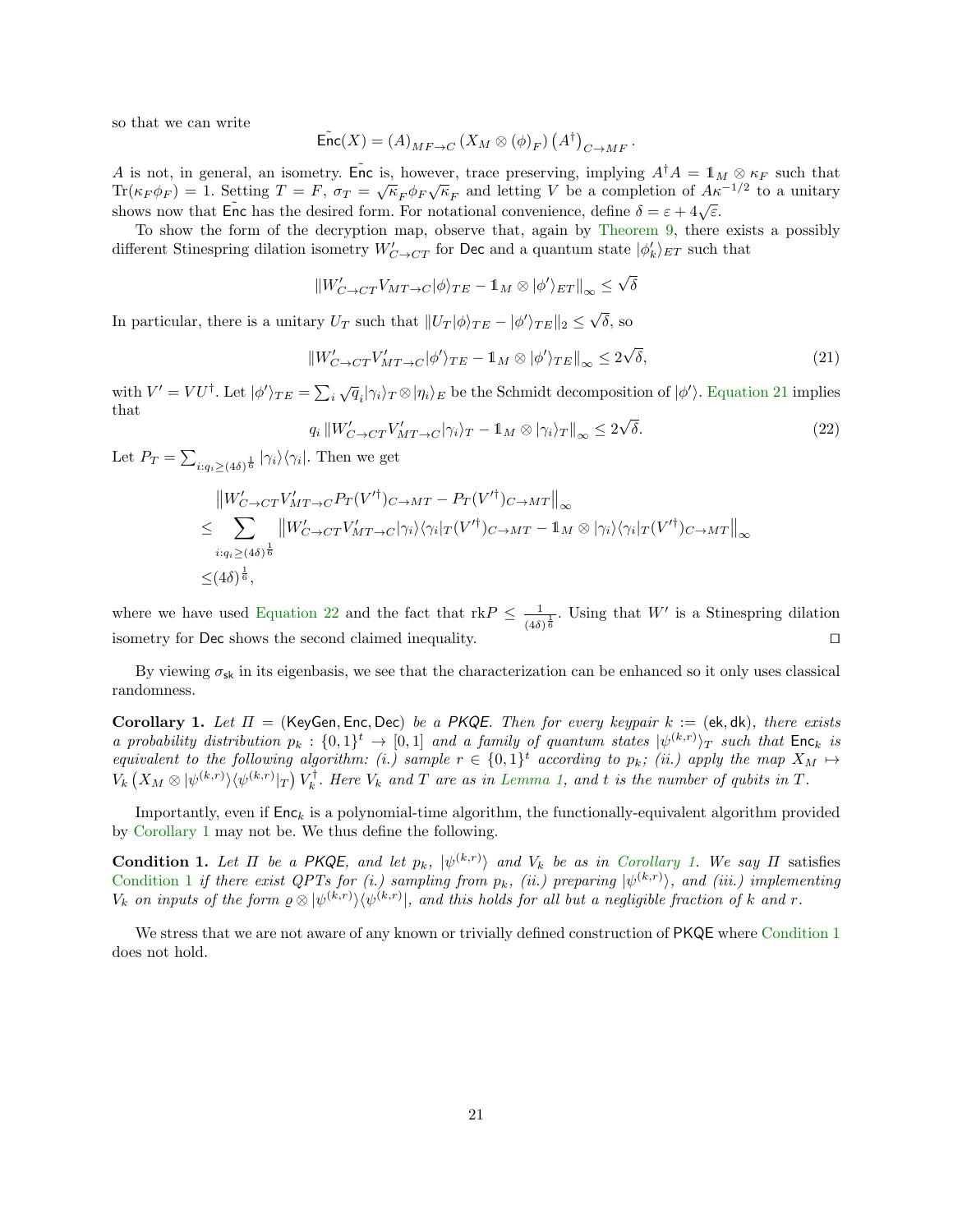### <span id="page-21-1"></span>B Security Proofs

We now give several new security proofs for quantum encryption, and a proof of many-time security for hybrid quantum signcryption, i.e., [Construction](#page-11-2) [1.](#page-11-2)

### <span id="page-21-0"></span>B.1 Strong Secrecy For Hybrid Public-Key Encryption

For PKQE schemes, the notions of QIND-CPA and QIND-CCA1 are defined in [\[2\]](#page-18-5), where the adversary  $\mathcal{A} =$  $(\mathcal{A}_1, \mathcal{A}_2)$  consists of two parts (pre-challenge and post-challenge), and is playing against a challenger C, which is a fixed algorithm determined only by the security game and the scheme.

<span id="page-21-2"></span>Theorem 10. Let  $\Pi^{\mathsf{PKE}}$  be an IND-CPA (resp., IND-CCA1) PKE. Let further  $\Pi^{\mathsf{SKQE}}$  be a QIND SKQE. Then  $\Pi_{\mathsf{PKQE}}^{\mathsf{Hyb}}[\Pi^{\mathsf{PKE}},\Pi^{\mathsf{SKQE}}]$  is a QIND-CPA (resp., QIND-CCA1) PKQE.

*Proof.* We will prove the CPA case; the CCA1 case is essentially identical. For a contradiction, let  $A$  be a QPT machine which wins the QIND-CPA game against  $\Pi_{\text{PKQE}}^{\text{Hyb}}[\Pi^{\text{PKE}}, \Pi^{\text{SKQE}}]$  with probability  $1/2 + \delta$  where  $\delta$  is non-negligible in n. Let  $\mathcal{A}_1$  and  $\mathcal{A}_2$  be the pre-challenge and post-challenge algorithms of  $\mathcal{A}$ . Define an adversary A' against  $\Pi^{\text{PKE}}$  as follows. The pre-challenge algorithm  $\mathcal{A}'_1$  accepts ek, runs  $\varrho \leftarrow \mathcal{A}_1(\text{ek})$ , and outputs  $m \leftarrow \text{KeyGen}^{\text{SKQE}}(1^n)$ . The post-challenge algorithm  $\mathcal{A}'_2$ , on input c, proceeds as follows: (i.) flip a coin  $b' \xleftarrow{\$} \{0,1\}$ , (ii.) if  $b' = 0$ , set  $t = \mathcal{A}_2(c, \text{Enc}_{m}^{\Pi^{\text{SKQE}}}(\varrho))$ ; if  $b' = 1$  set  $t = \mathcal{A}_2(c, \text{Enc}_{m}^{\Pi^{\text{SKQE}}}(\mathbb{1}/d_M))$ ; (iii.) if  $t = b'$  set  $b_{\text{out}} = 0$ ; otherwise set  $b_{\text{out}} \stackrel{\$}{\leftarrow} \{0, 1\}$ , and (iv.)output  $b_{\text{out}}$ .

Now consider  $A'$  in the IND-CPA game, and let b be the challenge bit. If  $b = 0$ , then the execution of A is exactly simulating the QIND-CPA game, and so  $Pr[b_{\text{out}} = b] \ge 1/2 + \delta$ . If  $b = 1$ , then the encryption of  $\varrho$ is done with an independent key; by QIND,  $Pr[t = b'] = 1/2$  which implies that  $Pr[b_{\text{out}} = b] = 1/2$ . We thus have that, overall,  $Pr[b_{\text{out}} = b] \ge 1/2 \cdot (1/2 + \delta) + 1/2 \cdot 1/2 \ge 1/2 + \delta/2$ , meaning that A' would break the IND-CPA security of  $\pi$ <sup>PKE</sup>.

In this section, we adopt techniques from [\[3\]](#page-18-2) in order to define quantum CCA2 security for PKQE. Recall that in the present work, for ease of exposition, we use integrity check techniques based on the simpler and more familiar DNS notion of plaintext authentication instead of the more complicated notion of QCA from [\[3\]](#page-18-2). This, in particular, has the advantage that the analysis in this work applies to all quantum encryption schemes (see [\[3\]](#page-18-2) for details). On the other hand, this approach requires the repeated application of the Gentle Measurement Lemma [\[16\]](#page-18-15), and can therefore only be fulfilled by schemes with plaintext spaces of large dimension, with a loss in the tightness of the resulting reductions. We discuss in [Section](#page-17-0) [5.3](#page-17-0) how to lift our results to the QCA-based setting.

We begin by defining a cDNS-style version of QIND-CCA2, which we call weak CCA2 (QIND-wCCA2). Here, intuitively, the decryption oracle refuses to decrypt any ciphertext that decrypts to the challenge plaintext. While not providing the best possible quantum counterpart to IND-CCA2, this notion fits the simplified framework of this article, and the upgrade to QIND-CCA2 is straightforward.

As in the case of QIND-CCA2, we define QIND-wCCA2 in terms of the advantage gap of adversaries between two games. The first game is the same as QCCA2-Test from [\[3\]](#page-18-2) for the symmetric-key case, except that the Enc oracle is replaced by the public key; in this game there are no restrictions on the use of  $\text{Dec}_{dk}$ by  $A_2$ . In the cheat-detection game QwCCA2-Fake, instead, the adversary is declared to cheat whenever he replays the challenge state (and declared to cheat anyway with probability 1/2 otherwise). The only difference in respect to QCCA2-Fake from [\[3\]](#page-18-2) (beyond the replacement of the Enc oracle with the public key), is that the challenge-replay test is done cDNS-style (detecting plaintext replay) instead of cQCA-style (detecting ciphertext replay).

Experiment 6. The QCCA2-Test $(\Pi, \mathcal{A}, n)$  experiment:

- 1: *C* runs (dk, ek) ← KeyGen(1<sup>n</sup>) and flips a coin  $b \stackrel{\$}{\leftarrow} \{0, 1\};$
- 2:  $A_1$  receives ek and oracle access to Dec<sub>dk</sub>;
- 3:  $A_1$  prepares a side register S, and sends to C a challenge register M;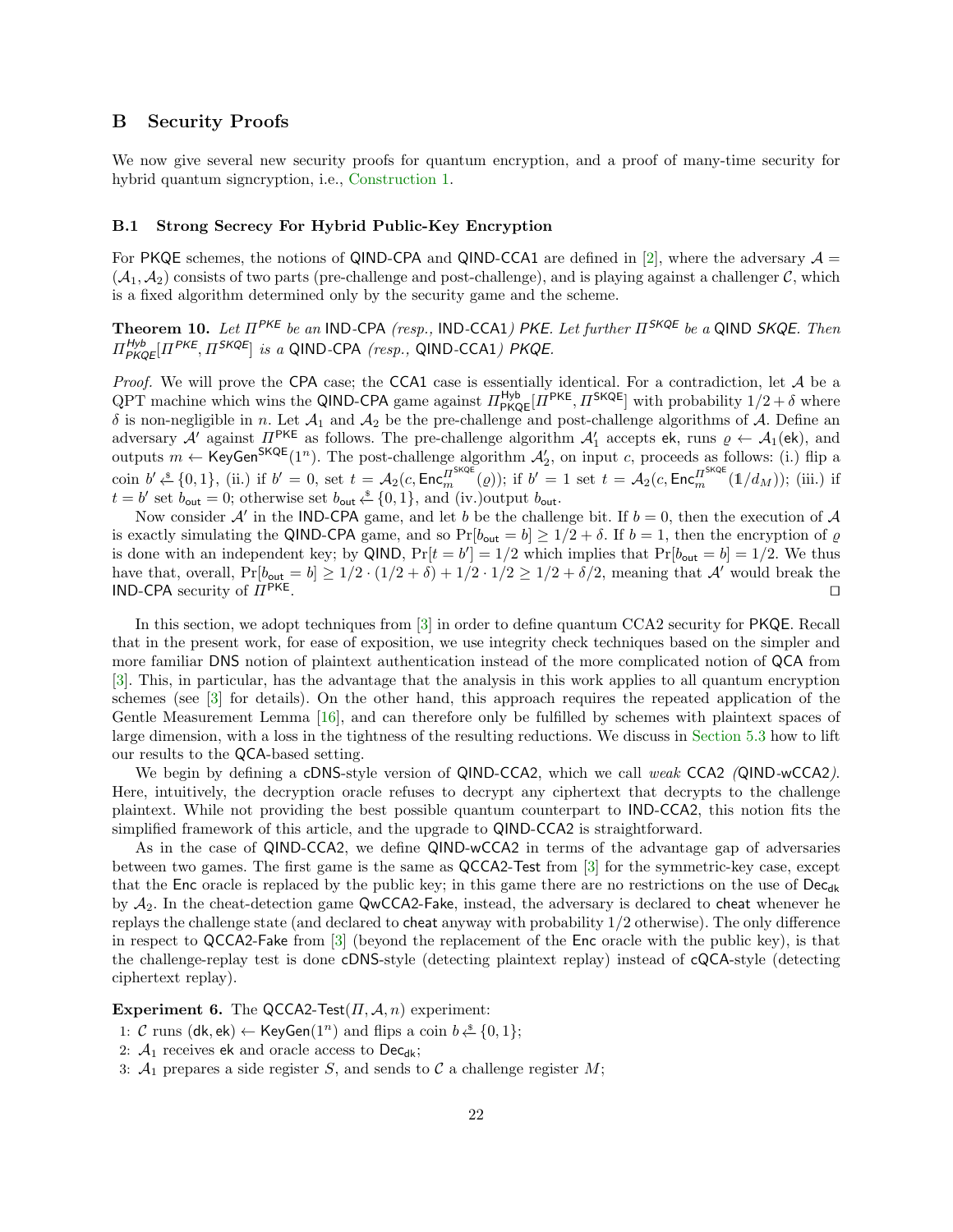- 4: C puts into C either  $\mathsf{Enc}_{ek}(M)$  (if  $b = 0$ ) or  $\mathsf{Enc}_{ek}(\tau_M)$  (if  $b = 1$ );
- 5:  $A_2$  receives registers C and S and oracle access to Dec<sub>dk</sub>;
- 6:  $A_2$  outputs a bit b'. If  $b' = b$ , output win; otherwise output rej.

Experiment 7. The QwCCA2-Fake $(\Pi, \mathcal{A}, n)$  experiment:

- 1: C runs (dk, ek)  $\leftarrow$  KeyGen(1<sup>n</sup>);
- 2:  $A_1$  receives ek and oracle access to Dec<sub>dk</sub>;
- 3:  $A_1$  prepares a side register S, and sends to C a challenge register M;
- 4: C discards M, prepares  $|\phi^+\rangle_{M'M''}$ , and stores M''; then C encrypts M' (using ek) and puts the resulting ciphertext into  $C'$ ;
- 5:  $A_2$  receives registers C' and S and oracle access to  $D_{dk}$ , where  $D_{dk}$  is defined as follows. On input a register C:
	- (1) C applies Dec<sub>dk</sub> to C, places result in M;
	- (2) C applies  $\{ \Pi^+, \mathbb{1} \Pi^+ \}$  to  $MM''$ ;
- (3) if the outcome is 1 then: abort and output cheat; else return  $M$ ;
- 6: C draws a bit b at random. If  $b = 1$ , output cheat; if  $b = 0$  output rej.

As usual, we define QIND-wCCA2 in terms of the advantage gap of adversaries between the two games.

**Definition 16.** A PKQE  $\Pi$  is QIND-wCCA2 if, for all QPT adversaries  $A$ ,

$$
\Pr[\mathsf{QCCA2-Test}(\Pi,\mathcal{A},n) \to \mathsf{win}] - \Pr[\mathsf{QwCCA2-Fake}(\Pi,\mathcal{A},n) \to \mathsf{cheat}] \le \text{negl}(n).
$$

Clearly, because an adversary for QIND-wCCA2 is also an adversary for QIND-CCA1 with additional power and additional constraints on the scheme itself, we see that QIND-wCCA2 implies QIND-CCA1 and hence also QIND-CPA. Moreover, one can show that the hybrid construction behaves as expected:

<span id="page-22-0"></span>**Theorem 11.** Let  $\Pi^{PKE}$  be an IND-CCA2 PKE scheme, and let  $\Pi^{SKQE}$  be a cDNS-secure SKQE scheme. Then  $\Pi_{PKQE}^{Hyb}[Pi^{PKE}, H^{SKQE}]$  is a QIND-wCCA2-secure PKQE scheme.

Proof (Sketch). (For details, see [Supplemental Section](#page-28-0) [C.4.](#page-28-0)) We follow the same strategy as the proof of QIND-CPA security, i.e., [Theorem](#page-21-2) [10.](#page-21-2) Specifically, given an adversary  $A$  which can distinguish the "test" and "fake" games, we will build an adversary  $A'$  against the CCA2-secure classical public-key scheme. This adversary proceeds as follows:

(1.) pass the input  $(1^n$  and the public key ek) to start  $\mathcal{A}$ ;

(2.) simulate each decryption query in the obvious way: query the PKE Dec oracle on the classical part of the input, then decrypt the quantum part using the resultant plaintext as the SKQE key.

(3.) When A outputs the challenge  $\rho$ , send a fresh one-time key k as our IND-CCA2 challenge, receive the challenge PKE ciphertext c back.

(4.) Now flip a coin b to decide whether, for the remainder of the game, we will simulate the "test" game ( $b =$ 0) or the "fake" game  $(b = 1)$  with A. In the case "test", we will use the challenge ciphertext  $(c, Enc_k^{QCA}(\varrho))$ . It is clear that, in this case, we can faithfully simulate the rest of the game.

 $(5.)$  if A correctly guesses b, we output 0. If not, we output a fair coin.

We argue that  $A'$  wins the PKE IND-CCA2 game with non-negligible advantage over random guessing. First, if the PKE challenge bit is 0 (i.e., undisturbed challenge), then we are faithfully simulating  $\mathcal A$  in either the "test" or the "fake" games. We will thus gain precisely the advantage of  $A$  over random guessing, in this case. It remains to check that, if the PKE challenge bit is 1 (i.e., discarded challenge), then  $A'$  does no worse than random guessing. This is done by reduction to cDNS security. Note that, in this case, the SKQE encryption provided to  $A$  is performed with a key k which is independent of all other random variables in the game (since c is an encryption of a random string, and not k.) If the adversary can nonetheless distinguish the "test" game from the "fake" game, then (by the definition of these games) this implies that he cannot be simulated by an "ignore or discard" channel demanded by the cDNS security definition.  $\square$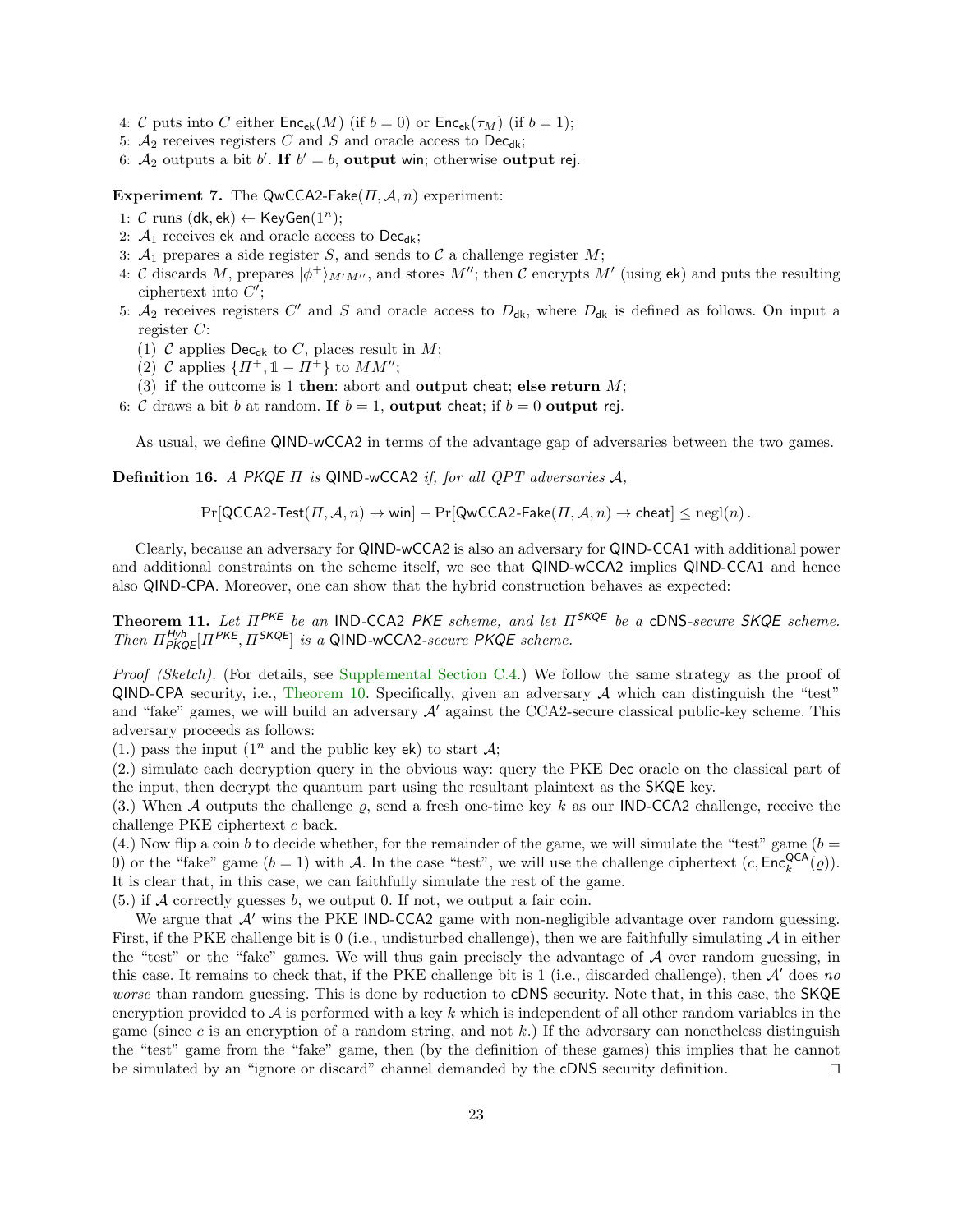#### <span id="page-23-0"></span>B.2 Plaintext QAE For Hybrid Private-Key Encryption

In this section we show that the hybrid construction for symmetric-key schemes,  $\Pi_{SKQE}^{\text{Hyb}}$ , can be used to lift the security of a SKQE scheme from cQCA to QAE, by combining it with a classical AE scheme. We will show this for a weak, plaintext-based version of QAE starting from a cDNS SKQE scheme. The general result follows from the discussion in [Section](#page-17-0) [5.3.](#page-17-0)

We start from the QAE-Real and QAE-Ideal games defined in [\[3\]](#page-18-2) for QAE, but in the latter game we replace the cQCA-style quantum ciphertext replay check by a cDNS-style plaintext replay check. We call the new gamewQAE-Ideal; a SKQE is now defined to be *weak quantum authenticated encryption* (wQAE) secure if no QPT adversary can reliably distinguish the two.

**Experiment 8.** The experiment QAE-Real $(\Pi, \mathcal{A}, n)$ :

1:  $k$  ← KeyGen $(1^n)$ ;

2: output  $A^{\text{Enc}_k, \text{Dec}_k}(n)$ .

**Experiment 9.** The experiment wQAE-Ideal( $\Pi$ ,  $\mathcal{A}$ , n):

- 1:  $k$  ← KeyGen $(1^n)$ ;
- 2: define channel  $E_{M\to C}$  as follows:

(1) prepare  $|\phi^+\rangle_{M'M''}$ , store  $(M'', M)$  in a set  $\mathcal{M}$ ;

- (2) apply  $\mathsf{Enc}_k$  to  $M'$ ; return result.
- 3: define channel  $D_{C\to M}$  as follows:
	- (1) apply  $\textsf{Dec}_k$  to C, place results in  $M'$ ;
	- (2) for each  $(M'', M) \in \mathcal{M}$  do:
	- (3) apply  $\{ \Pi^+, 1 \Pi^+ \}$  to  $M'M''$ ;
	- (4) if outcome is 0: return  $M$ ;
	- (5) end for
	- (6) return  $|\bot\rangle\langle\bot|;$
- 4: output  $A^{E,D}(1^n)$ .

A SKQE is now defined to be weak quantum authenticated encryption (wQAE) secure if for all QPT adversaries, the two experiments are indistinguishable up to a negligible advantage.

Definition 17. A SKQE  $\Pi$  is wQAE if for all QPT adversaries  $A$  it holds:

 $|\Pr[\mathsf{QAE}\text{-}\mathsf{Real}(H,\mathcal{A},n) \to \mathsf{real}] - \Pr[\mathsf{wQAE}\text{-}\mathsf{Ideal}(H,\mathcal{A},n) \to \mathsf{real}]| \leq \mathrm{negl}(n).$ 

Analogously we say that a classical scheme is wAE secure if it fulfills the classical restriction of the above definition (see [\[3\]](#page-18-2)).

The following theorem shows that the hybrid construction for the symmetric-key case provides wQAE security when applied to a AE secure SKES and a cDNS secure SKQE. We provide a proof sketch below, the full proof can be found in the [Supplemental Section](#page-32-0) [C.6.](#page-32-0)

<span id="page-23-1"></span>**Theorem 12.** Let  $\Pi^{Cl}$  be an AE secure SKES and  $\Pi^{Qu}$  a cDNS secure SKQE. Then  $\Pi^{Hyb}_{SKQE}[\Pi^{Cl},\Pi^{Qu}]$  is a wQAE secure SKQE.

Proof. (sketch.) We begin by defining a hybrid game Hybrid 0, modifying the encryption and decryption routine. For encryption, we replace the encrypted one-time key  $k'$  used for  $Enc^{Qu}$  by an encryption of a freshly sampled key  $k'' \leftarrow \text{KeyGen}^{\text{Qu}}$  and store  $(k', k'')$  in a database S. For decryption, we decrypt the classical part of the ciphertext and check whether the result is equal to one of the  $k''$  in S. If not, return  $\perp$ , if so, use the corresponding  $k'$  to decrypt the quantum ciphertext and return the result. Suppose now that there exists an adversary  $A$  that can distinguish QAE-Real and Hybrid 0. Then we can build an adversary A' that distinguishes the real and ideal worlds, AE-Real and AE-Ideal, in the real vs ideal characterization of AE by Shrimpton [\[15\]](#page-18-16). This is done by simulating the QAE-Real game played by  $A$ , assuming we are in the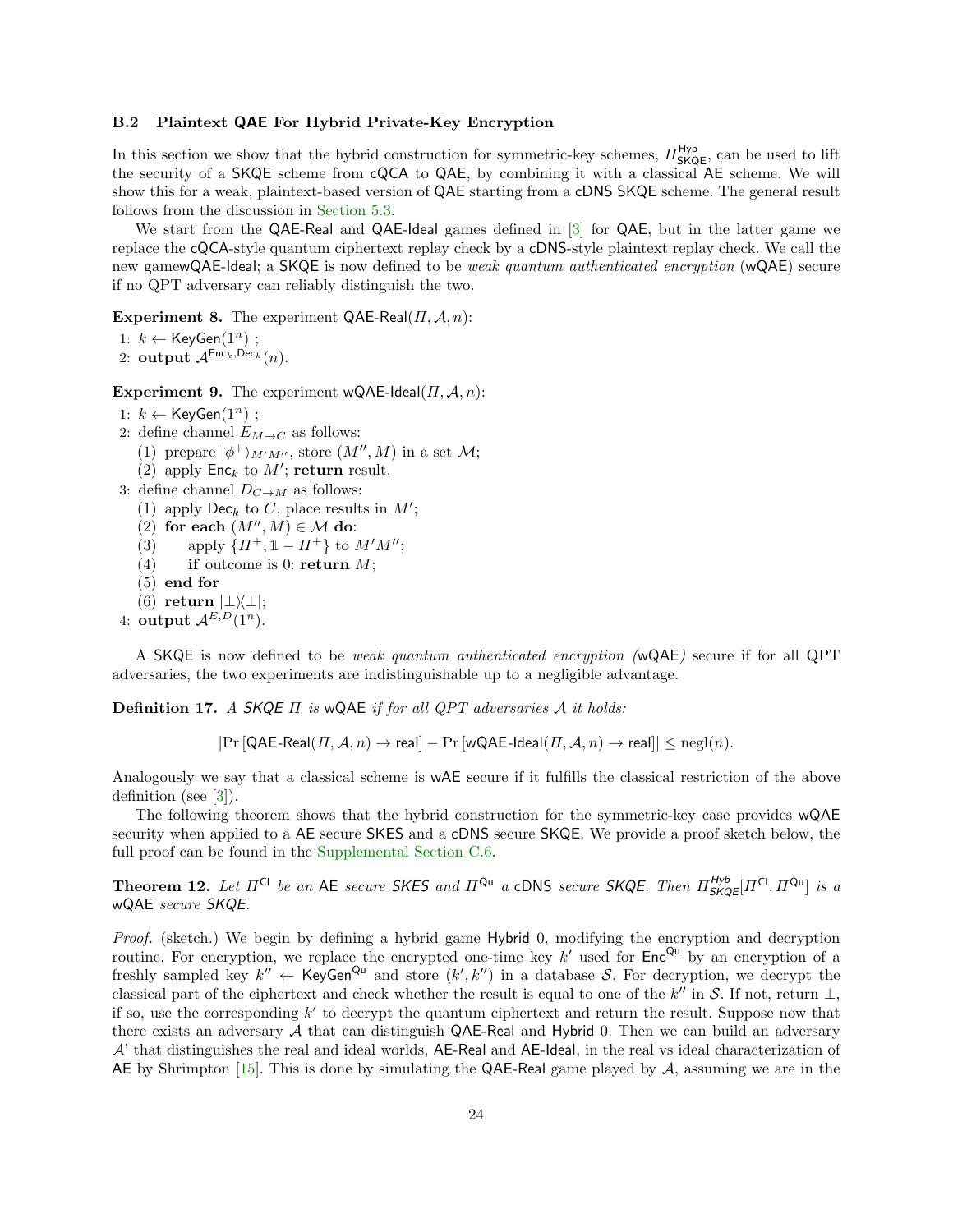AE-Real world. It turns out that this results in  $A'$  simulating Hybrid 0 when in the AE-Ideal world. Hence QAE-Real and Hybrid 0 are indistinguishable by the AE security of  $\Pi^{\mathsf{CI}}$ .

We continue to show that the experiments Hybrid 0 and wQAE-Ideal are indistinguishable due to the cDNS security of  $\Pi^{Qu}$ . We proceed using a standard hybrid method over the encryption queries of A. We define Hybrid  $i$  to replace the quantum plaintext by half of a maximally entangled state for the first  $i$  queries, storing the other half together with the pair  $(k', k'')$  and the plaintext. For the remaining queries it behaves like Hybrid 0. The decryption routine behaves like in Hybrid 0, unless the presented one-time key matches one from the first i queries, then it performs the entanglement check measurement as in wQAE.

Suppose now that A can distinguish Hybrid i and Hybrid  $(i + 1)$ . Then we can build a cDNS adversary  $\mathcal{A}'$ , using the cDNS oracles for the *i*-th encryption call and corresponding decryption call. Note that this adversary exactly simulates Hybrid i, but its Broadbent-Waynewright simulator [\[8\]](#page-18-12) simulates Hybrid  $(i+1)$ . (It is easy to see that if there exists a simulator as required by cDNS security, then the Broadbent-Waynewright simulator works as well.) Therefore we have built a successful adversary against the cDNS security of  $\Pi^{Q_u}$ , a contradiction.

We conclude that Hybrid 0 and Hybrid q are indistinguishable. It remains to show that Hybrid q and wQAE-Ideal are indistinguishable. This follows by Gentle Measurement  $[16]$ : every time the entanglement test is applied to the current plaintext and an unrelated purification, the state remains unperturbed.  $\Box$ 

#### B.3 Many-Time, Two-User Security For Hybrid Signcryption

We now prove outsider security of  $\Pi_{\text{QSC}}^{\text{Hyb}}\left[\Pi^{\text{SC}},\Pi^{\text{SKQE}}\right]$  [\(Construction](#page-11-2) [1\)](#page-11-2) if  $\Pi^{\text{SC}}$  is an outsider-secure classical signcryption scheme, and  $\Pi^{\mathsf{SKQE}}$  is a cDNS-secure SKQE. We will do this by showing that the (cDNS-style version of) outsider security of a QSC (resp., SC) scheme is equivalent to the wQAE (resp., wAE) security of a derived SKQE (resp., SKES) that is equivalent to the hybrid scheme  $\Pi_{SKQE}^{Hyb}$ . Then, we will use [Theorem](#page-23-1) [12](#page-23-1) to conclude the proof. We first define a generic way to obtain a SKQE from a QSC, or a SKES from a SC, in a way that preserves secrecy and unforgeability.

Construction 2. Let  $\Pi$  = (KeyGen, SigEnc, VerDec) be a QSC (SC). We define the SKQE (SKES)  $\Pi^{\sharp}$  =  $(KeyGen, Enc, Dec)$  in the following way:

- 1. KeyGen runs KeyGen twice to obtain  $k = (sdk, vek, sdk', vek');$
- 2.  $Enc_k$  runs  $Signc_{sdk,vek'}$  and appends vek and vek', i.e.,  $\mathsf{Enc}_k(X) = \left( \mathsf{SigEnc}_{\mathsf{sdk},\mathsf{vek}'} , \mathsf{vek}, \mathsf{vek}' \right)$  ;
- 3. Dec<sub>k</sub> checks whether the second and third part of a ciphertext are equal to vek and vek'. If one of them is not, it outputs  $\perp$ , otherwise it runs VerDec<sub>sdk', vek</sub> on the first part of the ciphertext.

<span id="page-24-0"></span>**Lemma 2.** Let  $\Pi$  = (KeyGen, SigEnc, VerDec) be a QSC (resp., SC). Then  $\Pi^{\sharp}$  is wQAE (resp., AE) if and only if  $\Pi$  is many-time, outsider secure (resp., many-time outsider secure in the strong unforgeability sense).

*Proof.* Let us first look at the classical case. If  $\Pi$  is an outsider secure SC (in the strong unforgeability sense). then it is by definition strongly unforgeable and IND-CCA2 secure. (Recall that, in the symmetric-key case, strong unforgeability is called integrity of ciphertexts.) Now note that these properties carry over to  $\Pi^{\sharp}$  using the following argument. Given a forging or IND-CCA2 adversary  $A$  against  $\Pi$ , we can build an adversary  $\mathcal{A}'$  against  $\Pi^{\sharp}$  by making one arbitrary extra query at the beginning to obtain the public keys, and then running  $A$ , ignoring the second and third parts of all ciphertexts. Whenever  $A$  submits a ciphertext to the verified decryption oracle or as a forgery,  $A'$  appends the public keys before submission.  $A'$  has the same output distribution as  $A$ , i.e. the winning probability of the two games is equal. On the other hand, let  $A$ now be an adversary against  $\Pi^\sharp$ . We construct an adversary  $\mathcal A$ ' against  $\Pi$  in the following way.  $\mathcal A$ ' runs  $\mathcal A$ , relaying any encryption queries to the signcryption oracle and appending the public keys to the result. The same is done in the challenge phase of the IND-CCA2 game, here the challenge plaintext submitted by  $\mathcal A$ is forwarded as the challenge in the IND-CCA2 game for  $\Pi$ , and when the challenge ciphertext is received, the public keys are appended. For decryption queries, or forgeries,  $A'$  checks whether the second and third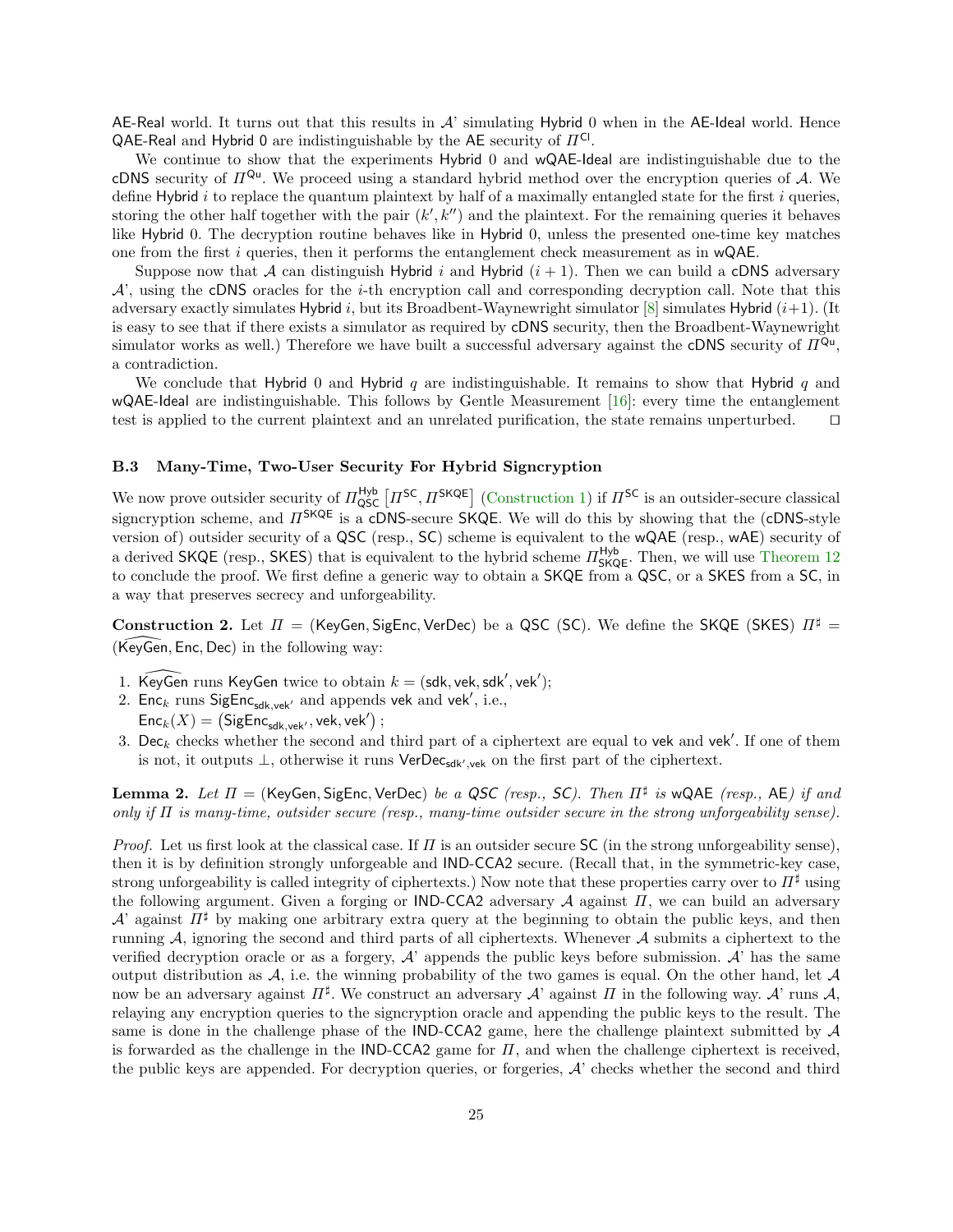parts of the ciphertext are equal to the public keys before relaying it to the decryption oracle, or submitting it as a forgery, respectively. The observation that AE is equivalent to integrity of ciphertext and IND-CCA2 finishes the proof in the classical case.

Let us now turn to the quantum case. Here the proof is even simpler. The two adversary tranformations above simulate the Out-Real and Out-Ideal games for  $\Pi$  using oracles provided by the QAE-Real and wQAE-Ideal games for  $\Pi^{\sharp}$ , respectively, and vice versa.  $\square$ 

As a corollary, we obtain outsider security of the hybrid construction with an outsider-secure SC and a cDNS secure SKQE.

Corollary 2. Let  $\Pi^{Cl}$  be a many-time, outsider secure SC and let  $\Pi^{Qu}$  be a cDNS-secure SKQE. Then  $\Pi_{\mathsf{QSC}}^{\mathsf{Hyb}}[\Pi^{\mathsf{Cl}}, \Pi^{\mathsf{Qu}}]$  is a many-time outsider-secure QSC.

Proof. This follows immediately from [Theorem](#page-23-1) [12](#page-23-1) and [Lemma](#page-24-0) [2,](#page-24-0) together with the observation that:

<span id="page-25-0"></span>
$$
\left(\Pi^{\mathsf{Hyb}}_{\mathsf{QSC}}[\Pi^{\mathsf{Cl}}, \Pi^{\mathsf{Qu}}]\right)^{\sharp} = \Pi^{\mathsf{Hyb}}_{\mathsf{QSC}}\left[\left(\Pi^{\mathsf{Cl}}\right)^{\sharp}, \Pi^{\mathsf{Qu}}\right]
$$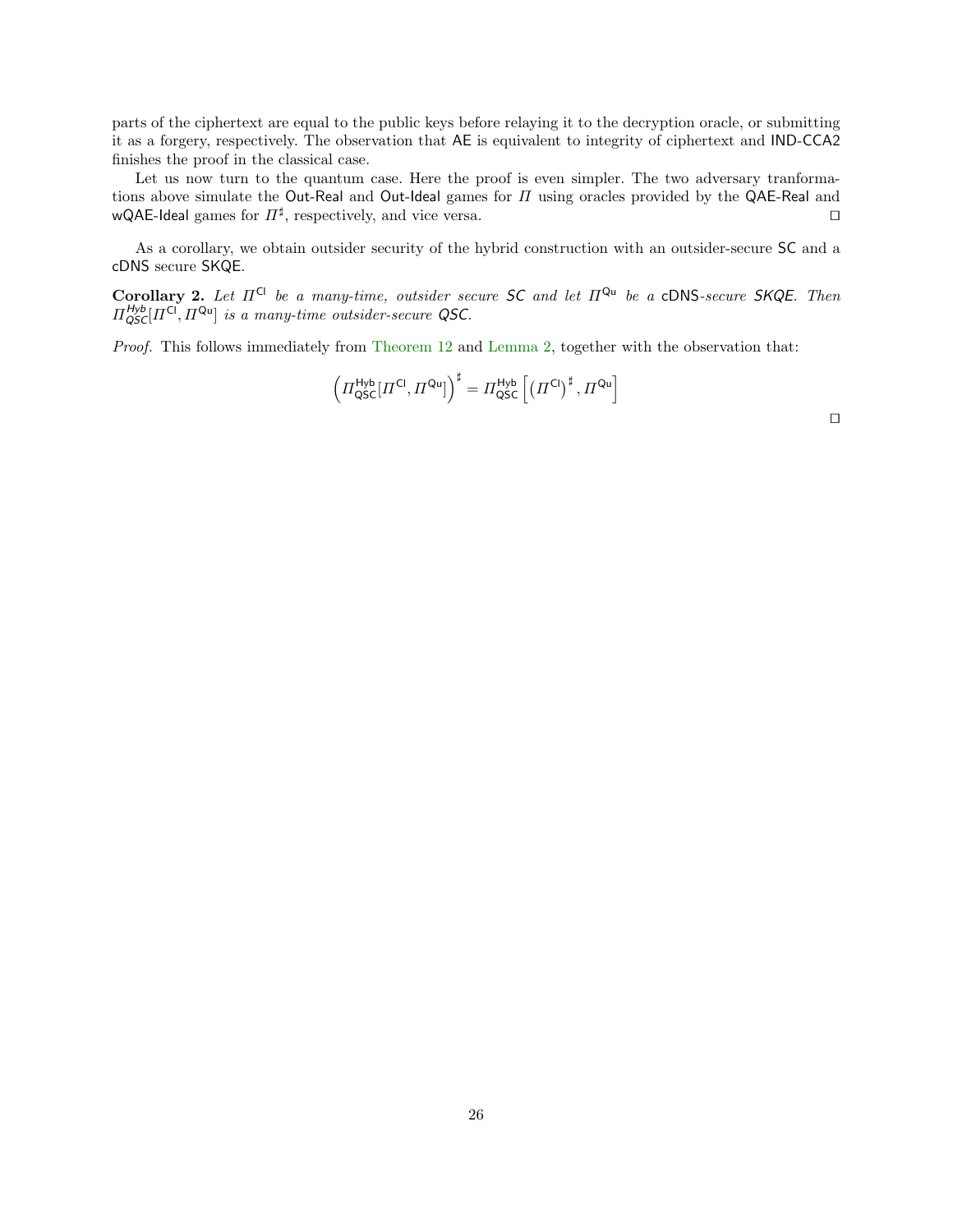### C SUPPLEMENTARY MATERIAL

#### <span id="page-26-0"></span>C.1 Definition Of DNS And QCA Security

Here we recall the formal definition of DNS one-time quantum authentication [\[10\]](#page-18-6). Given an attack map  $A_{CB\to C\tilde{B}}$  on a scheme  $\Pi$  = (KeyGen, Enc, Dec) (where the adversary holds B and B), we define the "effective attack map" by  $\Lambda_{MB\to M\tilde{B}}^H:=\mathbb{E}_{k\leftarrow \mathsf{KeyGen}(1^n)}\left[\mathsf{Dec}_k\circ\Lambda\circ\mathsf{Enc}_k\right].$ 

**Definition 18** ([\[10\]](#page-18-6)). A SKQE  $\Pi$  = (KeyGen, Enc, Dec) is DNS-authenticating if, for all CP-maps  $\Lambda_{CB\rightarrow C\bar{B}}$ , there exist CP-maps  $A_{B\to \tilde B}^{\text{acc}}$  and  $A_{B\to \tilde B}^{\text{rej}}$  that sum to a TP map, such that:

<span id="page-26-2"></span>
$$
\left\| \varLambda_{MB\to M\tilde{B}}^{II} - \left( \mathrm{id}_M \otimes \varLambda_{B\to \tilde{B}}^{\mathrm{acc}} + |\bot\rangle\langle\bot|_M \otimes \varLambda_{B\to \tilde{B}}^{\mathrm{rej}} \right) \right\|_{\diamond} \leq \mathrm{negl}(n) \, .
$$

We also recall the stronger definition of **QCA** security [\[3\]](#page-18-2).

**Definition 19.** A SKQE  $\Pi$  = (KeyGen, Enc, Dec) is ciphertext authenticating, or QCA, if for all CP-maps  $\Lambda_{CB\rightarrow C\tilde{B}}$ , there exists a CP-map  $\Lambda_{B\rightarrow \tilde{B}}^{rep}$  such that:

$$
\left\| \Lambda_{MB\to M\tilde{B}}^{\Pi} - \left( \mathrm{id}_M \otimes \Lambda_{B\to \tilde{B}}^{\mathrm{acc}} + |\bot\rangle\langle\bot|_M \otimes \Lambda_{B\to \tilde{B}}^{\mathrm{rej}} \right) \right\|_{\diamond} \leq \mathrm{negl}(n),
$$

and  $A_{B\to \tilde{B}}^{\text{acc}}+A_{B\to \tilde{B}}^{\text{rej}}$  is TP. Here  $A_{B\to \tilde{B}}^{\text{acc}}$  is given by:

$$
\Lambda_{B\to \tilde{B}}^{\text{acc}}(Z_B) = \mathbb{E}_{k,r} \left[ \langle \Phi_{k,r} | V_k^{\dagger} A \left( \text{Enc}_{k;r} \left( \phi_{MM'}^+ \otimes Z_B \right) \right) V_k | \Phi_{k,r} \rangle \right]
$$

where  $|\Phi_{k,r}\rangle = |\phi^+\rangle_{MM'} \otimes |\psi^{(k,r)}\rangle_T$ .

### <span id="page-26-1"></span>C.2 Defining Quantum Signature Schemes

In this section we discuss how to properly define in a formal way what a quantum signature scheme should be. A first attempt would be to translate "quantumly" in the most natural way the usual definition of classical schemes; that is, trying to define the following.

Definition 20 (Quantum Signature - Wrong Definition). A quantum signature scheme (or QS) with signing-verifying key space  $\{S_n\}_n \times \{V_n\}_n$  (where  $\{S_n\}_n$  and  $\{V_n\}_n$  are family of spaces of bitstrings of size polynomial in n), message space  $P$  and signature space  $C$  (both being complex Hilbert spaces of fixed finite dimension) is a triple of QPT algorithms:

- 1. (key generation) KeyGen : on input  $1^n$ , outputs signing-verifying key pair (sk, vk)  $\in \mathcal{S}_n \times \mathcal{V}_n$ , where we assume WLOG that sk includes vk, and vk includes n.
- 2. (Sign) Sign: on input a signing key sk  $\in \mathcal{S}_n$  and a quantum state  $\mu \in \mathcal{D}(\mathcal{P})$ , outputs a quantum state ("quantum signature")  $\sigma \in \mathfrak{D}(\mathcal{C})$ ; we write this as  $\sigma \leftarrow \mathsf{Sign}_{\mathsf{sk}}(\mu)$ .
- 3. (Verify) Ver: on input a verification key vk  $\in \mathcal{V}_n$ , a quantum state  $\mu \in \mathcal{D}(\mathcal{P})$ , and a quantum signature  $\sigma \in \mathfrak{D}(\mathcal{C})$ , outputs a verification bit  $b \in \{\text{acc}, \text{rej}\}\;$ ; we write this as  $b \leftarrow \text{Ver}_{\text{vk}}(\mu, \sigma)$ .

Moreover, the following correctness property must hold:

 $\forall (\mathsf{sk},\mathsf{vk}) \leftarrow \mathsf{KeyGen}(1^n), \forall \mu \in \mathfrak{D}(\mathcal{P}) \implies \Pr[\mathsf{Ver}_{\mathsf{vk}}(\mu, \mathsf{Sign}_{\mathsf{sk}}(\mu)) \rightarrow \mathsf{rej}] \le \mathrm{negl}(n).$ 

Looking at the above definition, it is clear that there is an issue: the Sign and Ver procedures consume the message. This is a problem in the quantum setting, given the no-cloning theorem. A natural "fix" would be to make sure that both the Sign and Ver algorithms output an unmodified copy of the message state. This would lead to the following.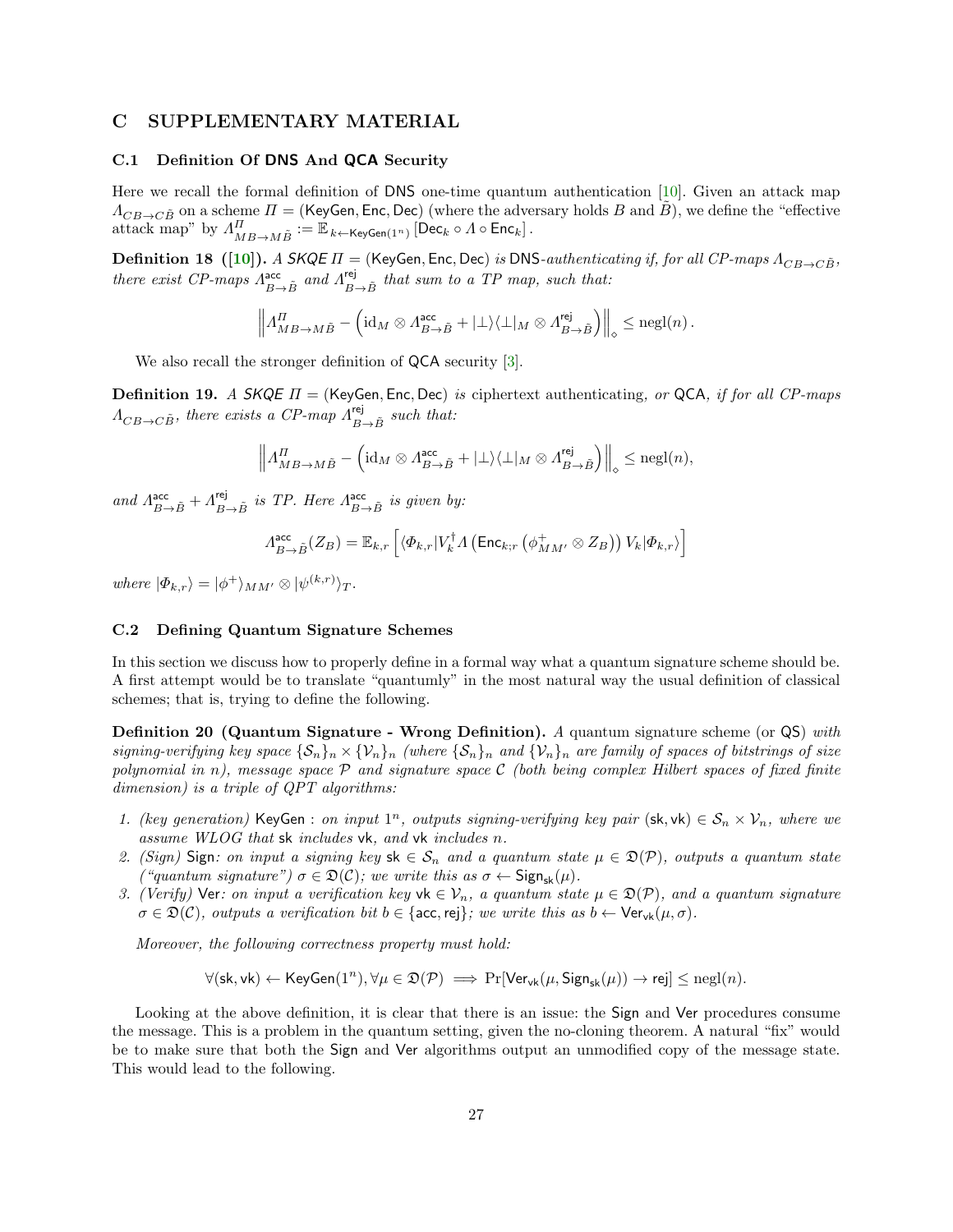Definition 21 (Quantum Signature - Another Wrong Definition). A quantum signature scheme (or QS) with signing-verifying key space  $\{S_n\}_n\times\{V_n\}_n$  (where  $\{S_n\}_n$  and  $\{V_n\}_n$  are family of spaces of bitstrings of size polynomial in n), message space  $P$  and signature space C (both being complex Hilbert spaces of fixed finite dimension) is a triple of QPT algorithms:

- 1. (key generation) KeyGen : on input  $1^n$ , outputs signing-verifying key pair (sk, vk)  $\in \mathcal{S}_n \times \mathcal{V}_n$ , where we assume WLOG that sk includes vk, and vk includes n.
- 2. (Sign) Sign: on input a signing key  $sk \in S_n$  and a quantum state  $\mu \in \mathfrak{D}(\mathcal{P})$ , outputs two quantum states: a quantum message  $\mu' \in \mathfrak{D}(\mathcal{P})$  and a quantum signature  $\sigma \in \mathfrak{D}(\mathcal{C})$ ; we write this as  $(\sigma, \mu') \leftarrow \mathsf{Sign}_{\mathsf{sk}}(\mu)$ .
- 3. (Verify) Ver: on input a verification key vk  $\in \mathcal{V}_n$ , a quantum state  $\mu \in \mathcal{D}(\mathcal{P})$ , and a quantum signature  $\sigma \in \mathfrak{D}(\mathcal{C})$ , outputs a quantum message  $\mu' \in \mathfrak{D}(\mathcal{P})$  and a verification bit  $b \in \{\text{acc}, \text{rej}\}\$ ; we write this as  $(\mu', b) \leftarrow \mathsf{Ver}_{\mathsf{vk}}(\mu, \sigma).$

Moreover, the following correctness properties must hold:

 $\forall$ (sk, vk)  $\leftarrow$  KeyGen $(1^n), \forall \mu \in \mathfrak{D}(\mathcal{P}) \implies$ 

- 1.  $Pr[Ver_{vk}(Sign_{sk}(\mu)) \rightarrow (., rej)] \leq negl(n)$
- 2.  $\text{Sign}_{\text{sk}}(\mu) \rightarrow (\mu',.) \implies ||\mu \mu'||_{\infty} \le \text{negl}(n)$
- 3.  $\text{Ver}_{\text{vk}}(\mu, \sigma) \rightarrow (\mu', .) \implies ||\mu \mu'||_{\circ} \leq \text{negl}(n)$

It is easy to notice that this definition also has a lot of problems. First of all, condition 2. above is too strong, as it implies that the signature cannot be (in any noticeable way) correlated with the message state itself. This would make the goal of achieving any reasonable security notion hopeless. Condition 3. is also unnecessarily strong, as it requires that the original state is recovered even when verification fails. This finally leads to the following definition, which we adopted in [Section](#page-4-2) [3.1.](#page-4-2)

### Definition 22 (Restated [Definition](#page-4-0) [5\)](#page-4-0).

A quantum signature scheme (or  $\mathsf{Q}S$ ) is a triple of  $QPT$  algorithms:

- 1. (key generation) KeyGen $(1^n)$ : output (sk, vk)  $\in \mathcal{K}_S \times \mathcal{K}_V$ .
- 2. (sign)  $Sign : K_S \times \mathfrak{D}(\mathcal{H}_M) \to \mathfrak{D}(\mathcal{H}_C)$
- 3. (verify)  $\text{Ver } : \mathcal{K}_V \times \mathfrak{D}(\mathcal{H}_C) \to \mathfrak{D}(\mathcal{H}_M \oplus |\perp\rangle)$ .

Moreover, the following correctness properties must hold:

$$
\|\mathsf{Ver}_{\mathsf{vk}} \circ \mathsf{Sign}_{\mathsf{sk}} - \mathrm{id}_M \oplus 0_\perp\|_\diamond \le \mathrm{negl}(n)
$$

for all  $(\mathsf{sk}, \mathsf{vk}) \leftarrow \mathsf{KeyGen}(1^n)$ .

#### <span id="page-27-0"></span>C.3 Proof Of [Theorem](#page-13-2) [5](#page-13-2)

First, insider security follows from the QIND-CPA security of the hybrid PKQE construction (i.e. [Theorem](#page-15-0) [6\)](#page-15-0) and the fact that cDNS implies QIND.

Let A be an outside attacker that prepares a quantum state  $\varrho_{MB}^{(vek_R,vek_S)}$  upon input (vek<sub>R</sub>, vek<sub>S</sub>), and attacks the ciphertext it receives with an attack channel  $\Lambda_{CB\rightarrow CB}$ . We can assume without loss of generality that  $\Lambda$  is independent of vek<sub>R</sub> and vek<sub>S</sub>. This is because any dependency can be removed by redefining  $\varrho_{MB}^{(vek_R,vek_S)}$  to include a copy of the public keys in the B register and having A read it from there. Here  $C = C^{Qu}C^{Cl}$  is the ciphertext space of the scheme  $\Pi_{QSC}^{Hyb}[H^{SC}, H^{SKQE}]$ , where  $C^{Qu}$  and  $C^{Cl}$  are a quantum and a classical register, respectively. Let  $\sigma_{CB}^{(vek_R,vek_S)}$  = SigEnc<sub>vek<sub>R,sdks</sub>  $(\rho_{MB}^{(vek_R,vek_S)})$  be the ciphertext A</sub> receives, and let  $c^{Cl}$  be it's classical part. Let further  $\hat{\sigma}_{CB}^{(\text{vek}_R,\text{vek}_S)} = A_{CB \to CB} \left( \sigma_{CB}^{(\text{vek}_R,\text{vek}_S)} \right)$ , and let  $\hat{c}^{Cl}$  be the classical part<sup>[7](#page-27-1)</sup> of  $\hat{\sigma}_{CB}^{(\text{vek}_R, \text{vek}_S)}$ . We first observe that if  $\hat{c}^{\text{Cl}} \neq c^{\text{Cl}}$ , VerDec<sub>sdk<sub>R, veks</sub> rejects with overwhelming</sub>

<span id="page-27-1"></span><sup>&</sup>lt;sup>7</sup> For simplicity of exposition we assume here that  $C^{C}$  is a classical register that can only hold classical information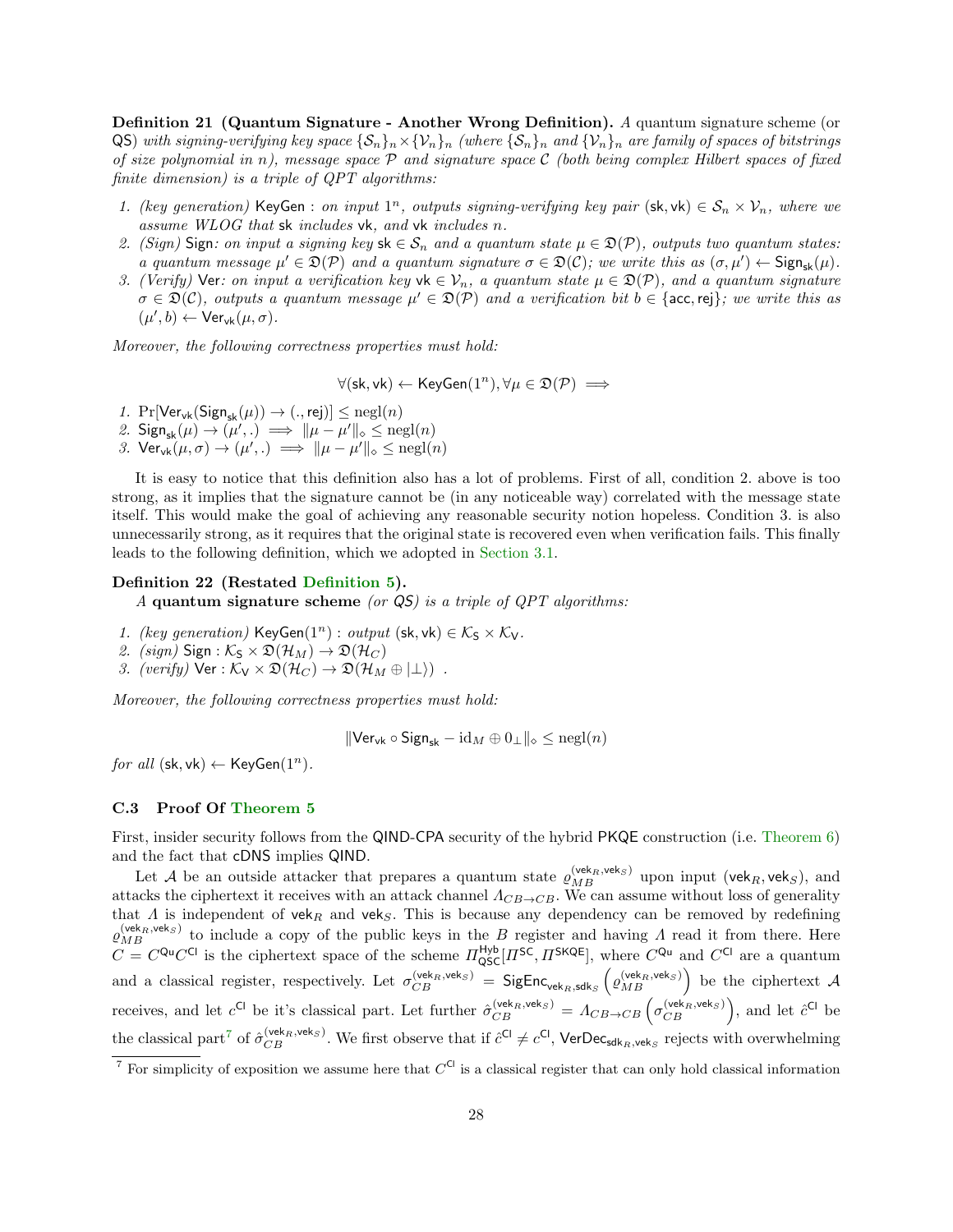probability due to the unforgeability of the classical signcryption scheme. Let now  $\tilde{c}^{Cl} = \mathsf{SigEnc}^{SC}_{vek_R, sdk_S}(\tilde{k})$ with  $\tilde{k} \leftarrow \text{KeyGen}^{\text{SKQE}}(1^n)$ . We note that  $\sigma_{CB}^{(\text{vek}_R, \text{vek}_S)}$  and  $\tilde{\sigma}_{CB}^{(\text{vek}_R, \text{vek}_S)}$  are indistinguishable for A, where  $\tilde{\sigma}_{CB}^{(\text{vek}_R, \text{vek}_S)}$  is equal to  $\sigma_{CB}^{(\text{vek}_R, \text{vek}_S)}$  except that  $c^{Cl}$  is replaced with  $\tilde{c}^{Cl}$ . In particular,  $\tilde{c}^{Cl}$  is unchanged with the same probability when  $\Lambda_{CB\to CB}$  is applied to  $\hat{\sigma}_{CB}^{(\text{vek}_R,\text{vek}_S)}$  as  $c^{\text{Cl}}$  is when  $\Lambda_{CB\to CB}$  is applied to  $\sigma_{CB}^{(\text{vek}_R,\text{vek}_S)}$ , up to negligible difference. Suppose now that A breaks the outsider security of  $\pi_{QSC}^{\mu_{Vb}}[\pi^{SC}, \pi^{SKQE}]$ , i.e. suppose that there is no simulator as required by [Definition](#page-12-0) [9.](#page-12-0) Then it is easy to check that the attack map  $\Lambda'_{C^{Q_u}B'}$ with side information register  $B' = BC^{CI}K$  that

- 1. applies  $\Lambda_{CB}$ , and
- 2. discards register  $C^{Cl}$

breaks cDNS security of  $\Pi^{\mathsf{SKQE}}$ : When the input state

$$
\varrho_{MBC^{\mathrm{Cl}}K}' = \varrho_{MB} \otimes \mathsf{SigEnc}_{\mathsf{sdk}_S,\mathsf{vek}_R}\left(\tilde{k}\right) \otimes \left(\mathsf{sdk}_S, \mathsf{vek}_S, \mathsf{sdk}_R, \mathsf{vek}_R\right)
$$

with  $(\mathsf{sdk}_i, \mathsf{vek}_i) \leftarrow \mathsf{KeyGen}^\mathsf{SC}$  for  $i = S, R$  and  $\tilde{k} \leftarrow \mathsf{KeyGen}^\mathsf{SKQE}$  is supplied, this attack simulates the attack  $\mathcal A$  against  $\varPi_{\rm QSC}^{\rm Hyp}[\varPi^{\rm SC},\varPi^{\rm SKQE}].$ 

### <span id="page-28-0"></span>C.4 Proof Of [Theorem](#page-22-0) [11](#page-22-0)

Let  $A = (A_1, A_2)$  be an adversary playing QCCA2-Test. We will go through a game hopping, where the winning probability of the adversary always increases (or decreases at most negligibly), up to an experiment which is equivalent to QwCCA2-Fake. First of all, we restate the two experiments explicitly.

### Experiment 10. The QCCA2-Test $(\Pi, \mathcal{A}, n)$  experiment:

- 1: *C* runs (dk, ek) ← KeyGen(1<sup>n</sup>) and flips a coin  $b \stackrel{\$}{\leftarrow} \{0, 1\};$
- 2:  $A_1$  receives ek and oracle access to Dec<sub>dk</sub>;
- 3:  $A_1$  prepares a side register S, and sends to C a challenge register M;
- 4: C puts into C either  $\mathsf{Enc}_{ek}(M)$  (if  $b = 0$ ) or  $\mathsf{Enc}_{ek}(\tau_M)$  (if  $b = 1$ );
- 5:  $A_2$  receives registers C and S and oracle access to Dec<sub>dk</sub>;
- 6:  $A_2$  outputs a bit b'. If  $b' = b$ , output win; otherwise output rej.

### Experiment 11. The QwCCA2-Fake( $\Pi$ ,  $A$ ,  $n$ ) experiment:

- 1: C runs (dk, ek)  $\leftarrow$  KeyGen(1<sup>n</sup>);
- 2:  $A_1$  receives ek and oracle access to Dec<sub>dk</sub>;
- 3:  $A_1$  prepares a side register S, and sends to C a challenge register M;
- 4: C discards M, prepares  $|\phi^+\rangle_{M'M''}$ , and stores M''; then C encrypts M' (using ek) and puts the resulting ciphertext into  $C'$ ;
- 5:  $A_2$  receives registers C' and S and oracle access to  $D_{dk}$ , where  $D_{dk}$  is defined as follows. On input a register C:
	- (1) C applies  $\text{Dec}_{dk}$  to C, places result in M;
	- (2) C applies  $\{ \Pi^+, \mathbb{1} \Pi^+ \}$  to  $MM''$ ;
- (3) if the outcome is 1 then: abort and output cheat; else return  $M$ ;
- 6: C draws a bit b at random. If  $b = 1$ , output cheat; if  $b = 0$  output rej.

We start now with the game-hopping.

Game 0: this is just QCCA2-Test.

**Game 1:** as Game 0, except that C will prepare two entangled registers  $|\phi^+\rangle_{M'M'}$ ; then if  $b=1$  instead of encrypting the maximally mixed state  $\tau_M$ , he will discard M and return to A the encryption of M' instead. Clearly the winning probability of A is unaffected by this, otherwise A could distinguish  $\tau_M$  from  $\phi^+_{M'}$ , without access to  $\phi^+_{M''}.$ 

**Game 2:** as Game 1, but instead of oracle access to Dec<sub>dk</sub>,  $A_2$  gets access to a modified oracle  $D'_{dk}$  which, on input a ciphertext register  $C$ , does the following: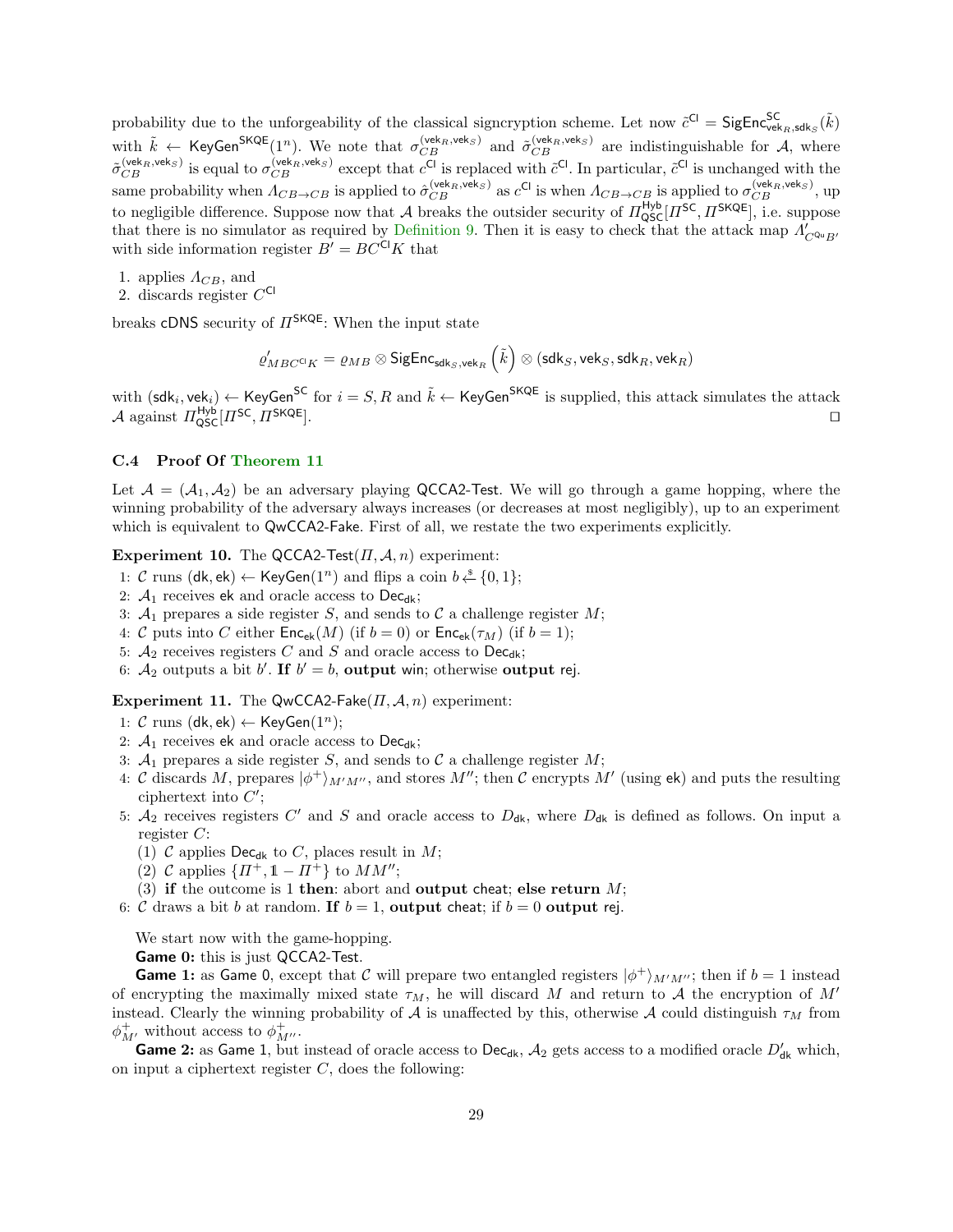- 1. applies  $\mathsf{Dec}_{\mathsf{dk}}$  to C, places result in M;
- 2. applies  $\{ \Pi^+, 1 \Pi^+ \}$  to  $MM'';$
- 3. if the outcome is 1 then: abort game and output win; else return  $M$ ;

Notice that  $D'_{\sf dk}$  is the same as  $D_{\sf dk}$  in QwCCA2-Fake, except it aborts with win instead of cheat whenever it detects a challenge plaintext replay. Clearly, the probability of  $A$  of winning this game does not decrease in respect to the previous game, hence so far we have:

 $Pr[\mathcal{A}$  wins Game  $2] \geq Pr[\mathcal{A}$  wins QCCA2-Test].

Game 3: as Game 2, but  $C$  "blinds" the classical part of the challenge ciphertext, replacing it with a different one, and  $D'_{\mathsf{dk}}$  is modified in order to undo the blinding whenever queried on the fake ciphertext, making the substitution transparent to the adversary. The experiment looks as follows.

### Experiment 12. The Game  $3(\Pi, \mathcal{A}, n)$  experiment:

- 1: C runs (dk, ek) ← KeyGen(1<sup>n</sup>), prepares entangled registers  $|\phi^+\rangle_{M'M''}$ , and flips a bit  $b \stackrel{\$}{\leftarrow} \{0,1\};$
- 2:  $A_1$  receives ek and oracle access to Dec<sub>dk</sub>;
- 3:  $A_1$  prepares a side register S, and sends to C a challenge register M;
- 4: if  $b = 1$ , then: C discards M and replaces it with  $M'$ ;
- 5: C encrypts M (using  $ek$ ), puts the resulting ciphertext into C, and records the classical part (PKE) ciphertext)  $t$  of the resulting ciphertext;
- 6: C generates a fresh one-time key  $k' \leftarrow \text{KeyGen}^{\text{SKQE}}(1^n);$
- 7: C encrypts  $t' \leftarrow \mathsf{Enc}_{\mathsf{ek}}^{\mathsf{PKE}}(k')$ , records  $t'$ , and replaces the classical t with  $t'$  in the ciphertext register C;
- 8:  $A_2$  receives registers C and S and oracle access to  $D_{dk}^t$ , where  $D_{dk}^t$  is defined as follows. On input a register C:
	- (1) measure the classical-subsystem part of C: if the outcome is  $t'$  then: replace the classical-subsystem part of C with  $|t\rangle\langle t|$ ;
	- (2) applies  $\textsf{Dec}_{\textsf{dk}}$  to C, places result in M;
	- (3) applies  $\{ \Pi^+, \mathbb{1} \Pi^+ \}$  to  $MM'';$
	- (4) if the outcome is 1 then: abort game and output win; else return  $M$ ;
- 9:  $A_2$  outputs a bit b'. If  $b' = b$ , output win; otherwise output fail.

Notice that, since in the algorithm Dec of  $\Pi^{Hyb}$  the first step is to measure the classical part of the register C, the new measurement introduced by  $D_{d\mathbf{k}}^t$  does not disturb  $\mathcal{A}$ 's behavior. Moreover, the substitution of t with t' is undetectable for A, otherwise we could build a reduction  $\beta$  against the IND-CCA2 security of  $\Pi^{\mathsf{PKE}}$ , in the following way:

- 1. B plays the IND-CCA2 game against  $\mathcal{C}^{CCA2}$  (for a secrept bit b), simulating C for A in the obvious way (forwarding ek, simulating Dec by decrypting classical keys with his own Dec<sub>dk</sub> oracle and then doing the SKQE decryption himself).
- 2. During the challenge from A, B generates a fresh k and uses it as a challenge to  $\mathcal{C}^{CCA2}$ , receiving back a ciphertext t;
- 3. Now flip a coin  $b' \stackrel{\$}{\leftarrow} \{0,1\}$  to decide whether for the rest of the game B will try to simulate Game 2  $(b' = 0)$  or Game 3  $(b' = 0)$  for A. In the first case just return to A the correctly formed ciphertext register  $C$ , and simulate decryption queries on t-parts by defining their decryption as  $k$ . In the latter case instead, generate a fake encryption  $t'$ , modify C accordingly before returning it to  $A$ , and then simulate a "blinded" oracle  $D_{\mathsf{dk}}^t$  by decrypting t'-part queries as k.
- 4. Finally, look at A's output. If adver guesses b' correctly, then B guesses  $b = 0$ , otherwise guesses b at random.

The reduction works because if  $b = 0$ , then we are simulating for A correctly either Game 2 or Game 3 (depending on  $b'$ ). By assumption, in this case A should be able to guess correctly  $b'$  with non-negligible advantage, otherwise his guess will be unrelated to b. Therefore, we have: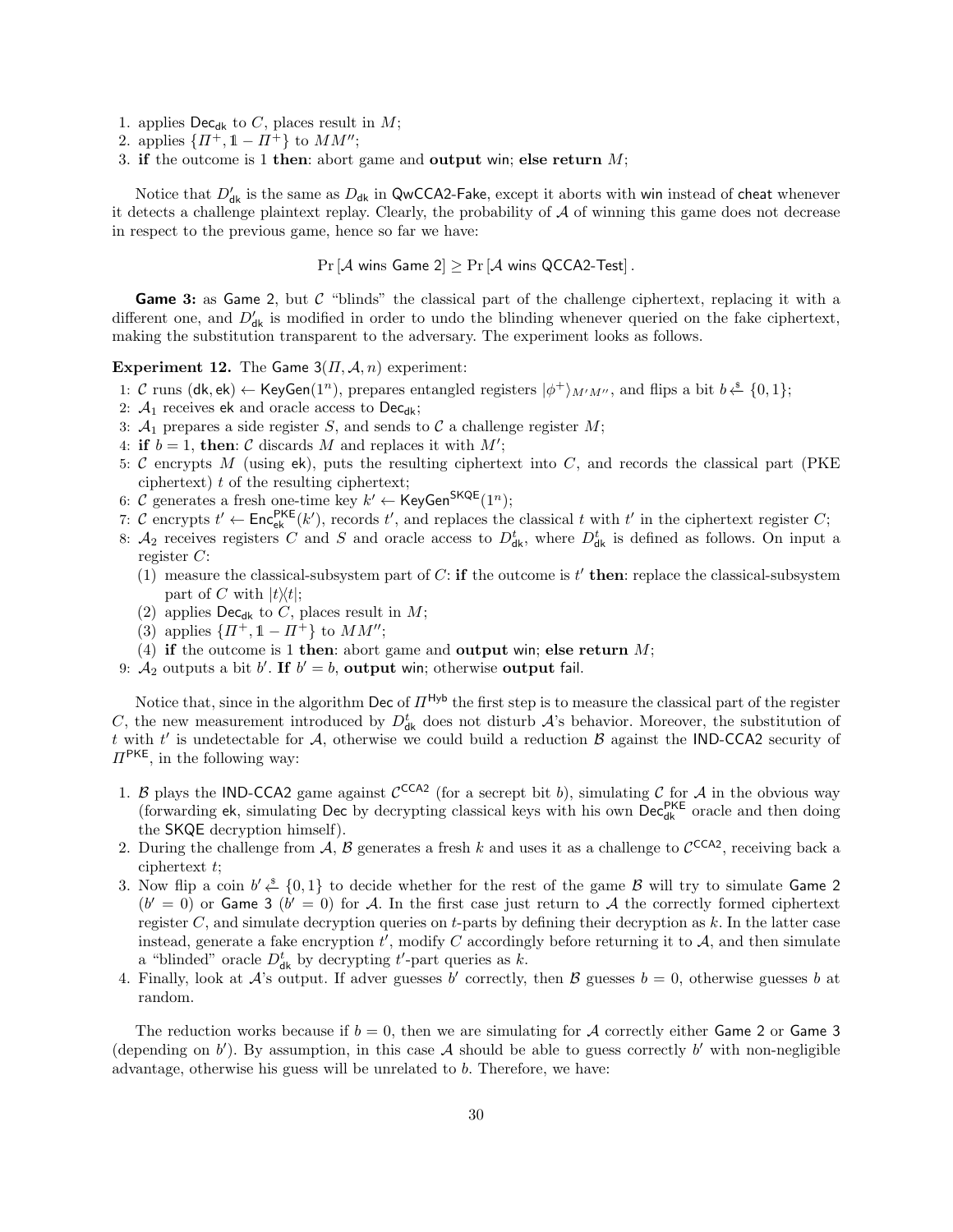$Pr[\mathcal{A}$  wins Game 3 $]\geq Pr[\mathcal{A}$  wins Game 2 $]-negl$ .

Also notice that, at this point,  $A$  has no information whatsoever about the key k used to encrypt the quantum part of the challenge, because the encryption of  $k$  was blinded with another, unrelated one by the modified oracle  $D_{\mathsf{dk}}^t$ . This observation will be important in the next game hop, because the definition of DNS security (and of the computational variant cDNS) argues about adversaries averaged over the secret key used.

**Game 4:** as Game 3, but this time C always replaces the challenge plaintext register M with the entangled half  $\phi^+_{M'}$ , regardless of b. We show that this replacement cannot be efficiently detected. Clearly, if  $b = 1$ nothing changes for A. If  $b = 0$  instead, the quantum part of the challenge ciphertext received back by A is now an encryption (through  $\Pi^{\mathsf{SKQE}}$ ) of the register M' for a secret key k unknown to A by the reasoning made in the last game.

Then, consider any query to  $D_{d\mathbf{k}}^t$  performed by  $\mathcal{A}_2$ . Such query can be seen as a convex combination of: a query state which does not depend on the challenge (and hence does not change the win probability), and the output of an attack map acting on the challenge ciphertext and an internal adversarial state S. By the cDNS security of  $\Pi^{\mathsf{SKQE}}$ , such an attack map is (up to a negligible factor) a convex combination of two maps: the one which replaces the underlying plaintext with  $|\perp\rangle\perp|$  (and hence independent from the challenge plaintext, so again does not change the win probability), and the one which acts as the identity, and leaves the underlying plaintext untouched. However, this latter map would produce a query which is detected as  $\phi_{M'}^+$  by  $D_{\mathsf{dk}}^t$ , and would thus cause the adversary to win. Hence we have:

 $Pr[\mathcal{A}$  wins Game 6]  $\geq Pr[\mathcal{A}$  wins Game 5] – negl.

**Game 5:** as Game 4, but we remove the "t blinding" feature from the simulated oracle  $D_{\text{dk}}^t$ . That is, we replace  $D_{d\mathbf{k}}^t$  back with  $D_{d\mathbf{k}}'$ . This replacement is undetectable for the same reasoning as in Game 3.

Game 6: this is like Game 5, except that:

- 1.  $D'_{dk}$  is replaced by  $D_{dk}$  (i.e., aborts with cheat instead of win);
- 2.  $\mathcal C$  does not flip the random bit  $b$ ; and

3. on  $\mathcal{A}$ 's output, regardless of the outcome, we declare  $\mathcal{A}$  to cheat or to rej with 50/50 probability.

Notice that this final game is equivalent to QwCCA2-Fake. In fact, by now  $\mathcal{A}$ 's output is completely unrelated to b. Combining all inequalities, we have shown:

 $Pr[\mathcal{A}$  cheats in QwCCA2-Fake] >  $Pr[\mathcal{A}$  wins QCCA2-Test] – negl,

which proves finally that  $\Pi^\mathsf{Hyb}$  is QIND-wCCA2 secure.  $\Box$ 

# C.5 "Full" Ciphertext (cQCA-Based) Version Of CCA2 Security For Public-Key Quantum Encryption

We show here the "correct" (strongest) formulation of quantum CCA2 security for the public-key setting by using the framework from [Section](#page-21-0) [B.1](#page-21-0) and extending in a natural way the work done in [\[3\]](#page-18-2). We recall that, in particular, this formulation has the advantage that it closely matches "in spirit" the classical version of IND-CCA2 by disallowing replay of the challenge ciphertext in a strict quantum sense, where detection of a replay is done by exploiting QCA-based quantum ciphertext integrity. The drawback is that the use of such formulation in actual security proofs relies on a characterization of quantum encryption schemes given by a decomposition of the encryption/decryption procedure in terms of operators  $V_k$  and  $\Pi_{k,r}$ , where k (which in our case can be thought w.l.o.g. as the pair (dk, ek)) is the underlying QCA authentication key (see [\[3\]](#page-18-2) for details). One can prove that such decomposition always exists, but the necessary characterization here requires that this decomposition is efficient [\(Condition](#page-20-0) [1\)](#page-20-0). There is currently no known counterexample of a quantum encryption scheme (either symmetric- or public-key) where this is not the case. Regardless, as shown in [\[3\]](#page-18-2), this approach has many advantages, even if strictly speaking it can only be used on quantum encryption schemes which fulfill the characterization.

We start by recalling again the unrestricted quantum CCA2 experiment.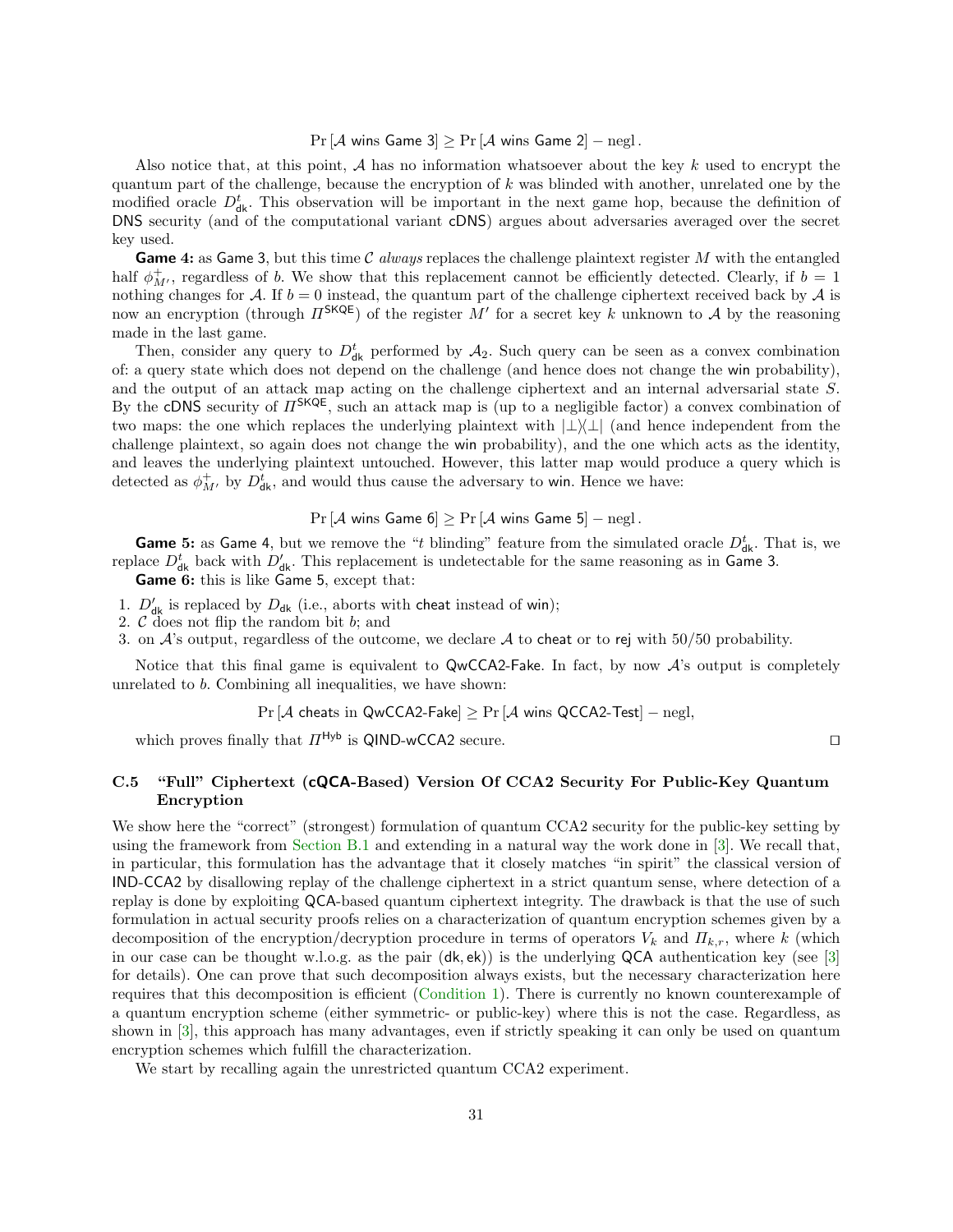Experiment 13. The QCCA2-Test $(\Pi, \mathcal{A}, n)$  experiment:

- 1: *C* runs (dk, ek) ← KeyGen(1<sup>n</sup>) and flips a coin  $b \stackrel{\$}{\leftarrow} \{0, 1\};$
- 2:  $A_1$  receives ek and access to oracle Dec<sub>dk</sub>;
- 3:  $A_1$  prepares a side (state) register S, and sends C a challenge register M;
- 4: C puts into C either  $\mathsf{Enc}_{ek}(M)$  (if  $b = 0$ ) or  $\mathsf{Enc}_{ek}(\tau_M)$  (if  $b = 1$ );
- 5:  $A_2$  receives registers C and S and oracle access to Dec<sub>dk</sub>;
- 6:  $A_2$  outputs a bit b'. If  $b' = b$ , output win; otherwise output fail.

Notice that in this game there are no restrictions on the use of Dec<sub>dk</sub> by  $A_2$ . In particular,  $A_2$  is free to decrypt the challenge. In the second game, the challenge plaintext is replaced by half of a maximally entangled state, and  $A$  only gains an advantage over guessing if he cheats, i.e., if he tries to decrypt the challenge.

Experiment 14. The QCCA2-Fake $(\Pi, \mathcal{A}, n)$  experiment:

- 1:  $C$  runs  $k \leftarrow \text{KeyGen}(1^n);$
- 2:  $A_1$  receives *n* and access to oracles  $Enc_k$  and  $Dec_k$ ;
- 3:  $A_1$  prepares a side register S, and sends C a challenge register M;
- 4: C discards M, prepares  $|\phi^+\rangle_{M'M''}$  and fresh randomness r, and stores  $(M'', r)$ ; then C encrypts the M' register and sends the resulting ciphertext  $C'$  to  $\mathcal{A}_2$ ;
- 5:  $A_2$  receives registers C' and S and oracles  $Enc_k$  and  $D_k$ , where  $D_k$  is defined as follows. On input a register C:
	- (1)  $\mathcal{C}$  applies  $V_k^{\dagger}$  to  $C$ , places results in  $MT$ ;
	- (2) C applies  $\{P_T^{\sigma_k}, 1 P_T^{\sigma_k}\}\)$  to T;
	- (3) if outcome is 0 then:
	- (4) C applies  $\{\Pi_{k,r}, 1-\Pi_{k,r}\}\)$  to T;
	- (5) if outcome is 0 then:
	- (6) C applies  $\{\Pi^+, 1 \Pi^+\}$  to  $MM''$ ;
	- (7) if outcome is 0: output cheat;
	- (8) end if
	- $(9)$  else
	- (10) apply the default map for invalid ciphertexts, i.e.,  $\hat{D}_k$  to M.
	- $(11)$  end if
- $(12)$  return M;

6: C draws a bit b at random. If  $b = 1$ , output cheat; if  $b = 0$  output reject.

We now define QIND-CCA2 in terms of the advantage gap of adversaries between the above two games.<sup>[8](#page-31-0)</sup>

**Definition 23.** A PKQE  $\Pi$  is QIND-CCA2 if, for all QPT adversaries  $\mathcal{A}$ ,

 $Pr[QCCA2-Test(\Pi, \mathcal{A}, n) \to win] - Pr[QCCA2-Take(\Pi, \mathcal{A}, n) \to cheap] \leq negl(n).$ 

The omission of absolute values in the above is intentional. Indeed, an adversary can artificially inflate his cheating probability by querying the decryption oracle on the challenge and then ignoring the result. What he should not be able to do (against a secure scheme) is make his win probability larger than his cheating probability.

Separation and implication results follow the same strategy of [\[3\]](#page-18-2), which we refer the reader to. We only recall here the following.

Proposition 3. Let Π be a QIND-CCA2 secure PKQES. Then it is in particular also QIND-CCA1 and QIND-CPA.

<span id="page-31-0"></span><sup>&</sup>lt;sup>8</sup> The interface that the two games provide to the adversary differ slightly in that the adversary is not asked to output a bit in the end of the QCCA2-Fake game. This is not a problem as the games have the same interface until the second one terminates.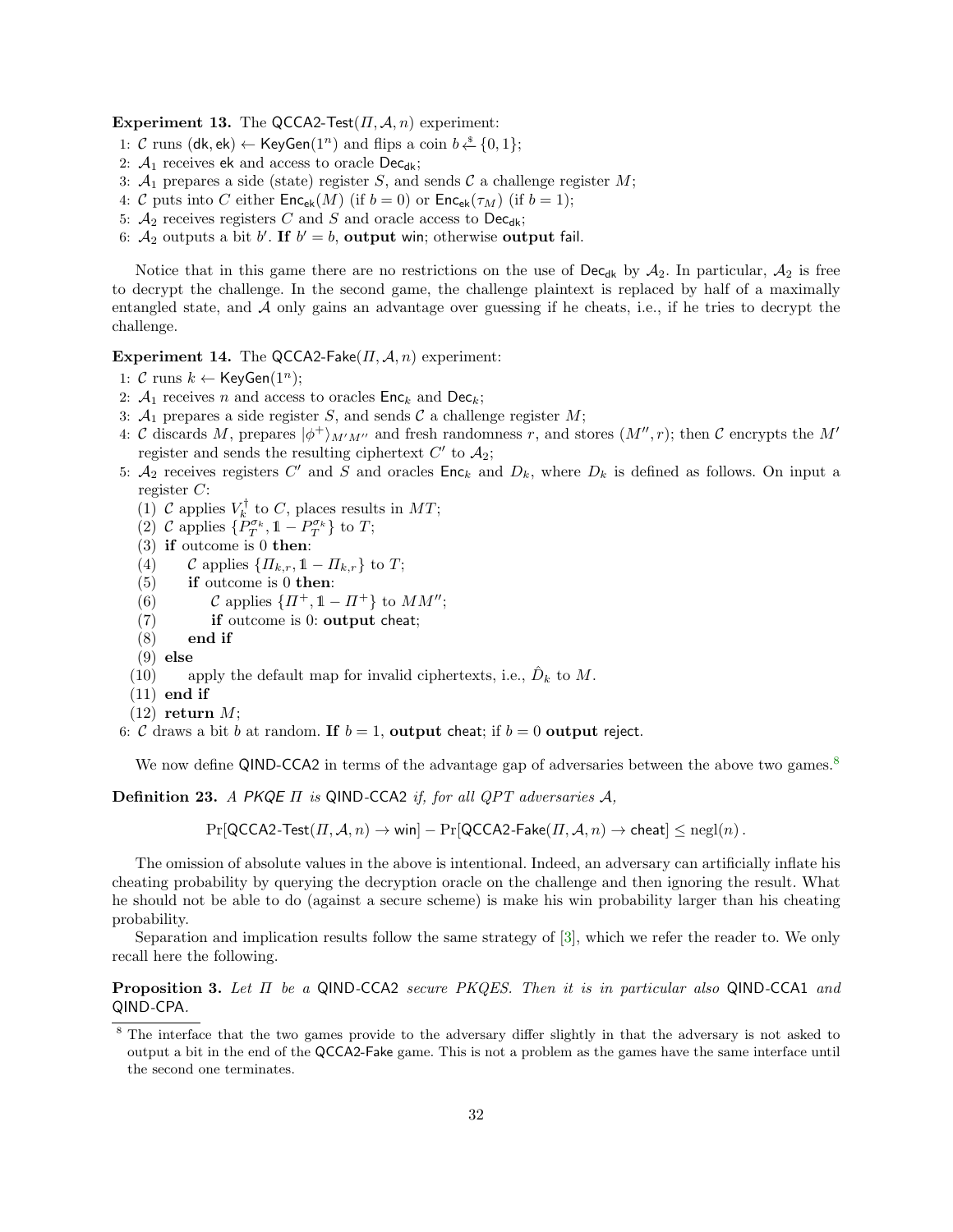Moreover, following a similar strategy as in [Theorem](#page-22-0) [11,](#page-22-0) we have the following.

Theorem 13. Select the following:

- An IND-CCA2 PKE scheme  $\Pi^{PKE}$ ;
- A cQCA secure SKQE  $\Pi^{\textit{SKQE}}$ .

Then  $\Pi_{PKQE}^{Hyb}[Pi^{PKE}, \Pi^{SKQE}]$  is a QIND-CCA2 PKQE.

#### <span id="page-32-0"></span>C.6 Proof Of [Theorem](#page-23-1) [12](#page-23-1)

We have to show that the games QAE-Ideal and wQAE-Real using the scheme  $\Pi^{Hyb}[H^{Cl}, H^{Qu}]$  are indistinguishable for any QPT adversary  $A$ . We begin by defining a hybrid game in the following way:

Experiment 15. The experiment Hybrid 0:

1:  $k$  ← KeyGen $(1^n)$ ; 2: define channel  $E_{M\to C}$  as follows: (1) run Enc<sup>Hyb</sup> on M, put result in registers  $C^{Qu}C'^{Cl}$ ; (2) sample  $k'' \leftarrow \text{KeyGen}^{\text{Qu}}$  place  $\text{Enc}_{k}^{\text{Cl}}(k'')$  in  $C^{\text{Cl}}$ ; (3) store  $(C'^{Cl}, k'')$  in a set S; (4) return  $(C^{Qu}, C^{Cl})$ . 3: define channel  $D_{\mathcal{C}\rightarrow M}$  as follows: (1) for each  $(C'^{\overline{C}l}, C''^{Cl}) \in \mathcal{S}$  do: (2) compute  $\tilde{k}$  by running Dec<sub>k</sub><sup>Cl</sup> on  $C^{Cl}$ ; (3) if  $\tilde{k} = k''_j$ : then (4) apply Dec<sup>Hyb</sup> to  $(C^{Qu}, C'^{Cl})$ , place result in M output M; (5) end if (6) end for (7) return  $|\bot\rangle\langle\bot|$ . 4: output  $A^{E,D}(\hat{1}^n)$ .

Suppose now first there exists an adversary  $A$  that can distinguish QAE-Real and Hybrid 0. Then we can build an adversary  $A'$  that distinguishes the real and ideal worlds, AE-Real and AE-Ideal, in the real vs ideal characterization of AE by Shrimpton [\[15\]](#page-18-16). A' runs A, answering its queries in the following way. On an encryption query with register M, sample  $k' \leftarrow \text{KeyGen}^{\text{Qu}}$  and encrypt M with  $\text{Enc}_{k'}^{\text{Qu}}$  to obtain  $C^{\text{Qu}}$ . Now send k' to the encryption oracle and put the result into  $C^{Cl}$ . Return  $(C^{Qu}, C^{Cl})$ . For a decryption query with register  $C = (C^{Qu}, C^{Cl})$ , decrypt the contents of  $C^{Cl}$  using the decrytion oracle and use the result k' to decrypt the contents of  $C^{Qu}$  into M. Return M. It is easy to see that  $\mathcal{A}'$  uses the experiment AE-Real for  $\Pi^{\text{Cl}}$  to make A play QAE-Real, and the experiment AE-Ideal for  $\Pi^{\text{Cl}}$  to make A play Hybrid 0. Hence the indistinguishability between QAE-Real and Hybrid 0 follows from the AE security of  $\Pi^{\mathsf{CI}}$ .

We continue to show that the experiments Hybrid 0 and wQAE-Ideal are indistinguishable due to the cDNS security of  $\Pi^{\mathsf{Qu}}$ . First observe that  $\Pi^{\mathsf{Cl}}$  is in particular IND-CPA secure, and therefore randomized. More precisely it holds that for  $c \leftarrow \mathsf{Enc}_{k}^{\mathsf{Cl}}$  and  $c' \leftarrow \mathsf{Enc}_{k}^{\mathsf{Cl}}$ , the probability of  $c = c'$  is negligible. Let us therefore assume that the ciphertexts in  $S$  in Hybrid 0 are all distinct. It follows that for each decryption oracle call, there is at most one entry in  $(C'^{C}, C''^{C}) \in S$  such that  $C^{C} = C''^{C}$ . Let A be an adversary against the wQAE security of  $\Pi^{Hyb}$ , and assume that it makes q encryption queries. We build q hybrid experiments as follows:

Experiment 16. The experiment Hybrid i:

1:  $k$  ← KeyGen $(1^n)$  ;

2: define a stateful channel  $E_{M\to C}$  as follows:

- (1) let  $j 1$  be the number of times  $E_{M \to C}$  has been called before;
- (2) If  $j \leq i$  move content of M to  $M'_{j}$ , prepare  $|\phi^{+}\rangle_{M_{j}M''_{j}}$ , store  $(M'_{j}, M''_{j})$  in M;
- (3) run Enc<sup>Hyb</sup> on M, put result in registers  $C^{Qu}C_j^{\prime Cl}$ ;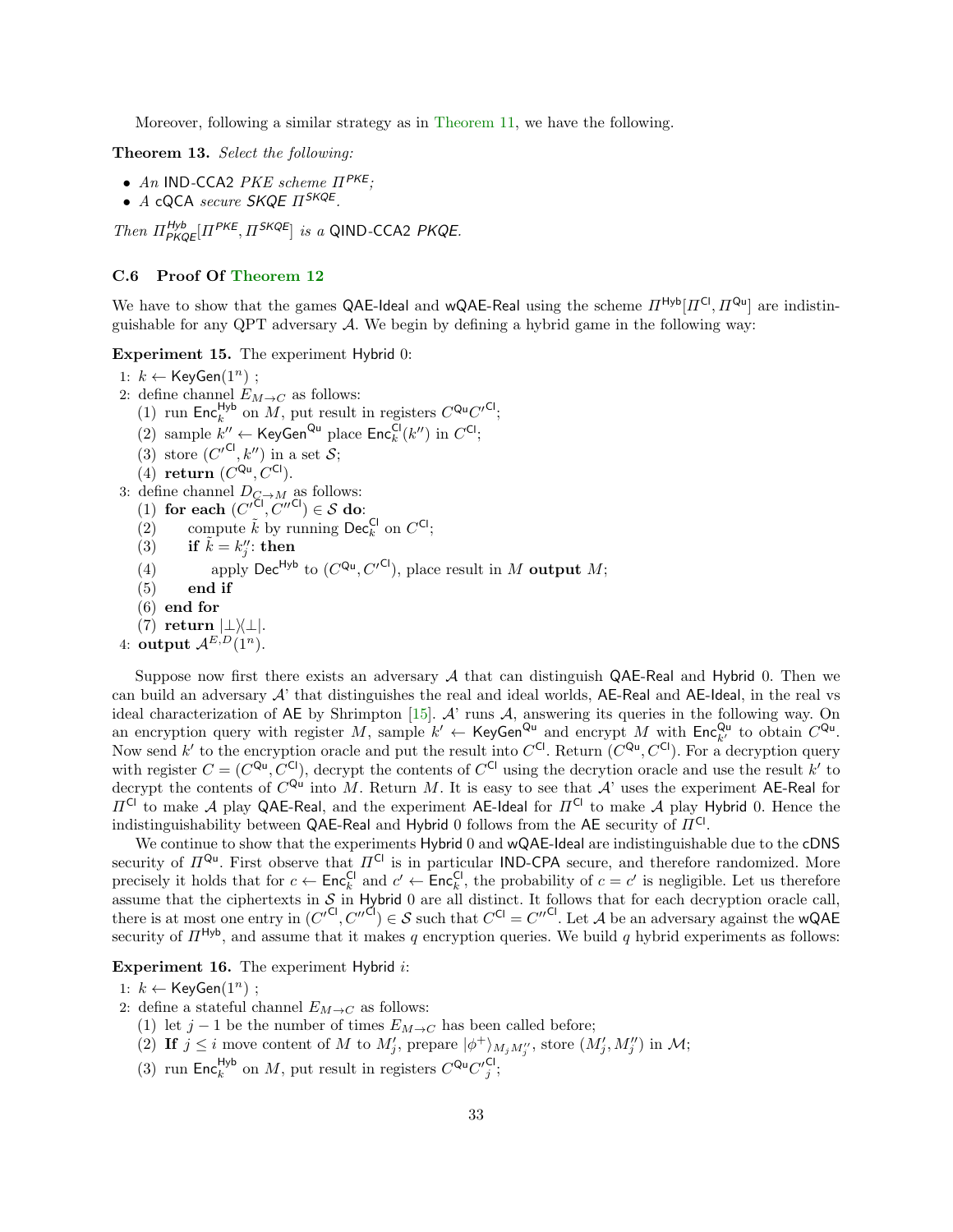(4) sample  $k''_j \leftarrow \text{KeyGen}^{\text{Qu}}$  place  $\text{Enc}_k^{\text{Cl}}(k''_j)$  in  $C^{\text{Cl}}$ ; (5) store  $(C'^{Cl}_j, k''_j)$  in a set S; (6) return  $(C^{Qu}, C^{Cl})$ . 3: define channel  $D_{\mathcal{C}\rightarrow M}$  as follows: (1) for each  $(C_i'^{\text{Cl}}, C_i''^{ \text{Cl}}) \in \mathcal{S}$  do: (2) compute  $\hat{k}$  by running Dec<sub>k</sub><sup>Cl</sup> on  $C^{Cl}$ ; (3) if  $\tilde{k} = k''_j$ : then (4) apply Dec<sup>Hyb</sup> to  $(C^{Qu}, C'^{Cl})$ , place result in M; (5) if  $j \leq i$ : then (6) measure  $|\phi^{+}\rangle\langle\phi^{+}|$  vs.  $1-|\phi^{+}\rangle\langle\phi^{+}|$  on  $MM''_{j}$ ; if outcome is 0 swap M and  $M'_{j}$ , else prepare  $|\perp\rangle\langle\perp|_M;$  $(7)$  end if  $(8)$  output M.  $(9)$  end if (10) end for  $(11)$  return  $|\perp\rangle\langle\perp|$ . 4: output  $A^{E,D}(1^n)$ .

Suppose now that A can distinguish Hybrid i and Hybrid  $(i + 1)$ . Then we can build a cDNS adversary A' in the obvious way: A' simulates Hybrid i with A until before the  $(i + 1)$ -th query to prepare an input state. The attack map consists of continuing to simulate Hybrid  $i$  with  $A$  until there is a decryption query with a decrypted one-time key  $\tilde{k}$  matching  $k''_{i+1}$ . If no such query occurs, prepare a random ciphertext and ignore the output of the decryption. Otherwise, continue to simulate Hybrid  $i$  with  $A$  to the end. Now note that this adversary exactly simulates Hybrid i, but its Broadbent-Waynewright simulator [\[8\]](#page-18-12) simulates<sup>[9](#page-33-0)</sup> Hybrid  $(i+1)$ .

Therefore we have built a successful adversary against the cDNS security of  $\Pi^{Qu}$ , a contradiction. We conclude that Hybrid 0 and Hybrid  $q$  are indistinguishable. It remains to show that Hybrid  $q$  and wQAE-Ideal are indistinguishable. This follows by an application of the Gentle Measurement Lemma [\[16\]](#page-18-15): while Hybrid  $q$  first checks which register  $M''$  should be used together with the decrypted quantum plaintext to measure  $|\phi^{+}\rangle\langle\phi^{+}|$  vs.  $1 - |\phi^{+}\rangle\langle\phi^{+}|$  by means of comparing  $\tilde{k}$  and the k''s, wQAE-Ideal just tries them one by one. For the ones that do not fit, though, this measurement yields "not maximally entangled" with overwhelming probability, and the gentle measurement lemma implies that the decrypted plaintext is not disturbed (see also the discussion in [Section](#page-15-3) [5.1\)](#page-15-3).  $\Box$ 

### C.7 Explanatory example for [Condition](#page-20-0) [1](#page-20-0)

[Condition](#page-20-0) [1](#page-20-0) is weaker than the analogous condition from  $[3]$  where it is required that  $V_k$  is efficiently implementable on all inputs. The results of that paper also hold for all schemes satisfying this weaker [Condition](#page-20-0) [1.](#page-20-0) As discussed in [\[3\]](#page-18-2), all known SKQE schemes satisfy [Condition](#page-20-0) [1.](#page-20-0)

For example, let's look at why  $\Pi_{\text{PKQE}}^{\text{Hyb}}$  satisfies [Condition](#page-20-0) [1,](#page-20-0) provided that the same holds for the underlying SKQE. Let  $\Pi_Q$  be the SKQE and  $\Pi^{\overline{CI}}$  the classical PKE. Suppose  $\Pi^{\mathsf{Qu}}$  satisfies

$$
\mathrm{Enc}_{k;r}(X_M)=V_k\left(X_M\otimes |\psi^{(k,r)}\rangle\langle\psi^{(k,r)}|_T\right)V_k^\dagger.
$$

for some efficiently-prepareable  $|\psi^{(k,r)}\rangle$  and an  $V_k$ . Consider the following way of implementing encryption of the combined scheme  $\Pi_{\mathsf{SKQE}}^{\mathsf{Hyb}}[\Pi^{\mathsf{Qu}}, \Pi^{\mathsf{Cl}}]$ . Here  $r_C, k, r_Q$  denote uniformly random classical strings which are (respectively) the randomness for  $\Pi^{\mathsf{Cl}}$  encryption, a key for  $\Pi^{\mathsf{Qu}}$ , and randomness for  $\Pi^{\mathsf{Qu}}$ .

$$
\varrho\longmapsto\varrho\otimes |k\rangle\langle k|_K\otimes|\text{Enc}^C_{\text{ek};r_C}(k)\rangle\langle\text{Enc}^C_{\text{ek};r_C}(k)|\otimes|\psi_{k,r_Q}\rangle\langle\psi_{k,r_Q}|\\\longmapsto \text{Tr}_K\left(|k\rangle\langle k|_K\otimes|\text{Enc}^C_{\text{ek};r_C}(k)\rangle\langle\text{Enc}^C_{\text{ek};r_C}(k)|\otimes V_k(\varrho\otimes|\psi_{k,r_Q}\rangle\langle\psi_{k,r_Q}|)V_k^\dagger\right)
$$

<span id="page-33-0"></span><sup>&</sup>lt;sup>9</sup> It is easy to see that if there exists a simulator as required by cDNS security, then the Broadbent-Waynewright simulator works as well.